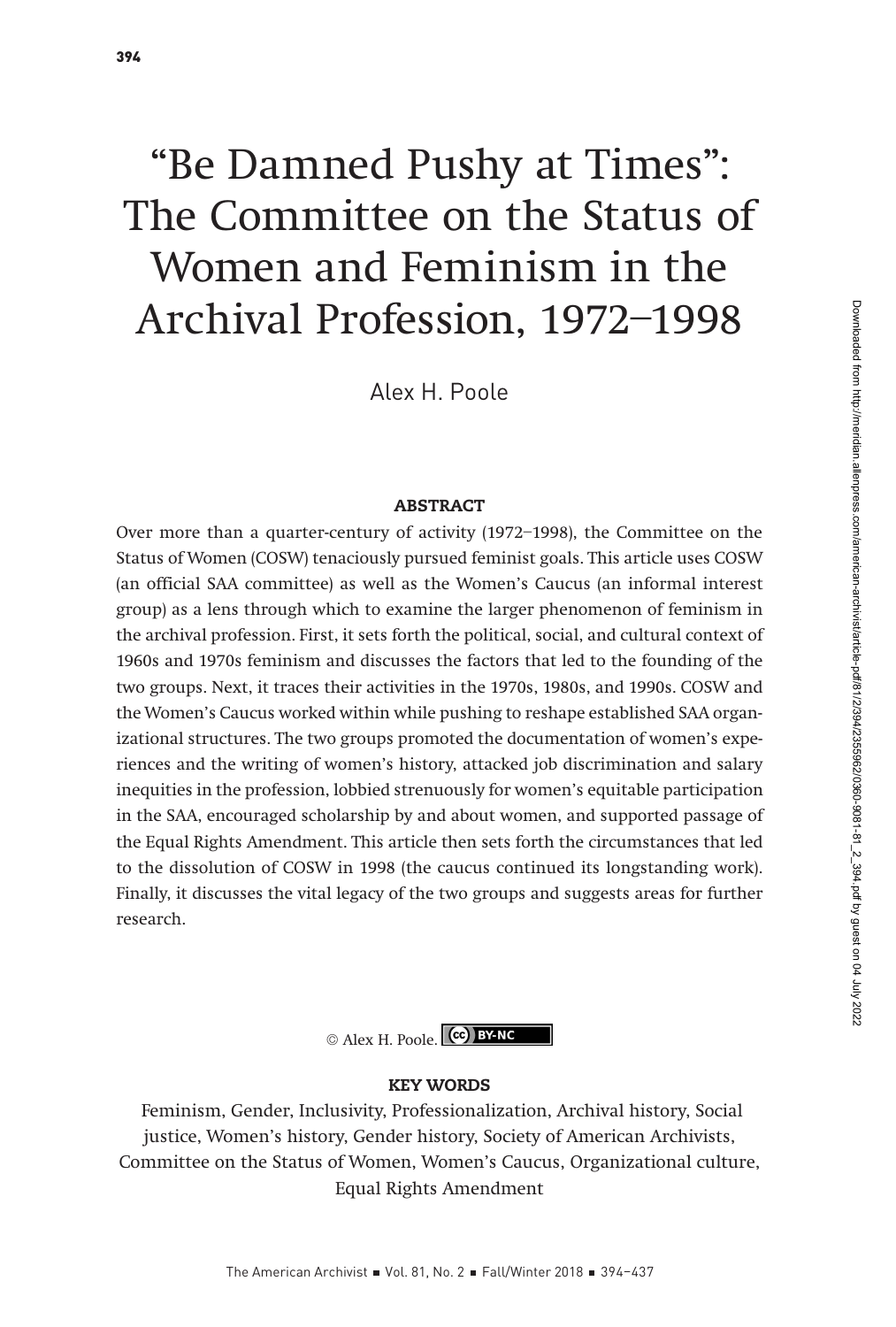I felt like I was at the 1848 Seneca Falls Convention. You were strong and vocal and did not hesitate to speak your minds and disagree with one another.  $-$ Andrea Sheehan $^1$ 

Our field is conservative in style but liberal in thinking.

–Elsie Freivogel2

Columbus, Ohio, scarcely seemed the likeliest place for history to be made.<br>
Program chair for the 1972 annual meeting of the Society of American<br>
Archivista (SAA) Harmon J Viele said drally "As alarma as 'Came to Columbus Archivists (SAA) Herman J. Viola said drolly, "As slogans go, 'Come to Columbus' was not very imaginative, but it got the job done."3

The largest number of annual meeting attendees in the organization's history (more than 600) braved abundant rain to attend SAA's first-ever four-day meeting. It boasted 32 sessions and 127 speakers, approximately twice as many as at any previous meeting. Columbus was also the first time an annual meeting featured a session with only women presenting papers. Session chair Mabel E. Deutrich quipped, "It should be interesting!"4

The November 2 all-women session featured papers by Deutrich (National Archives), Elsie Freivogel (Smithsonian Institution), Joanna Zangrando (American History and Civilization Program for Community Museums), Eva Moseley (Radcliffe College), and Miriam Crawford (Temple University). The SAA's Committee on the Status of Women and the Women's Caucus effectively gestated at this Columbus session.

Over more than a quarter-century of activity (1972–1998), the Committee on the Status of Women (COSW)<sup>5</sup> tenaciously pursued feminist goals. This article uses COSW (an official SAA committee) as well as the Women's Caucus (an informal interest group) as a lens through which to examine the larger issue of feminism—the women's movement—in the archival profession. First, it sets forth the political, social, and cultural context of 1960s and 1970s feminism and discusses the factors that led to the founding of the two groups. Second, it traces the activities of the two groups in the 1970s, 1980s, and 1990s. Working within while pushing to reshape established SAA structures, COSW and the Women's Caucus promoted the documentation of women's experiences and the writing of women's history, attacked job discrimination and salary inequities in the profession, lobbied strenuously for equitable participation in SAA (namely at annual meetings, in office-holding, and in the receipt of honors and awards), encouraged women's scholarship, and supported passage of the Equal Rights Amendment (1972–1982). This article then sets forth the circumstances that led to the dissolution of COSW in 1998. Finally, it discusses the legacy of the two groups.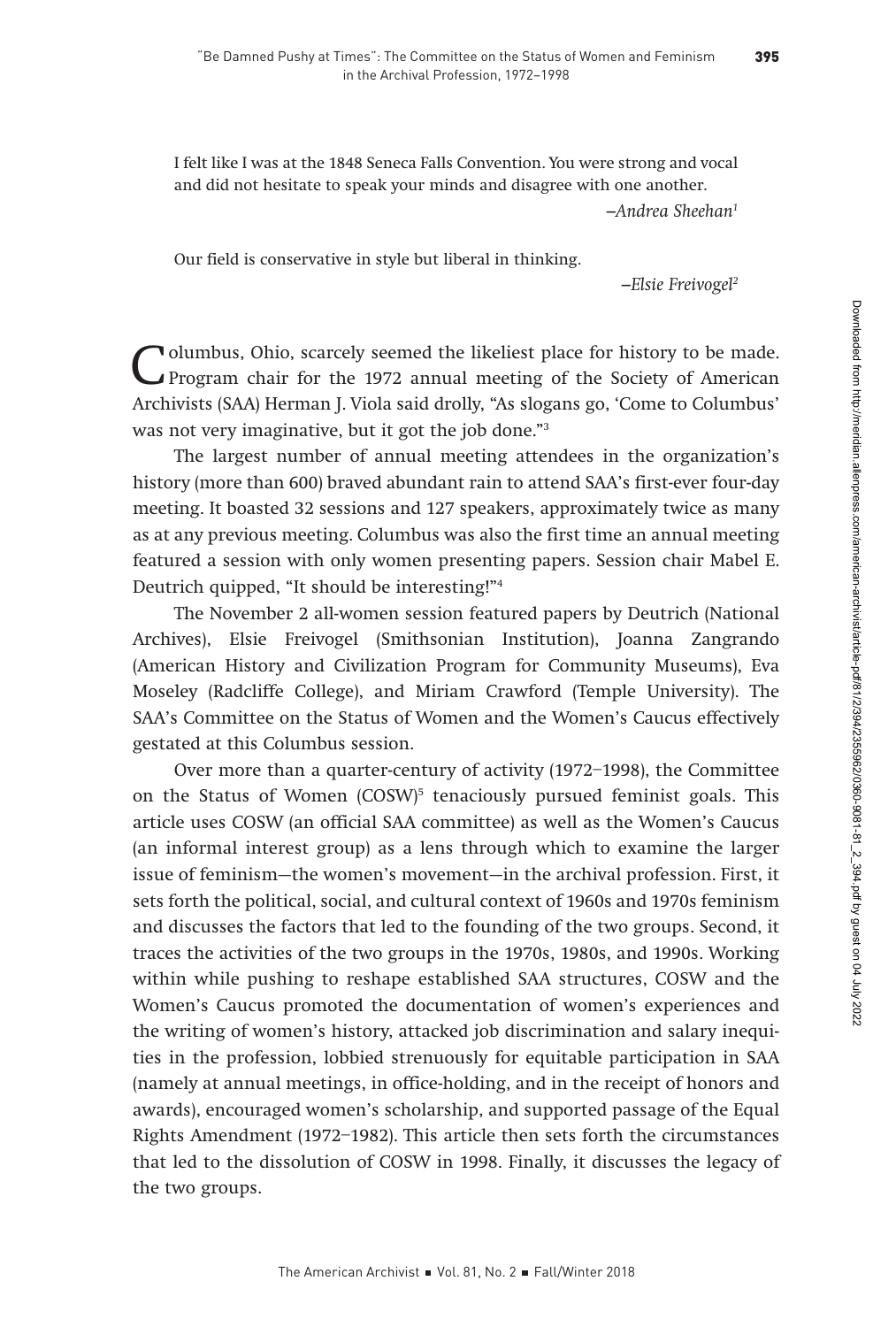The story of COSW and the caucus is not one of steady Whiggish progression. The two groups fought valiantly for women's rights and encountered numerous setbacks as well as important successes; as Mary Janzen lamented, "Even mild criticism doesn't go over very well in some quarters of our profession."6 Comprehending the history of the women's movement can promote feminists' current and future efforts.7 By seeking to recover the history of the women's movement in SAA, this article pursues that aim.

#### **The Feminist Context**

The 1960s resulted in greatly expanded personal freedoms, radically flattened racial and gender hierarchies, and encouraged the formation of new political interest groups.8 Even as it confronted institutionalized sexism, feminists found an auspicious social climate given evolving attitudes toward sexuality, changing fertility rates, and improved long-term employment prospects.<sup>9</sup>

Feminism constitutes a democratic movement that insists women should be free to define their own identities.<sup>10</sup> It propagates a twofold philosophy: first, that men and women are of inherently equal worth socially, politically, and economically; and second, that culture rather than biology accounts for the differences in men's and women's roles.11 Beginning in the 1960s, women claimed full equality within and outside the home with unprecedented forcefulness—and success.12 Feminists addressed political and civil rights, labor discrimination, sexual relations, and the so-called psychology of deference.<sup>13</sup>

#### Liberal, Radical, and Socialist Feminisms

The reinvigorated women's movement comprised three strands: liberal, radical, and socialist.<sup>14</sup> Although these groups agreed on the presence of discrimination, they disagreed over the means of redress and ultimately the need for and the extent of social change.15 Many women, however, moved among or borrowed tenets from all three groups.<sup>16</sup>

Liberal feminism framed freedom as embodying both personal and political autonomy. Inadequately represented in and even marginalized by the democratic process, women suffered conditions that neglected their basic needs and interests.17 Enlisting the state as an ally, liberal feminists sought the integration of women into society through pragmatic reforms such as affirmative action, federally funded childcare, equal opportunity legislation, the Equal Rights Amendment, and entry into and advancement in male-dominated professions. They fought for assimilation and equality of opportunity, working within extant structures and electing not to question those structures' legitimacy.18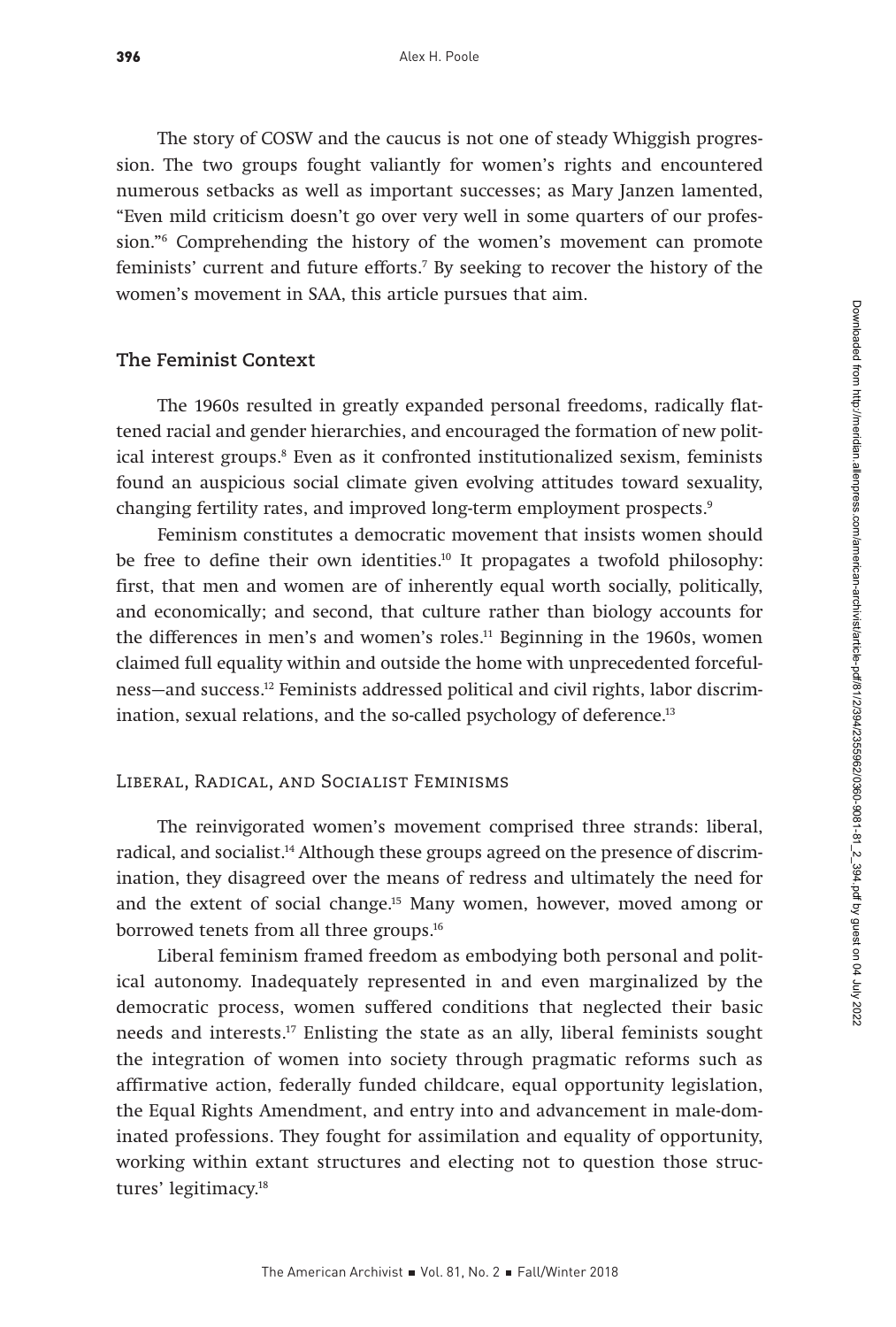Sharing a collectivist attitude toward women's oppression, both radical and socialist feminists rejected the individualism of liberal feminism.19 Radicals anathematized not only the patriarchy, but men qua men, and favored separatism.20 Given their focus on institutional and structural change, moreover, radical feminism lambasted the ostensible timidity and even conservatism of liberal feminism as embodied in organizations such as the National Organization for Women (NOW).<sup>21</sup> Socialist feminists, by contrast, were Marxists; they stressed the relationship between race and class as well as gender oppression.<sup>22</sup> But socialists struggled mightily to forge cross-class or cross-race communities. What was more, they prioritized personal confrontation, which sometimes sapped their focus on larger political issues.<sup>23</sup>

All three strands of the women's movement capitalized on a redefinition of politics that included power relations between men and women.24 In other words, as historian Ruth Rosen maintains, "The 'personal' no longer seemed a purely individual problem, but the result of deep cultural, social, and economic forces and assumptions."25 For better—and sometimes for worse—the personal as political could be applied in nearly any situation.<sup>26</sup>

A rite of passage for membership in the women's movement, consciousness-raising (CR) vivified the notion of the personal as political.27 Through CR, women politicized the dilemmas of their private lives and shared knowledge about the ways in which internalized societal norms contributed to their oppression.28 Requiring minimal resources, consciousness-raising not only attracted new members to the feminist cause, but also helped educate them and goad them to action.<sup>29</sup>

The women's movement seemed most effective when it fought for incremental changes, namely by stressing the imperative of equal individual opportunity.30 After 1968, liberal feminism seemed dominant, not least because of the National Organization for Women's influence.<sup>31</sup>

# The National Organization of Women (NOW)

The civil rights movement provided an intellectual and practical model for postwar feminism that included legislation, executive orders, and court decisions.32 The Civil Rights Act of 1964 included a section (Title VII) that proscribed discrimination based on sex. The government's newly established Equal Employment Opportunity Commission (EEOC) failed to enforce Title VII, however, and many women grew disenchanted by its limitations.<sup>33</sup> By contrast, an extragovernmental organization could act untrammeled by governmental direction or interference.34 Thus, NOW coalesced to pressure the EEOC politically to address women's issues just as the EEOC did racial issues.<sup>35</sup>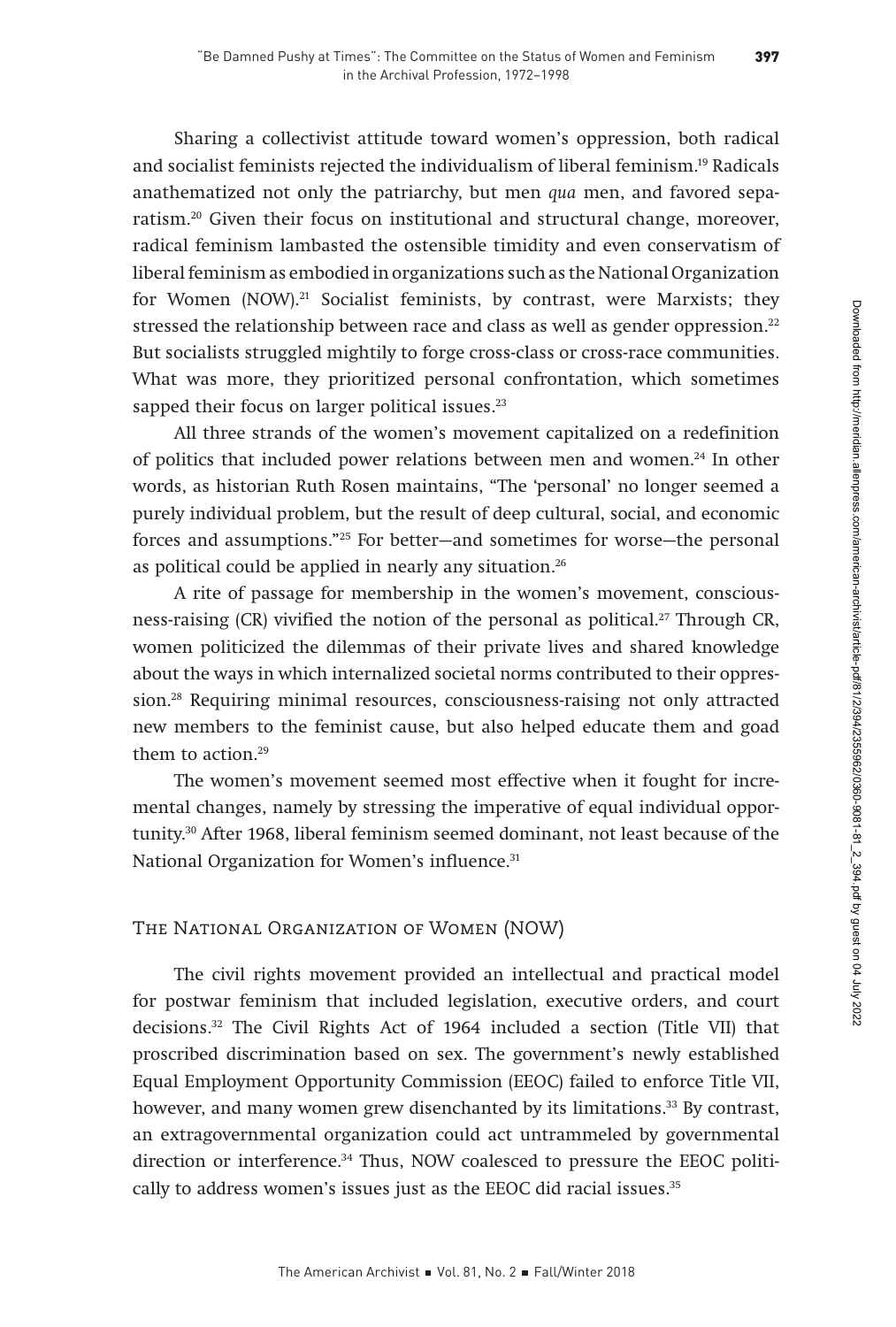NOW's leaders branded the system—not men—the enemy.<sup>36</sup> Soon after its founding, NOW petitioned the EEOC to end sex segregation in job advertisements. Also focusing on women's economic opportunities, it pushed in 1967 for federally funded childcare centers and income-tax deductions for childcare costs.

Young, educated, white, heterosexual, professional middle-class women formed the backbone of NOW and powerfully influenced the direction of COSW and the Women's Caucus.37 NOW's first president, Betty Friedan, author of the best-selling Feminine Mystique (1963), and her colleagues argued that existing social structures and institutions relegated women to the status only of housewives and mothers as opposed to unique human beings.<sup>38</sup>

During its first five years, NOW foregrounded activism over education, maintained political independence, addressed diverse issues and adopted diverse tactics, and encouraged grassroots participation.39 Leery of schism, at first NOW downplayed issues such as lesbianism and sexual preference, abortion, and reproductive freedom.

#### WORK AND ECONOMIC CITIZENSHIP

"Independent status that provides the possibility of full participation in the polity," economic citizenship hinges on access to the market.40 But, historically, women have been deprived of their own income; furthermore, lower status and low pay have often accrued to occupations into which women have entered in large numbers.<sup>41</sup>

Until the late 1960s, the majority of American men and women believed that family normalcy inhered in women subsuming their needs, rights, and obligations to those of their spouses and children.<sup>42</sup> Overlooking prejudice, many Americans clung to the notion that women's occupational marginalization somehow complemented condign family obligations.<sup>43</sup> But an increasing number of women both challenged the separation of spheres (female as domestic and male as public) and their being deprived of economic citizenship: over 40% of all women worked by the close of the 1960s.<sup>44</sup>

Yet, even as they gained purchase in the sphere of work, women faced considerable resistance: while educated women capitalized on new professional and managerial opportunities, many women remained consigned to low-wage, pink-collar work.<sup>45</sup> Furthermore, the most prestigious or highpaying occupations seemed most intransigent.<sup>46</sup> In general, moreover, employers and coworkers proved at best indifferent.<sup>47</sup> A pattern emerged in professional associations seeking equal representation on women's behalf, one that COSW by and large followed. Older women organized women's caucuses in professional associations and generated fact-finding committees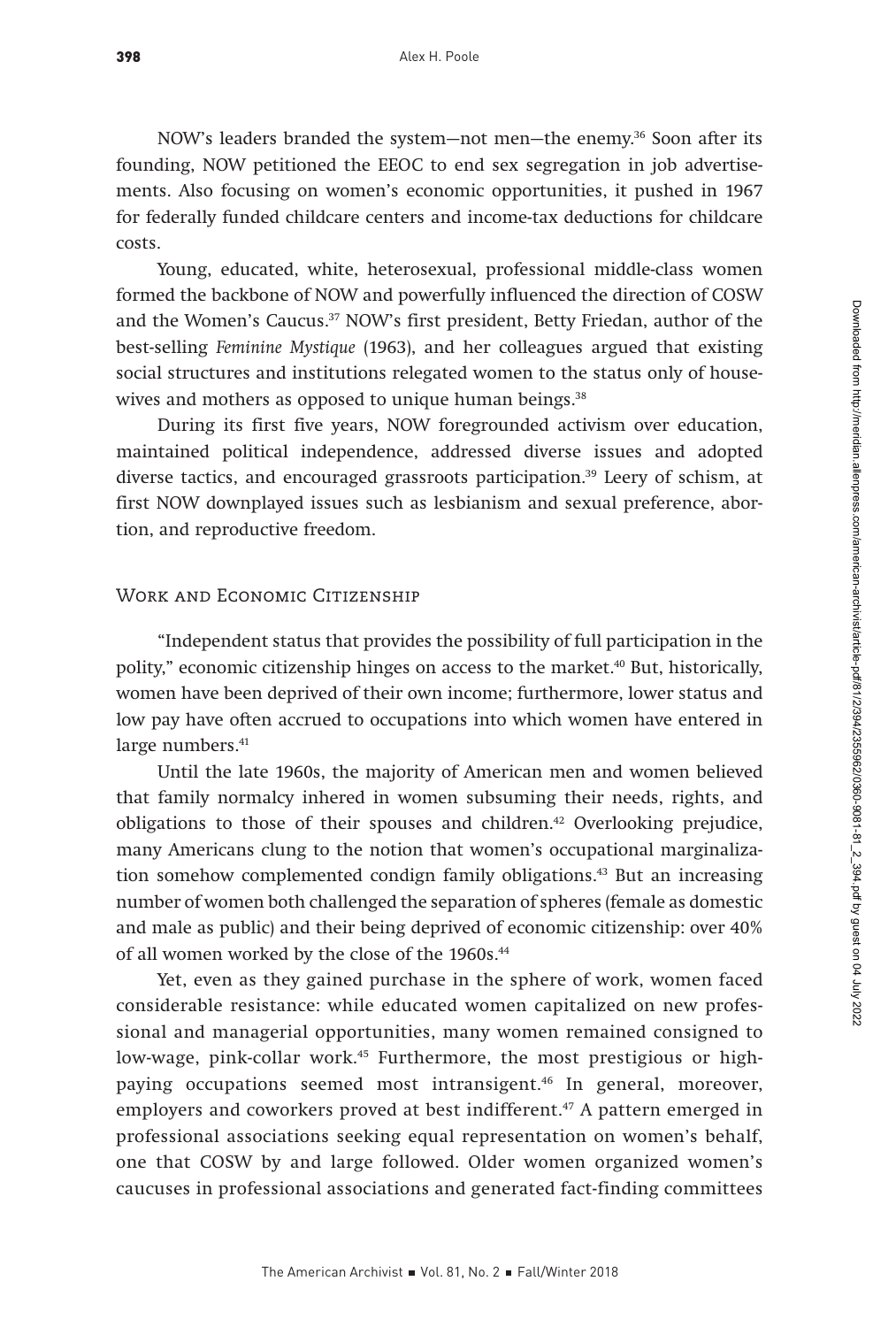on the status of women. Subsequently, a tiny female presence would grow to a modest one; almost invariably, however, the increase would cluster at the entry-level.<sup>48</sup>

# **Women in the Society of American Archivists, 1936–1972**

In its first three and a half decades (1936–1972), the Society of American Archivists seldom considered women's interests, though women comprised more than a quarter (28%) of its founding members.<sup>49</sup> Concordantly, women played a minor role in Society matters: compared to men, they served in fewer offices and on fewer committees, authored fewer papers and articles, and received fewer awards (see Table 1).50 Elsie Freivogel, COSW's second chairperson, bemoaned this "pathology": as late as 1972, she reported, women comprised a third of SAA's members but only 17% of its committee memberships and 10% of its committee chairpersons.<sup>51</sup>

Perhaps surprisingly, some "founding mothers" neglected to press for greater involvement: an absence of sorority contributed to the lack of proportional representation.<sup>52</sup> Mary Janzen wrote, "A woman who is now a member of Council and who became active in the SAA in the 1960s said to me, 'You know, there were so few of us in those days, we felt kind of cherished.'"53 COSW and the caucus indicated an end to such complacency.

The advances of the civil rights movement and feminism as well as the unrest produced by the Vietnam War, the New Left and the student movement, the consumer rights movement, and a broader questioning of political authority spurred these archivists toward reflexivity and ultimately, to action.55

| <b>Position</b>                           | <b>Number and percentage</b>                                                                                             |  |
|-------------------------------------------|--------------------------------------------------------------------------------------------------------------------------|--|
| President                                 | 3 of 27 [11.1%]                                                                                                          |  |
| Council                                   | 13 of 60 (21.7%)                                                                                                         |  |
| Fellow (since 1958)                       | 27 (19%)                                                                                                                 |  |
| American Archivist authorship (1938-1972) | Articles: 118 of 844 (14%) (no women authors in<br>1943 or 1966]                                                         |  |
|                                           | Book reviews: 213 of 1,235 (17.2%)                                                                                       |  |
| Program Committee                         | 36 of 235 (15.3%) (Eight programs did not include<br>women, and only three women served as program<br>committee chairs.) |  |
| Local Arrangements Committee              | 76 of 411 (18.5%) (Women chaired this committee<br>only three times.)                                                    |  |
| Annual meeting program participation      | 180 of 1,639 (11%) (Six meetings did not include<br>women.                                                               |  |

**Table 1. Women in the Society of American Archivists, 1936–197254**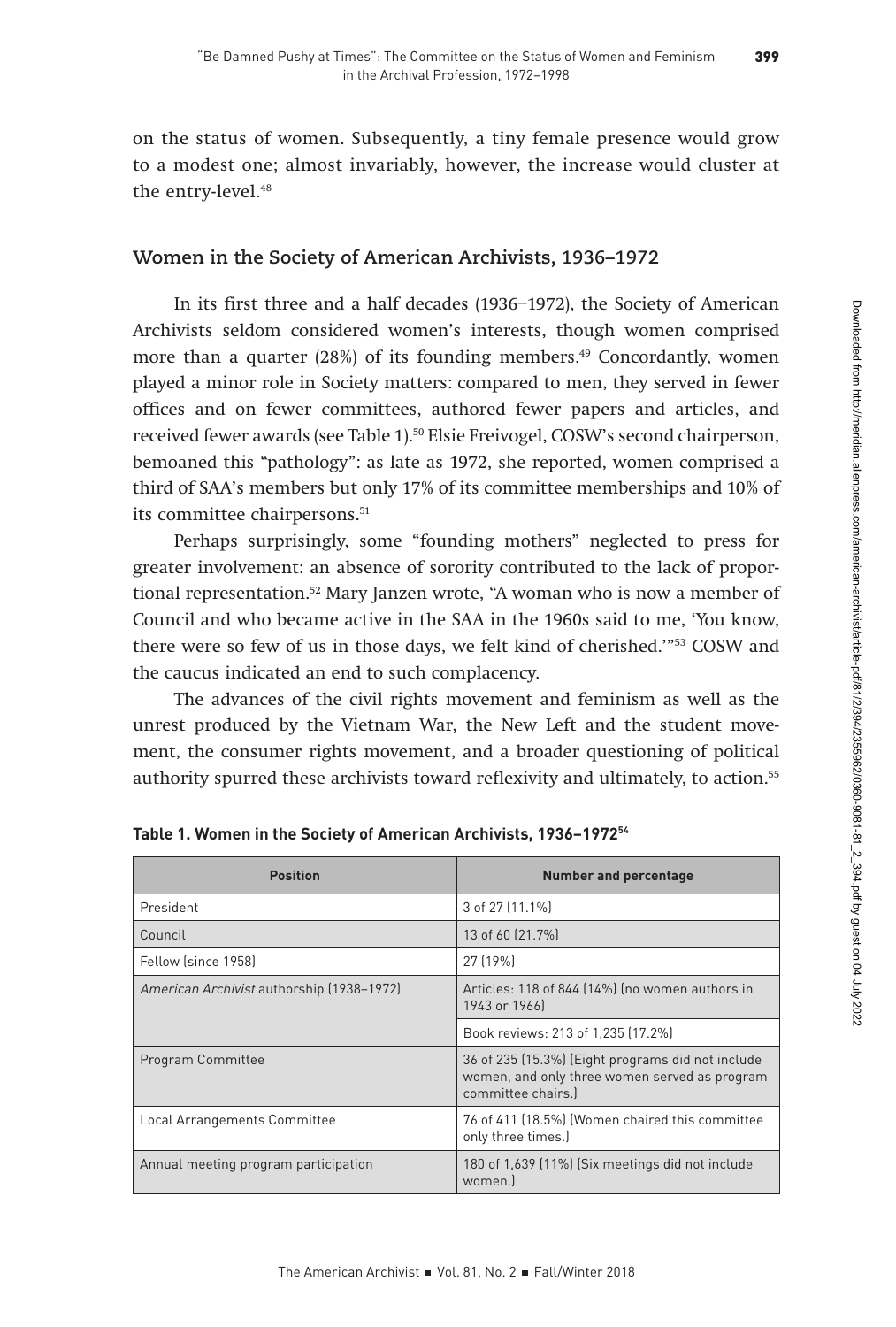East Coast–based educated white males stationed at the National Archives dominated SAA until well into the 1960s.<sup>56</sup> "Old-boy networks" as well as a dearth of childcare, female role models, and self-promotion undercut women's contributions to and opportunities in SAA.<sup>57</sup> But demographics changed seismically: between 1960 and 1970, membership surged from 1,272 to approximately 2,500; women soon constituted nearly half of SAA members and their imprint upon the organization increased markedly. "Contemporary feminism," Andrea Hinding recalled, "required that each of us consider what it meant to be a man or woman as well as struggle with mundane but surprisingly troublesome questions of who would open doors, who would make coffee, and who would take minutes."58

Wrapped up in this demographic transformation, a younger, more restive generation charged SAA with elitism.<sup>59</sup> These new members lobbied for greater professional involvement for all members, for changes in SAA's decision-making processes, and for engagement with pressing contemporary social concerns.<sup>60</sup> This momentum crystallized in a 1970 annual meeting session, "The Archivist and the New Left," specifically in Howard Zinn's talk, "The Archivist and Radical Reform."

The session sparked the founding of the Archivists for Change (ACT) caucus, led by Lynn Donovan, Miriam Crawford, and Patrick Quinn. ACT's founders set the stage for Columbus when they huddled in Donovan's living room at the 1971 SAA annual meeting in San Francisco. ACT effectively introduced the "activist archivist"—those who "address major social concerns of the archival profession and the public it serves and . . . improve their own workplaces, their professional organizations, and the archival profession." $61$  Jettisoning the traditional separation of professional and extraprofessional political issues, these archivists endeavored to topple SAA's "elitist, sexist 'old boy' system."62 Presaging COSW's aims, ACT committed to increasing members' participation in SAA affairs, encouraging the recruitment and retention of minorities, and improving the professional status of women.<sup>63</sup>

Though ACT proved an important precursor to COSW, SAA's Committee for the 1970s, established in 1970, played a similarly crucial part. Its recommendations—both procedural and constitutional—sought to render SAA more open to membership input.<sup>64</sup> In its final report, released six months before Columbus, the committee exhorted SAA to pursue racial justice and equal employment while further opening access to research materials. It also stressed SAA's moral responsibility to propagate official positions on contemporary public issues affecting the profession.65 The committee focused heavily on racial and ethnic discrimination, however, allocating minimal attention to sex discrimination.<sup>66</sup> Its limitations set the context for the founding of COSW and the Women's Caucus.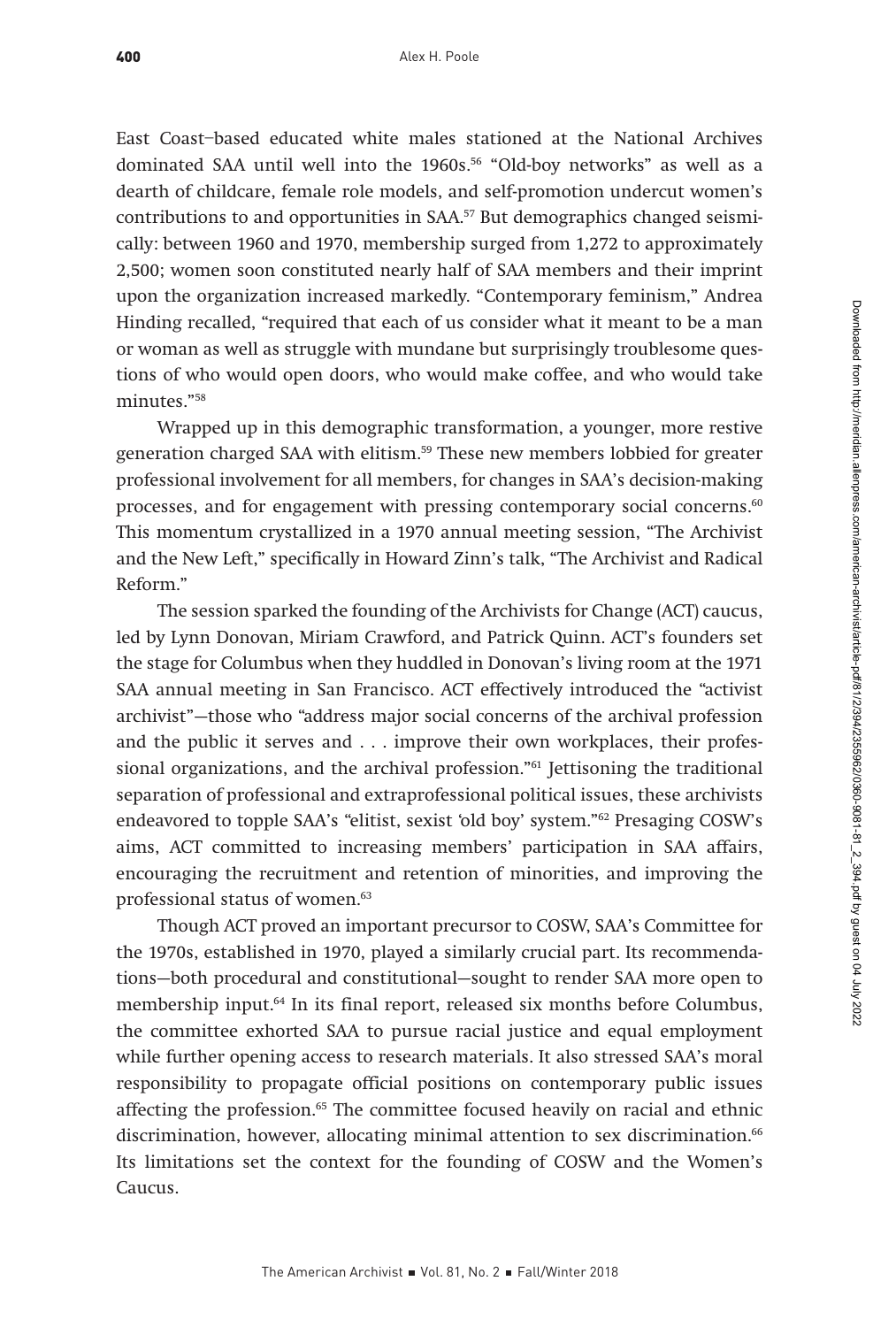# **Columbus and the Founding of the Women's Caucus and the Ad Hoc Committee on the Status of Women**

By the 1972 Columbus meeting, feminism had made impressive inroads in American society and would see more milestones achieved in the next two years. Nineteen seventy-two saw the ratification of the Equal Rights Amendment, which sought to give women the full and equal constitutional protection vouchsafed to men; the passage of Title IX of the 1972 Educational Amendments to the Civil Rights Act; the founding of Ms. magazine; Shirley Chisholm's campaign for the Democratic presidential nomination; and the Equal Employment Opportunity Act, which extended the protections of Title VII to public employees and increased federal enforcement power. The next year yielded the Roe v. Wade Supreme Court decision, the publication of Our Bodies, Ourselves: A Book by and for Women, and AT&T's settlement with the EEOC conceding discrimination and making financial restitution to 13,000 women and 2,000 men of color. Nineteen seventy-four ushered in the Equal Credit Opportunity Act, which ensured women had access to credit cards, bank loans, and mortgages long denied them; the Women's Educational Equity Act, which provided federal government monies for training teachers, improving girls' science and math success, and encouraging the development of women's studies programs; and a class action suit against the New York Times (settled out of court) that secured the company's pledge to hire more women.67

In addition to national political developments, by 1972 numerous professional organizations had established groups focusing on recognizing women's past contributions and expanding their current leadership roles. They included the Modern Language Association's Commission on the Status of Women in the Profession (1969), the American Historical Association's Coordinating Committee of Women in the Historical Profession (CCWHP) (1969), the Organization of American Historians' Standing Committee on the Status of Women in the Historical Profession (1970), and the American Library Association's Task Force on the Status of Women (TFSW) (1970).<sup>68</sup> These precedents, especially that of ALA, provided added momentum for SAA to establish a similar body.<sup>69</sup>

Wilfred Smith of the Public Archives of Canada, SAA president in 1972– 1973, recalled the informal meeting that launched the Women's Caucus and, by extension, the Ad Hoc Committee on the Status of Women. On the evening of Wednesday, November 1, ACT members camped out on the floor in the hotel lobby, supping on cold sandwiches and discussing the needs of women in the profession.70 This meeting, combined with the November 2 session devoted solely to women in archives that featured papers by Deutrich, Freivogel, Zangrando, Moseley, and Crawford, proved a springboard for action. Planning work for the session during the previous year had channeled into a nascent network of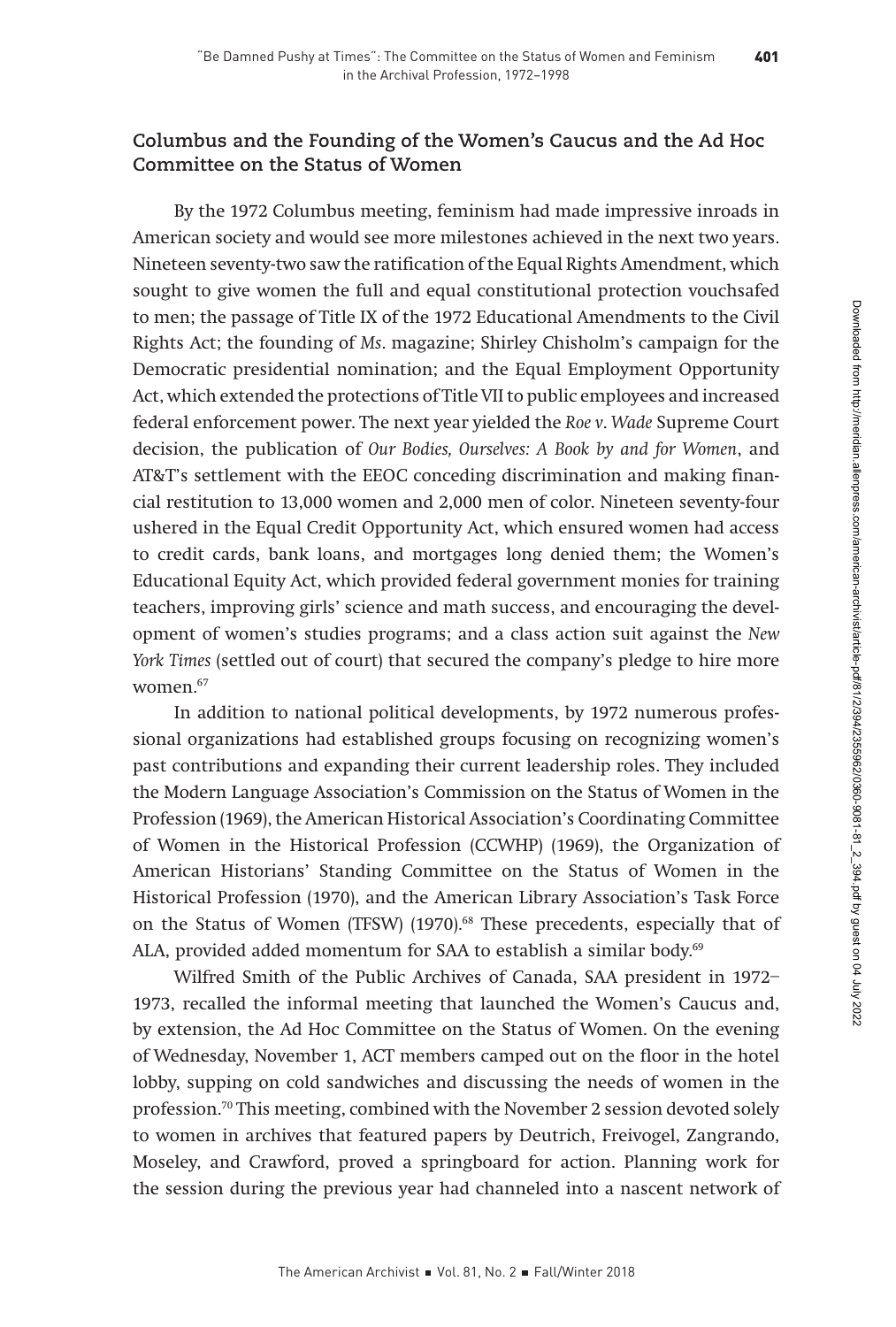radical women.<sup>71</sup> At the session, fifty-two attendees signed up for a mailing list to explore further action. This list constituted the kernel of the caucus.

The Women's Caucus subsequently tapped female candidates for SAA positions, helped women enter the job market and seek promotions, encouraged annual meeting session participation and publication, educated management about feminist concerns, served as a watchdog on women's issues, provided legal resources, disseminated information on the status of women, and supported COSW.72 Unlike the committee, however, the caucus operated outside SAA's control; it remained an interest group open to all.<sup>73</sup>

In November of 1972, SAA Council approved the creation of an ad hoc committee to conduct a salary survey measuring the extent of discrimination against women in the profession. Aside from Deutrich, who agreed to serve as chair, members included Marie B. Allen, Ann Morgan Campbell, Lynn Bonfield Donovan, Shonnie Finnegan, Andrea Hinding, David E. Horn, Clarencetta Jelks, Andrea Lentz, Richard Lytle, Nancy V. Menan, Patrick M. Quinn, and Jarritus Wolfinger.<sup>74</sup> Conversely, dissenters emerged. Declining her appointment, Maine State Archives' Sylvia J. Sherman characterized women's issues as of secondary importance.75 As they had throughout the organization's history, SAA feminists would invariably face detractors; sorority could never be assumed.

The caucus and the Ad Hoc Committee on the Status of Women (COSW) complemented each other in their activities and their membership. Like the caucus, the committee's agenda revolved around three issues: sources for women's history, salary inequalities, and SAA participation, particularly in governance.76 On the last point, SAA president Smith assured Deutrich of SAA's commitment to increasing women's committee representation.<sup>77</sup>

Early COSW members' positions generally meshed with the tenets of liberal feminism as espoused by NOW. Deutrich blamed prejudice and tradition for hamstringing the social, economic, and legal status of women, as did others such as Deutrich's successor as COSW chair, Elsie Freivogel, and Joanna Zangrando.<sup>78</sup> Noting that feminism boasted a broad base of support, Miriam Crawford likened feminist efforts to struggles for civil rights and economic justice. On the latter point, she deemed equal opportunity of employment not only central to attaining social and intellectual equality, but also the common denominator among feminists of all persuasions. She advocated, further, for consciousness-raising to help women improve their self-image.<sup>79</sup> Finally, she blamed the system based on economic relationships favoring white men over other groups—not men per se.<sup>80</sup> They, too, seemed victims of a perverse social structure. Testifying to this point, the committee welcomed male members from its inception.

More insidious, some women discriminated against other women.<sup>81</sup> Andrea Hinding picked up on a peculiar contradiction: "Many women believe they have not been discriminated against, though they believe women generally have. The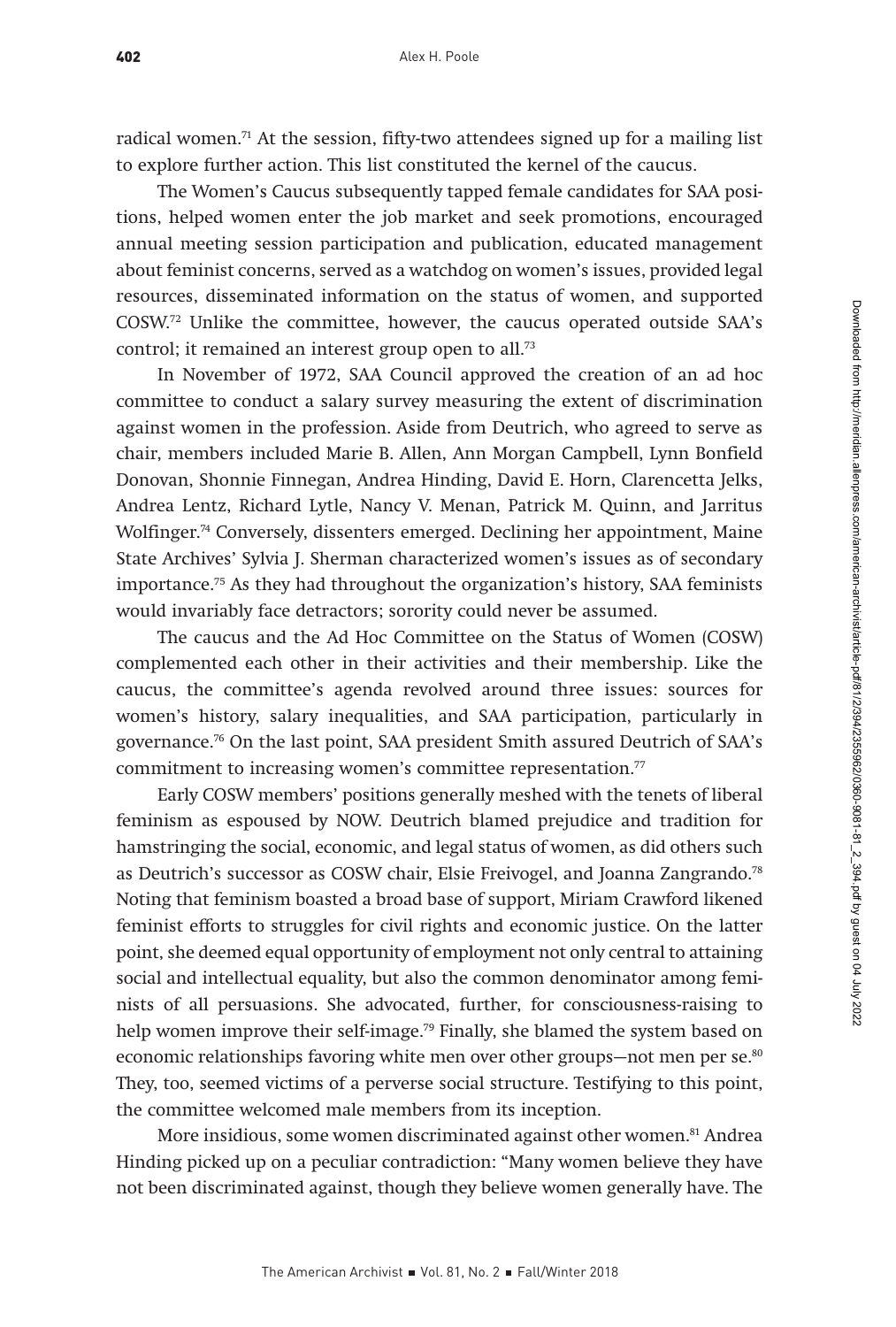solution suggested most frequently is that women pull themselves up by the bootstraps."82

Given the manifest adversity they faced from within and outside the profession from many men and a few women, as early as 1973, COSW requested that Council commit SAA to supporting the ERA.83 On two other feminist issues, however, COSW initially remained cautious. First, apropos of affirmative action, Deutrich expressed skepticism about the committee serving as a watchdog; she doubted its ability to supply necessary information and literature to women or minorities.<sup>84</sup> Even so, the committee subsequently promoted affirmative action. Second, the committee remained mum on abortion, perhaps because the issue became a lightning rod of controversy, especially after Roe v. Wade (1973).<sup>85</sup> On one hand, the right to choose earned support from advocates who cited population control, economic prudence, families' and women's suffering from unwanted births, and the freedom of physicians to care for patients.<sup>86</sup> Indeed, feminists of all stripes overwhelmingly supported Roe. 87 On the other, this robust support met an increasingly determined opposition from the right-to-life movement. Opponents framed abortion as the cynosure of feminist selfishness.<sup>88</sup>

Even as it struggled to determine how best to pursue affirmative action for women and persons of color and to unite women despite disagreement over issues such as abortion, COSW pushed SAA for an antidiscrimination resolution. Despite some opposition, SAA adopted such a resolution in 1973. It pledged to elide discrimination based on race or ethnicity, religion, national origin, gender, marital status, age, lifestyle, and political affiliation. Additionally, it enjoined members "to secure equal opportunity . . . by establishing and monitoring programs which will correct past discriminatory practices, increasing . . . the number of qualified minority group members and women, and . . . seeking full compliance with the law."89

In 1973, the ad hoc committee faced dissolution. Constituted specifically to undertake the salary survey (published in 1974), its mandate seemed fulfilled. But Deutrich and other members hoped the committee would be made permanent and its agenda broadened.90 Universities and related businesses discriminated against women with impunity; the dearth of female administrators demanded particular attention.<sup>91</sup> Freivogel even advocated for equal employment opportunities as an SAA professional standard.92

In the spring of 1973, Council extended the ad hoc committee for a year, albeit without formal action on its fate. David E. Horn approved, calling information provision and antidiscrimination efforts ever-necessary. Also pleased, Andrea Hinding suggested the committee parlay its influence into substantive recommendations for change. Miriam Crawford, by contrast, cautioned that any separatist strategy should be temporary.<sup>93</sup>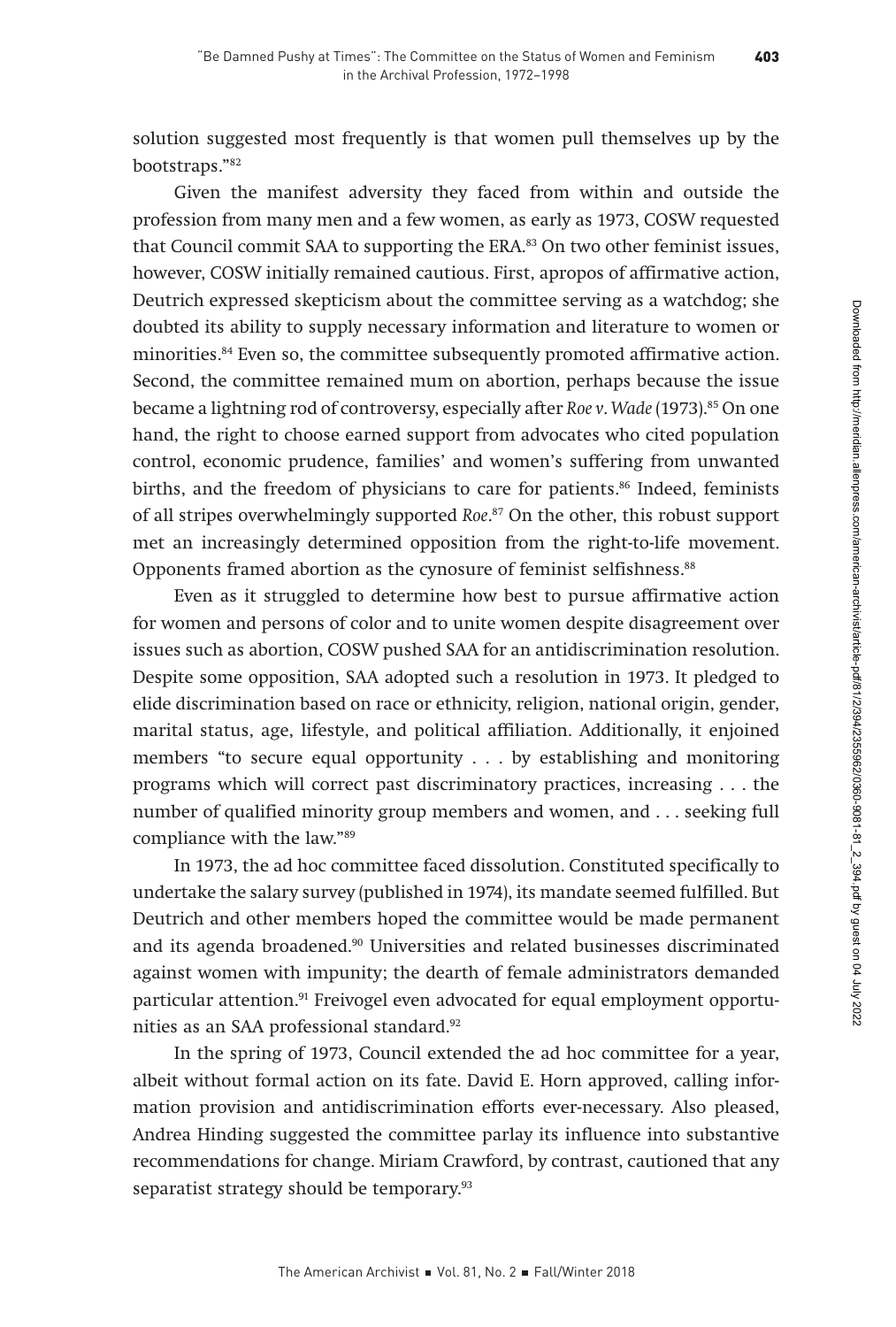Despite its new lease on life, the committee struggled to obtain even nominal funds from its parent organization. Like NOW in its early years, COSW ran on a shoestring budget. Nonetheless, in addition to its salary survey, it planned to publish a newsletter, to recruit female participants for SAA activities by compiling a roster of female archivists, to forge collaborations with women in related professions such as the American Library Association, and to promote women's history, for example by developing a national guide to repositories that held relevant records.<sup>94</sup>

In 1974, SAA Council made the ad hoc COSW a standing committee. In less than two years, then, COSW had advanced toward two of the committee's foundational goals: annual meeting participation and women's history. Elsie Freivogel commented on the annual meeting:

Most gratifying to me . . . was the role that women played in the sessions, both on and off the program. Comments from the floor, papers read or panels led, one had the impression of women who were taking responsibility for their own professional development. The superwomen syndrome had begun to be the every-women syndrome. . . . It was a mood I have not seen before, and was immensely satisfying.95

Freivogel's enthusiasm aside, that year the Report on the Status of Women in the Archives Profession made clear the daunting challenges faced by women in the profession.

The Report on the Status of Women in the Archives Profession  $(1974)$ 

The report bolstered the COSW's arguments.<sup>96</sup> Salary data proved most alarming: women earned less than men whether broken down by educational qualifications, years of professional experience, or years of professional experience at their institutions.<sup>97</sup> The profession shut women out of the "big jobs and big money."98 It appeared to Elsie Freivogel that "women run the house and men run the world."99

In line with its findings regarding salary inequity, COSW protested discriminatory job advertisements and career information. Much career information was implicitly if not frontally sexist.<sup>100</sup> To this point, one respondent insisted, "Job and career equality would definitely be a major factor in bringing about general equity."101

In addition to salary discrimination, the report publicized the presence of broader discrimination against women (see Table 2). Overall, 58.3% of women (182) said discrimination did exist, in contrast to slightly more than one-third of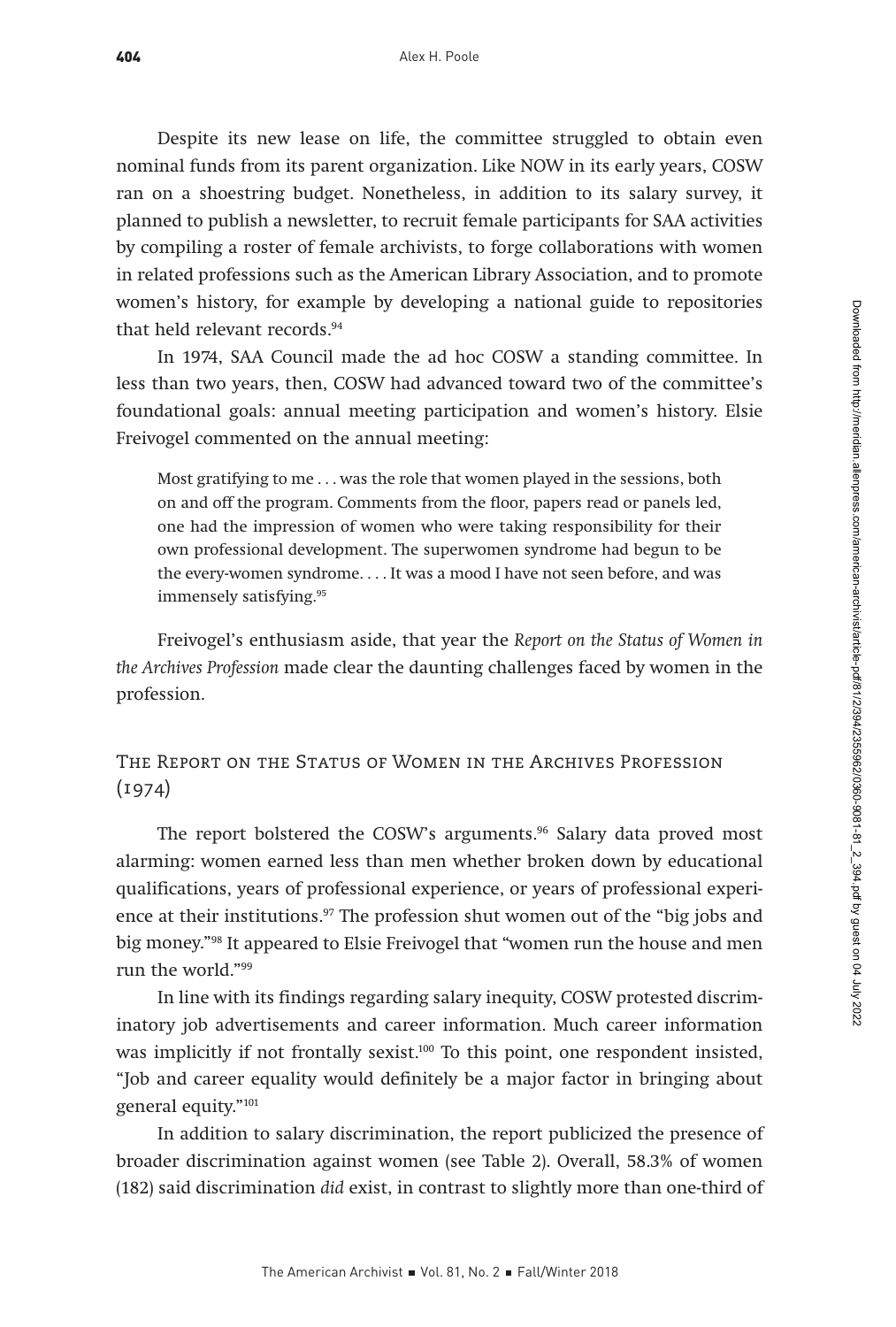| Age                               |             | Under 30      | $30 - 39$   |               | $40 - 49$ |               | 50 and over |               |
|-----------------------------------|-------------|---------------|-------------|---------------|-----------|---------------|-------------|---------------|
| <b>Sex</b>                        | <b>Male</b> | <b>Female</b> | <b>Male</b> | <b>Female</b> | Male      | <b>Female</b> | <b>Male</b> | <b>Female</b> |
| Discrimination<br>exists.         | 18.4%       | 35.2%         | 40.3%       | 26.8%         | 24.6%     | 11.2%         | 16.7%       | 26.8%         |
| Discrimination<br>does not exist. | 18.3%       | 22.6%         | 31.7%       | 21.9%         | 22.5%     | 17.2%         | 27.5%       | 38.3%         |

**Table 2. Report on the Status of Women in the Archives Profession: Perceived Discrimination Based on Sex102**

| Table 3. Report on the Status of Women in the Archives Profession: Areas of Perceived |  |
|---------------------------------------------------------------------------------------|--|
| Discrimination <sup>103</sup>                                                         |  |

| <b>Occupational area</b> | <b>Women who perceived</b><br>discrimination against women | Men who perceived<br>discrimination against women |
|--------------------------|------------------------------------------------------------|---------------------------------------------------|
| Hiring                   | 13.9%                                                      | 17.6%                                             |
| Promotion                | 29.7%                                                      | 23.8%                                             |
| Assignment of duties     | 16.6%                                                      | 18.6%                                             |
| Advanced training        | 11.3%                                                      | 11.4%                                             |
| <b>Salaries</b>          | 21.3%                                                      | 19.1%                                             |
| Antinepotism rules       | 4.6%                                                       | 3.8%                                              |
| Other                    | 2.6%                                                       | 5.7%                                              |

male respondents (34.4%, or 115). Conversely, 219 men (65.6%) and 130 women (41.7%) claimed discrimination did not exist.

Further, age mattered in participants' perception of discrimination. For instance, men and women under 40 years of age were most likely to perceive discrimination in the profession (Table 2). Discrimination seemed most pronounced in promotional opportunities (Table 3); economic citizenship remained a distant dream.

Respondents also commented on sex discrimination. One wrote, "When I asked a woman who had been employed at this institution longer than I if there was sex discrimination, she replied, 'hah, are you kidding? That's a dumb question!'"104 "I've worked under three men," claimed another, "who have practiced being fatherly, head pats et al. Yuk."105

Complicating any reductive interpretations, however, one respondent not only encountered male chauvinists, but also women who welcomed the status quo.106 Another echoed this sentiment: "Most archivists who are women, particularly those who have worked long and hard to 'make it,' are just as self-righteous as other professional women who insist that 'if I could do it, they can do it too.'"107 A tiny fraction of respondents—eighteen men and two women—even contended that reverse discrimination existed.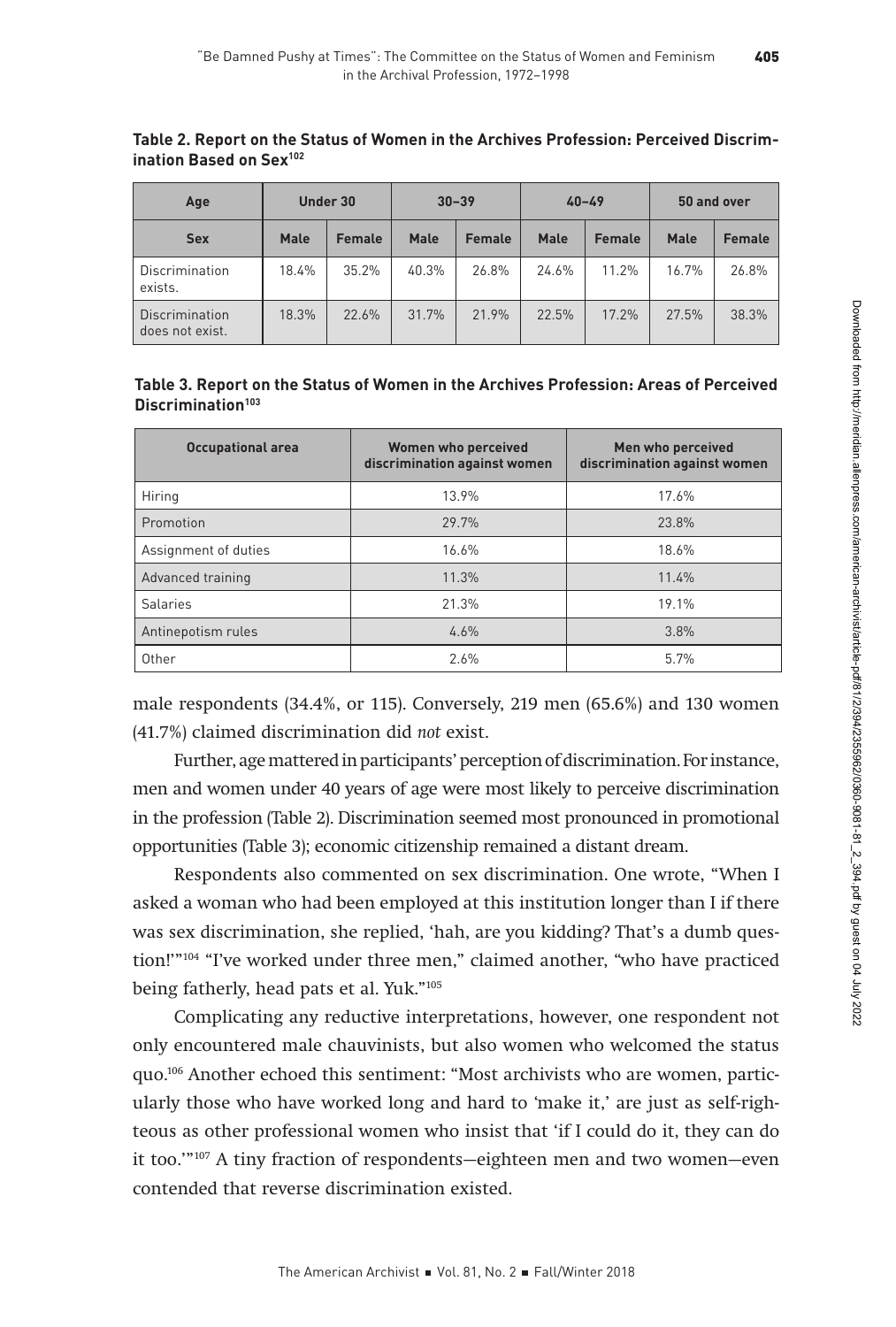The survey posed two "women-only" questions. One asked whether the respondent earned more than half her family's income and the other whether she preferred to be called "Ms." First, well over half of respondents (56.2%) earned at least half of their household's income. In contrast to embedded stereotypes, then, "The earnings of married women are significant in the upkeep of the family and . . . belie the view that women work only for 'pin' money."<sup>108</sup> Economic citizenship loomed large in their estimation. Second, more than a quarter of women (27.5%) preferred the use of "Ms." suggesting generational differences. Those under 30 years of age were far more likely to prefer the term (46%), followed by those 30 to 39 (27%), 40 to 49 (9%), and over 50 (7%).<sup>109</sup>

Two other key issues the report tackled included affirmative action and diversity and inclusivity. First, the survey found that fully four-fifths (118 of 147) of responding institutions supported affirmative action programs. One respondent suggested, "The greatest boon to ending sex discrimination here has been the necessity of filing an affirmative action plan with the Federal Government."110

Additionally, the report pointed to the challenge of diversity and inclusivity. Though heavily indebted to the post–World War II civil rights movement, feminists, including those of COSW, struggled to forge alliances with other underrepresented groups. Miriam Crawford said, "We should not be drawn into the divisive Black vs. woman approaches. Our stake is the same as that of the Black man and woman. . . . We are allies in the movement towards a society that guarantees equal opportunity."111 One respondent in the 1974 salary survey pointed out the formidable barriers facing those seeking to bring together diverse women. "My opinion is that 95% of the white women who are making a fuss over sex discrimination are skewed around inside," this individual wrote. "They don't know much about what discrimination is."112

Both Mabel Deutrich and David E. Horn hoped to include persons of color in COSW and they were not alone.113 Crawford, for instance, regretted the lack of data on African Americans' and other minorities' status. She favored soliciting statements from black archivists to help create a composite picture of discrimination in the profession and raise professional awareness about needed change. Unfortunately, this project never materialized.114

While the 1974 report underlined salary and overall professional discrimination, another issue related to discrimination also cropped up: that of women historians and women's history.

#### **Writing Women into History in the 1970s**

Women's historians argued that politics cannot be extricated from knowledge and its production; therefore, women's history is an inherently political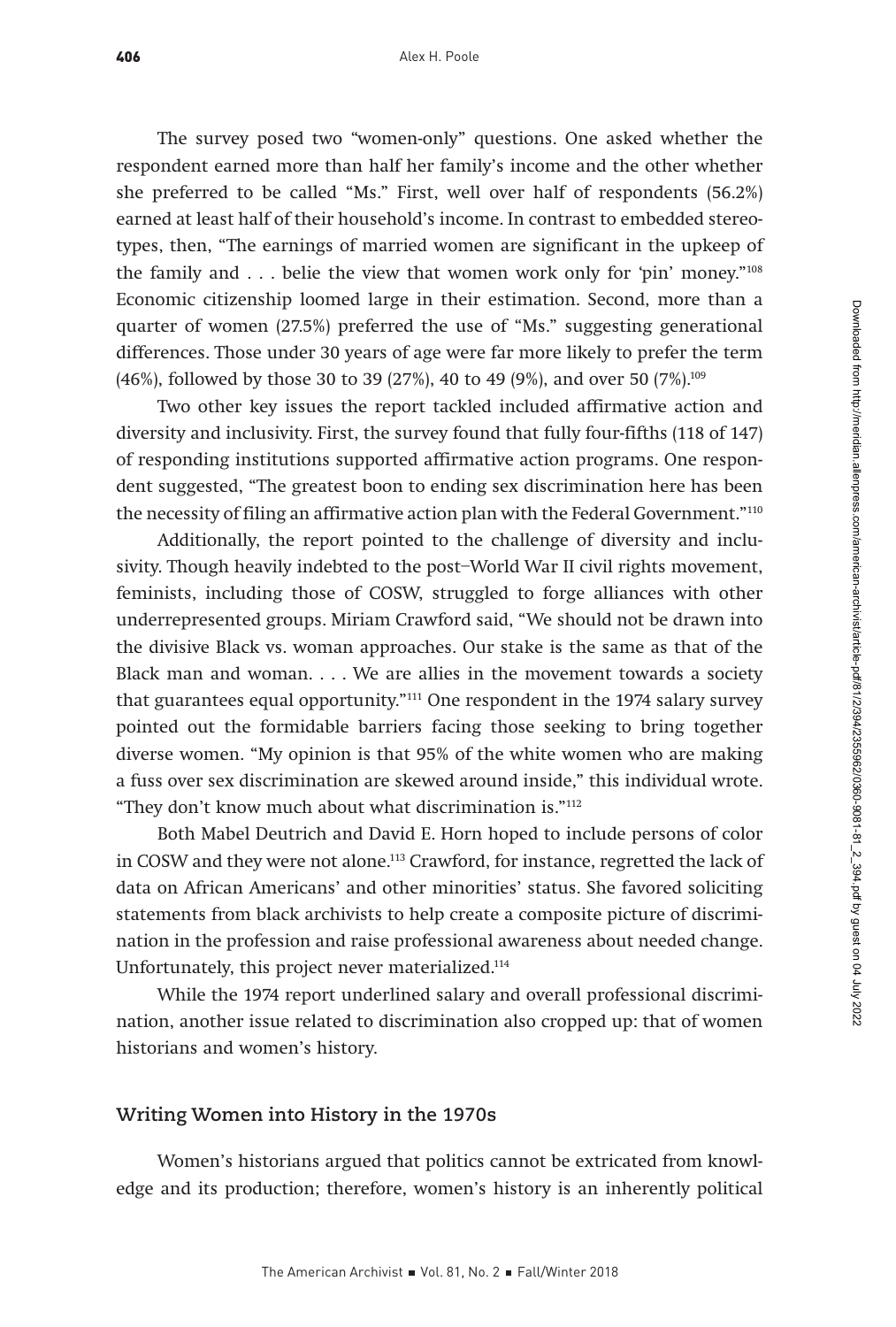field.115 The efflorescence of women's history thus dovetailed with the broader feminist movement.<sup>116</sup>

Historian Gerda Lerner bemoaned historians' neglect of women's history, which resulted in a profoundly distorted historical record.117 As she put it, "Men have defined their experience as history and left women out."<sup>118</sup> Few historians addressed women's history and few repositories collected, deliberately acquired, or proactively provided access to women's papers or other documentary resources.119 As avatars of the domestic sphere, women also faced exclusion from the (male-authored) history books.<sup>120</sup> The Schlesinger Library on the History of Women's Eva Moseley favored the establishment of separate women's repositories, a comprehensive listing of locations of women's records (despite their possibly separatist connotations), and a campaign to raise awareness of the importance of keeping women's papers.121 Moseley also urged archivists to collect nontraditional sources and to update collecting policies, appraisal strategies, and finding aids.122 Of like mind, Zangrando pointed out that although sources such as court and health records, material objects, and diaries existed, "they have to be used . . . with some innovation and imagination."123 Sanguinely, she asserted, "Women are being accorded a new place in the historical literature, and this change forces a total reassessment of the American experience."124

By "raising Clio's consciousness," feminist archivists and scholars reclaimed their past and rendered themselves visible historical actors.125 New feminist scholarship challenged established disciplinary methods and filled in gaps in the scholarly record, in the process revising virtually the entirety of the humanities and social sciences.126 Courses on women's history, journals and conferences, and the numbers of women in history generally and in women's history specifically all proliferated.<sup>127</sup>

The 1960s and 1970s saw more active solicitation of women's papers, the production of guides on and the reexamination of holdings, and revisions of catalogs and finding aids.128 A pivotal initiative in this area was the Women's History Sources Survey (WHSS). COSW's Andrea Hinding steered the project, which came together in 1975 through funding from the National Endowment for the Humanities and the University of Minnesota.129 Nearly 7,000 repositories responded to the survey and 2,000 held relevant materials. Contrary to popular belief, sources to write women's history existed in abundance and many smaller repositories held useful but overlooked materials.

WHSS encouraged archivists to reassess their holdings and their collection development policies. A comprehensive WHSS guide published in 1979 stressed not only the growing legitimacy of women's history, but also the need for the use of previously neglected or recently located sources. The survey unearthed two troubling findings as well: a widespread lack of education and training of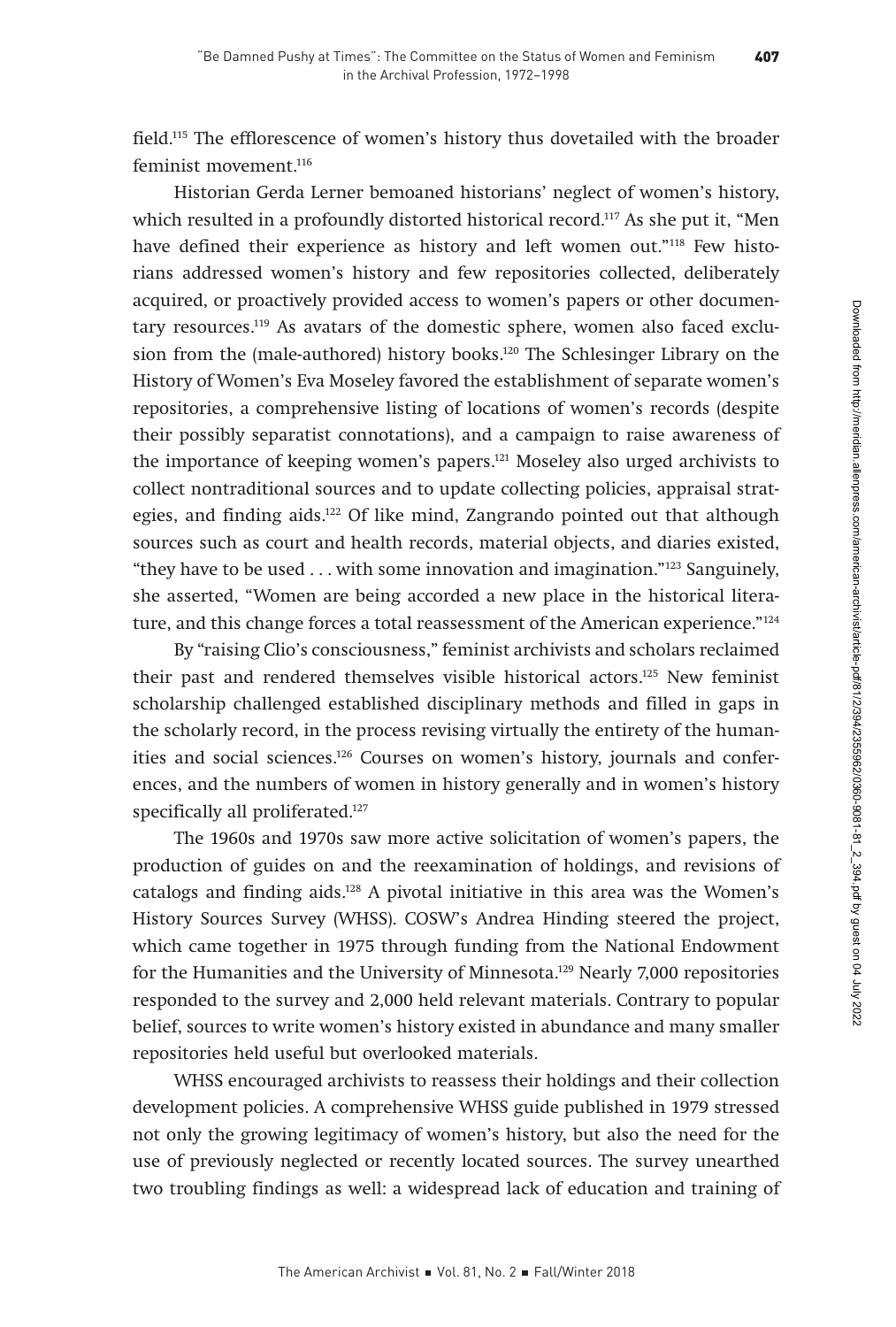repository personnel, and the poor physical condition of many of the repositories holding materials.130

Complementing the WHSS, the National Archives hosted both an exhibit (opened in July of 1975), Her Infinite Variety: A 200-Year Record of America's Women, to commemorate the national bicentennial and the International Women's Year and a Women's History Conference (held in April of 1976). Under the guidance of Elsie Freivogel, the conference highlighted unpublished sources for documenting women in American history. The amount and quality of documentation struck observers, as did the formidable challenges of arranging it and publicizing it for research use.131 Momentum for women's history and documentation only grew in the following years.

#### **COSW and SAA in the 1970s**

Increased female representation in SAA affairs seemed evident at the 1976 annual business meeting, as women constituted five of the six presenters. "We'll soon have a Committee on the Status of Men in the SAA," joked SAA executive director and COSW founding member Ann Morgan Campbell.132 SAA had embraced a younger and more progressive membership, and women increasingly assumed more professional responsibilities and published and spoke out more.133 At the same time, women but for a few "superstars," lacked equal professional opportunity.134 McKay wrote, "Superstars of either sex will always rise to the top; it is the ordinary person that I worry about."135 COSW thus integrated affirmative action for women into its goals. To this end, it developed a roster in 1976 and began monitoring statistics on women in the profession.

By the mid-1970s, although feminist language and perspectives pervaded the American lingua franca, the women's movement seemed in trouble, its morale and its pragmatic efforts in jeopardy.<sup>136</sup> Most foreboding, both anti-abortion and anti-ERA groups had increased their activity and amped up their rhetoric.137 Inertia seemed to plague COSW too. Chair Freivogel informed committee members, "No new people signed on. The issues, exacerbated by the job crisis, appear not to be high on anyone's list, nor do general questions of advocacy activity seem to be gaining strength in the Society." She fretted about COSW's goals and even its viability. The Women's Caucus, too, struggled with a crisis of confidence, deliberating whether to extend their activities beyond an annual meeting and a semiregular newsletter.<sup>138</sup>

Freivogel apprehended the ambivalence felt by some committee members. One who resigned claimed, "I don't have time (or really the desire) to work on this committee." She felt the COSW's work alienated men; the COSW's efforts seemed nothing more than "'coffee-klatching.'"139 New chair Eleanor McKay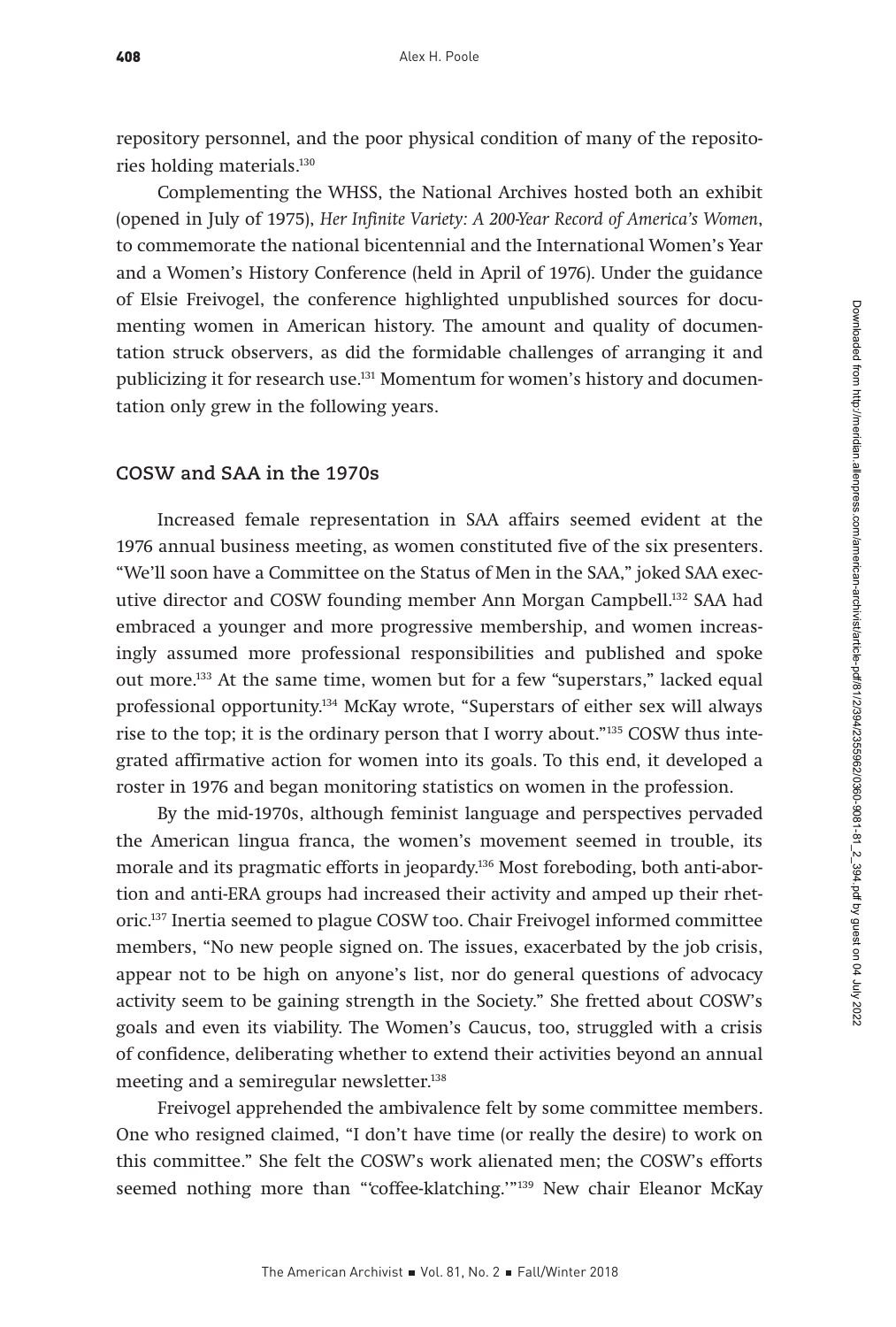conceded the committee's lack of militancy.140 In 1977, for example, only five of the committee's twenty members were effectively active.

Program participants at the 1977 annual meeting included 125 men and 53 women (a dispiriting 28%), though the Program Committee was more inclusive (9 men and 7 women, or 43%). A maddening gap persisted between women's de jure and de facto equality.141 An undaunted McKay urged her colleagues to forge collective stands on better working conditions and improved professional status.142

Numerous COSW leaders had long agitated for recognition as an SAA permanent committee, but the committee encountered opposition from those who believed women's issues of transitory importance.<sup>143</sup> SAA Council, though, conferred this status on COSW in 1978, acknowledging the group's necessity for the conduct of the organization's regular affairs.<sup>144</sup> Despite its mid-1970s doldrums, the committee's legitimacy appeared secured.

McKay posited that SAA leadership failed to represent the organization's rapidly evolving membership and trivialized the latter's concerns.<sup>145</sup> Indeed, demographics favored COSW's efforts: SAA membership spurted 80% between 1970 and 1978 (50% alone between 1975 and 1978) and women continued to increase their proportion of SAA membership. McKay ruminated, "That question of the status of women in our profession and our society is both controversial and still very much unresolved in the best interest of humanity."<sup>146</sup>

As part of its efforts to monitor the disparities between men's and women's wages, especially given the flood of new SAA members, the committee embarked on a second salary survey in the fall of 1978. Periodic surveys of the status of professional women were among the central components of the women's movement.147 COSW's project proved so alluring, in fact, that Council appropriated it.148

The new survey found decreased but still pronounced salary inequity. The average woman earned approximately \$15,000 and the average man nearly \$19,000. (ALA's survey found a similar discrepancy.149) The survey broke down these disparities by education, age, and years of work experience. First, women gained at both the BA and PhD levels, decreasing the wage gap from 30% to 12% in the former and from 14% to 9% in the latter. Second, salaries increased 28% for men and 20% for women under 30 years of age, 24% for both men and women ages 30 to 39, and 41% for women and 34% for men ages 40 to 49. Finally, the survey reported an increase of 27% for women and 16% for men with 0 to 3 years of professional experience; 38% for women and 23% for men with 8 to 15 years; and 32% for women and 29% for men with 15 or more years. Though women had made substantial gains, they trailed men at every level. Men made anywhere between 9% and 51% more than their female colleagues.150

Results of the survey suggested to Mabel Deutrich that the women's movement benefited younger professional women, particularly in encouraging their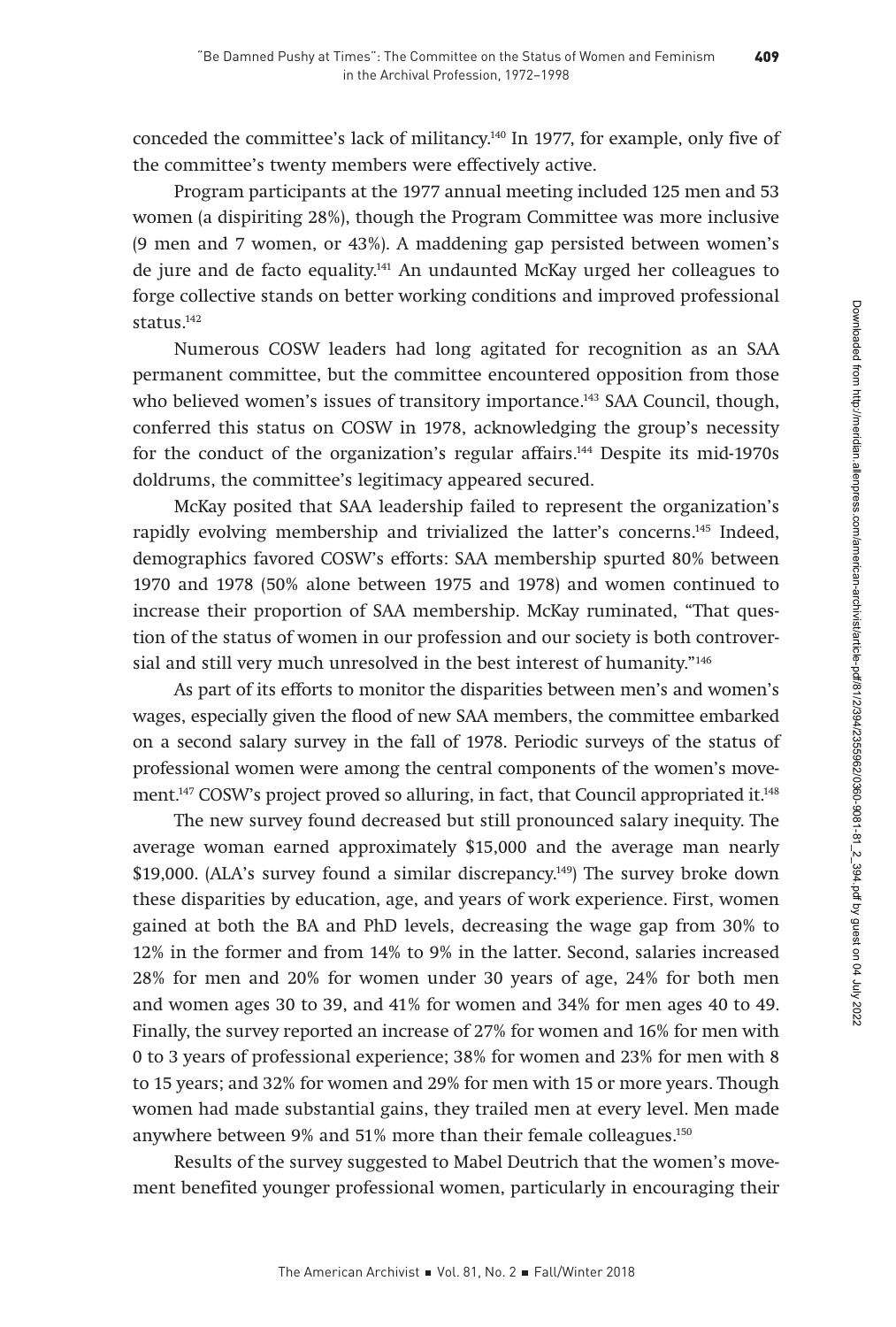expectations and aspirations. At the same time, she lamented, "Many of the older working women . . . have never recovered from the barriers they faced either outright sex discrimination or the same thing in a more subtle form, their own lowered aspirations."151 Linda Henry likewise equivocated, "I won't discount sexism for the dearth of 'women's faces in high places,' but . . . too many women have not thought about their work in career terms." She also pointed out the continuing problem of women resisting program participation or office-holding.152

Leadership soon took its toll on McKay. "After three years and many crises," she admitted in 1979, "I have burned out." Rejected by four potential successors, McKay decried COSW's lack of leadership. All the same, she remained cautiously optimistic. Though inequalities regarding salaries, titles, publications, and speaking opportunities continued, attitudes seemed to be evolving.<sup>153</sup>

Closing out the 1970s, COSW continued to urge the involvement of women in SAA and to monitor opportunities for their participation.154 Their efforts paid modest dividends. In 1979, for example, women submitted 12 articles to the American Archivist, 6 of which were accepted. By contrast, men submitted 48, 11 of which were accepted. "Let's urge women to write more!," admonished editor Virginia C. Purdy.155 Less than one-third of the 1979 annual meeting program was composed of women (74 women, 162 men, and 5 whose gender could not be identified by their names), however, not least because many refused to participate even when asked. The next year, too, numerous women demurred, becoming "shrinking violets," to Nancy Menan's consternation.<sup>156</sup>

COSW encountered more frustration in the 1979 SAA election. Archie Motley, a longtime supporter of COSW, split the so-called liberal vote (he was a petition candidate). As a result, Ruth Helmuth defeated Elsie Freivogel. McKay exploded, "I will have a hard time forgiving [Motley] for his reckless lack of concern for the need to have a strong liberal executive." "Damn Archie!"157 For her part, McKay feared Helmuth's reputed conservatism.158 It was painfully evident once more that not all SAA members endorsed the COSW agenda.

The committee pressed forward in 1980 on job monitoring, the roster, SAA Fellows, publishing, and cooperating with both archival regional organizations and allied professional organizations regarding affirmative action. It continued its work at the professional grassroots level as well: at the annual meeting, the committee raised money by selling ERA buttons and raised the consciousness of SAA members in the process.<sup>159</sup>

In line with the burgeoning numbers and changing demographics of membership, the committee agitated still more for SAA's democratization. Its efforts ultimately helped effect revisions to the SAA constitution. COSW's Nancy Sahli argued, first, for SAA's instantiation of initiative and referendum measures. Controversial questions would be put to the entire membership via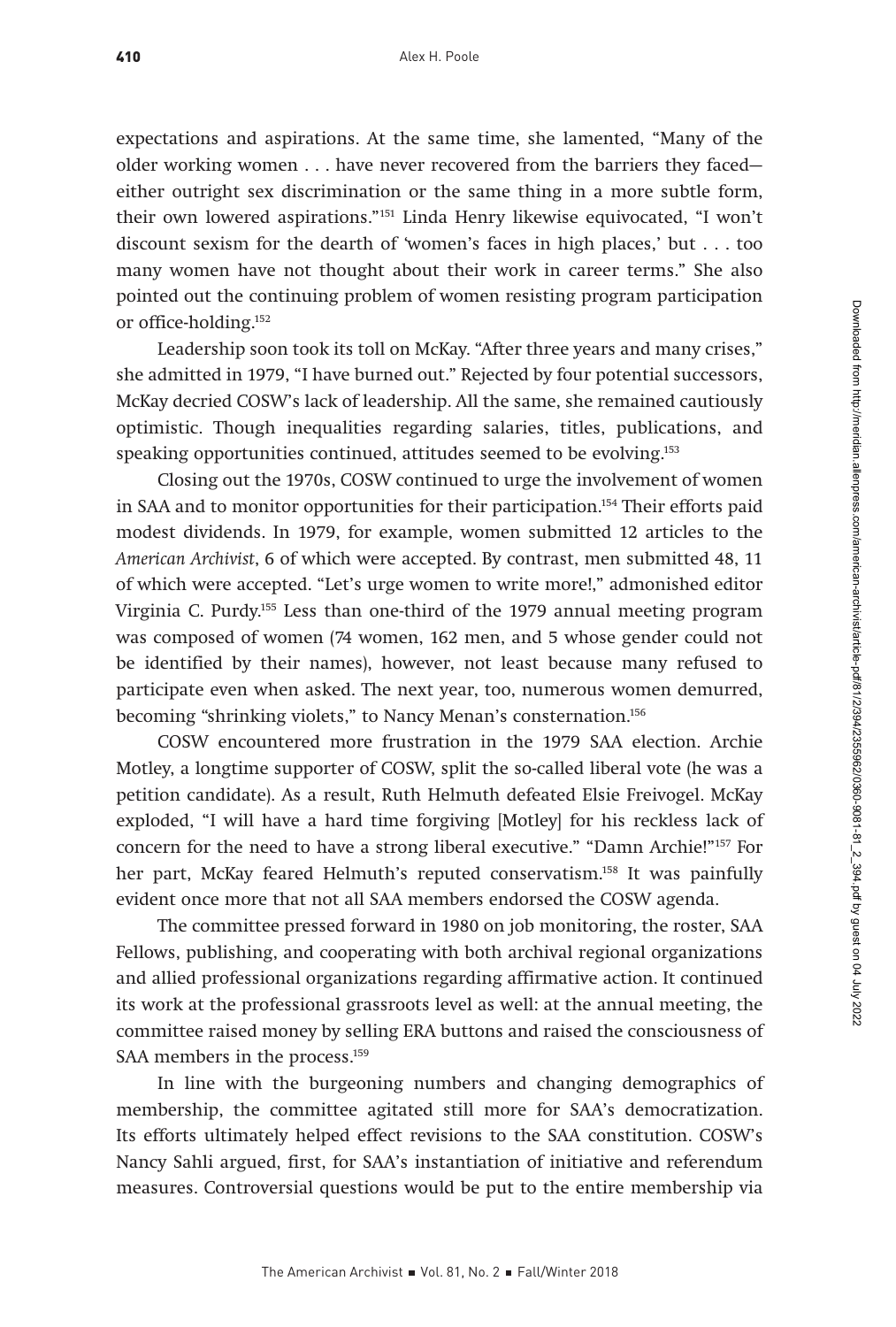mail ballot; its vote would be binding on Council. Second, Sahli favored making binding on Council any votes on resolutions at annual business meetings.<sup>160</sup>

Agreeing with Sahli, Eleanor McKay insisted that membership should retain final decision-making authority. "There is always the danger that the members can be swayed by emotional or illogical feelings," she explained, "yet I would rather place my trust in the collected wisdom of thousands of members than in that of a handful of elected leaders."161 David E. Horn, conversely, rejected direct membership control on both theoretical and practical grounds.162 Virginia Purdy suggested a third route: deferring to SAA Council on matters within its constitutionally approved purview, but on controversial issues opting for a mail ballot binding on Council.<sup>163</sup>

The new constitution adopted two changes that increased membership participation in SAA decision making. First, it expanded Council from eight members to nine, each of whom would serve a three-year as opposed to a fouryear term. This measure increased turnover and widened the possibility for participation by more officeholders. Second, the new constitution permitted membership to overrule Council in certain situations:

Resolutions passed at the annual business meeting which request the council to take a specific action must be formally considered and voted upon by council in a timely fashion. The membership shall be notified of the results of that deliberation in the first mailing sent to the membership following the final council decision. If ten percent (10%) of the membership disagrees with council's decision, and files a petition to that effect with the executive office, a mail ballot shall be conducted through the next mailing to the membership and the results of this ballot shall be binding.164

Both of these changes seemingly benefited women of SAA, given their demographic advantage.

In the 1970s, women accounted for 60% of the total increase in the United States labor force. They made important gains in equalizing pay, fighting job discrimination, and provision of childcare, but by the early 1980s, feminists in the United States appeared to be on the defensive, if not in full retreat.165 Overall, the 1970s and 1980s showed Americans' ambivalence in terms of women's roles.<sup>166</sup> The ERA was a glaring case in point.

#### **The Equal Rights Amendment, 1978–1982**

Passed by both houses of Congress in March of 1972, the ERA went down to final defeat fully a decade later (June 30, 1982). Its defeat effectively truncated feminist hopes in national politics.167 The ERA cast a long shadow over feminism. The fight enabled its participants to hone a feminist consciousness that helped them understand the machinations of power.168 Yet the ERA also revealed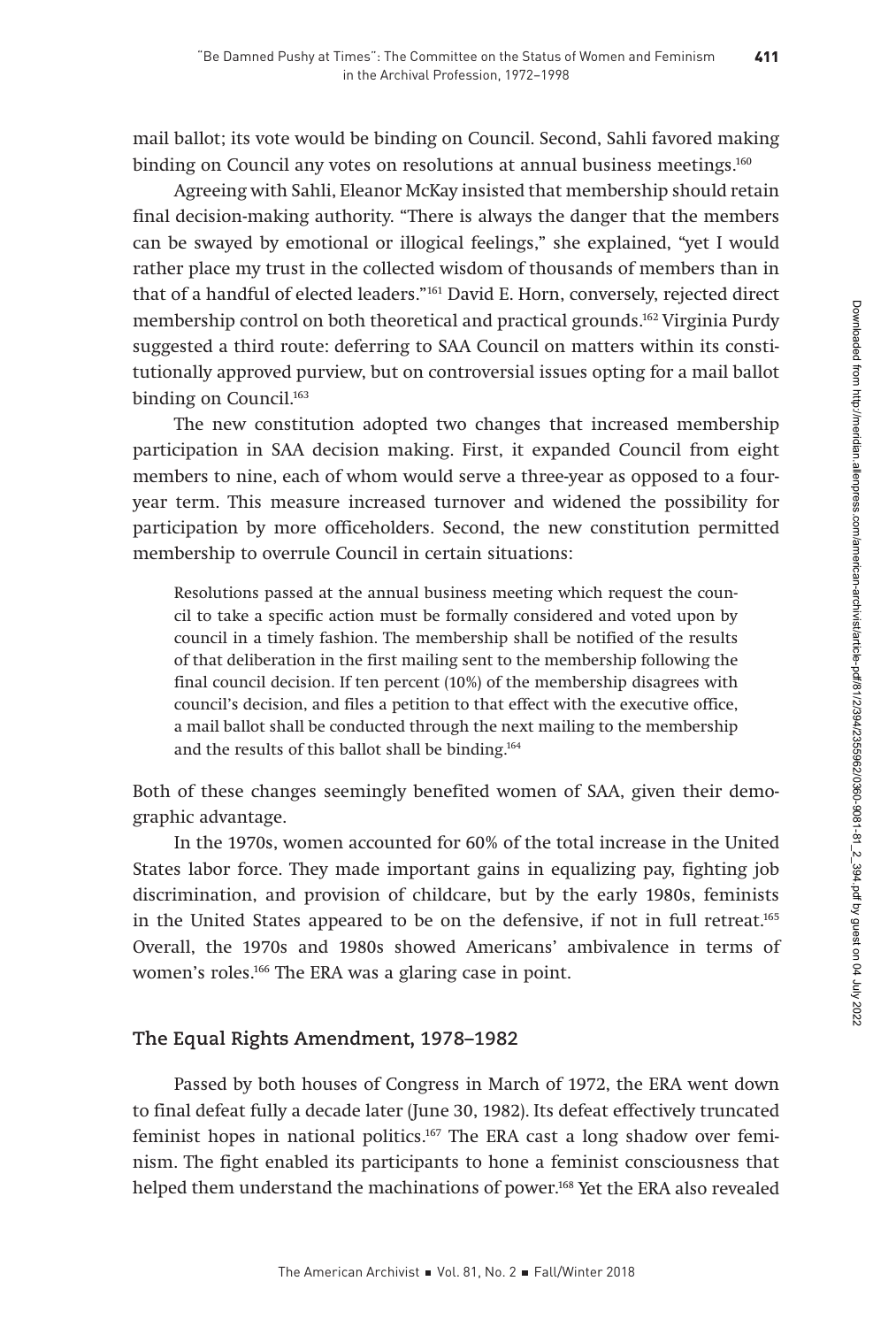class fissures: while like COSW the National Organization for Women welcomed the ERA, trade unions rejected it.<sup>169</sup>

The ERA also rallied opposition to feminism, however. Opponents charged the ERA with subverting traditional gender roles indispensable for moral and social order and cohesion. They framed the amendment as an effort to make men and women the same and thus to abolish all institutions—the family, the home, religion, and motherhood-traditionally based on these differences.<sup>170</sup> Often rural and religious, opponents also tied their arguments to anticommunism, patriotism, and all-male combat forces. Supporters cited nebulous values such as "equality" and "justice," but these paled before anti-ERA groups' discourse of apocalyptic moral combat.<sup>171</sup>

Between 1978 and 1982, COSW like NOW foregrounded the ERA ratification campaign.172 Following its long-standing support of the ERA, COSW proposed to boycott states that refused to pass the amendment. It requested SAA relocate the 1979 annual meeting from Chicago to a city in a state that had ratified the ERA.173

Edward Weldon, later SAA president, demurred for financial but not ideological reasons. He concurred with the Women's Caucus's perhaps surprising stance, that is, not moving the annual meeting from Chicago, and cited the financial penalties should SAA breach its existing contract.174

Even as those such as Eleanor McKay favored a boycott, other SAA leaders in addition to Weldon remained wary. The Women's Caucus Newsletter reported:

Mr. Berkeley moved that the Society cancel its plans to meet in Richmond, Virginia in 1982, and that future meetings be scheduled only in states which have ratified the amendment. The motion was seconded by Mr. Weldon. Speaking against the motion, Ms. Hinding stated that participation in such a boycott is not appropriate for a professional organization such as the Society, and that much of the burden of the boycott would be felt by numerous female employees of boycotted hotels, restaurants, and other businesses. Ms. Hinding pointed out that these employees are not responsible for the position of their state legislatures on ERA. . . . The motion was defeated by a vote of 2-9.<sup>175</sup>

Pursuant to the vote, McKay castigated Hinding, writing, "My knowledge of the history of various movements has prepared me emotionally for finks and scabs in unlikely places."176 Again, a united feminist front proved untenable. As a fallback position, COSW leveraged pocketbook politics, encouraging its members to spend as little money as possible at the meeting.<sup>177</sup>

Though McKay demanded it abandon neutrality on the ERA, SAA Council remained chary of supporting the ratification extension; at the time, it also rejected economic boycotts as inappropriate for a professional organization.<sup>178</sup> That summer, however, national politics intruded: the United States Congress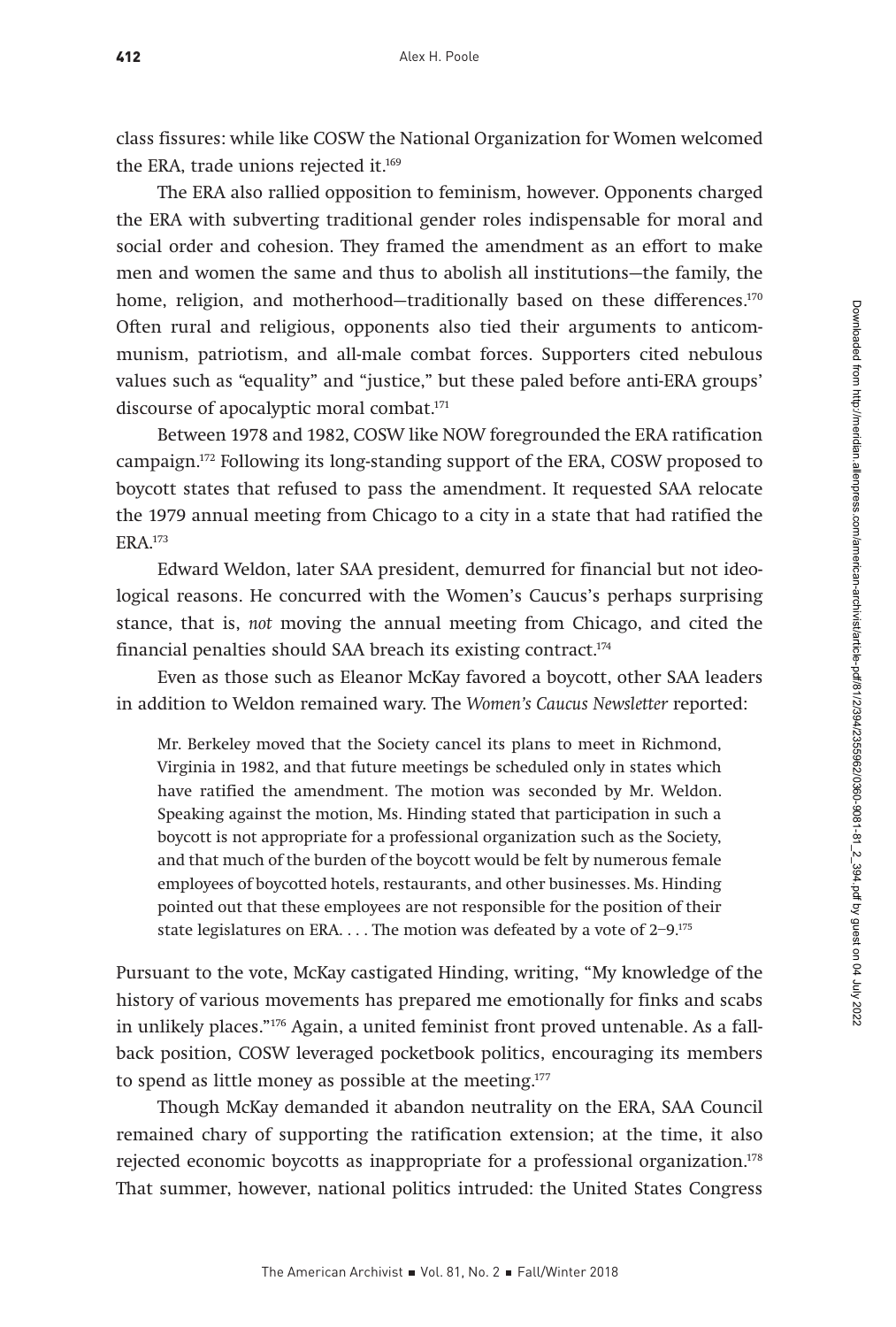voted (223 to 189) to extend the ratification deadline for ERA for thirty-nine months.

Still more propitious news came from the fall business meeting: McKay exulted to COSW members, "WE DID IT!"179 Attendees passed four resolutions. One supported ERA ratification overall; one supported the extension resolution on the ERA; one stipulated that after 1980, the SAA would hold meetings only in states that had ratified the ERA; and one pledged to inform Senator Birch Bayh of Indiana, drafter of the 1972 version of the amendment, of SAA's position.180

Not all SAA members approved of the proposed boycotts. Sister M. Helena Sanfilippo chided Campbell for SAA's "secondary boycott." "As a woman I am offended by these tactics for granting me my 'right,'" she insisted.181 But a majority of membership disagreed; a persuaded Council relocated the 1982 annual meeting.182

Although SAA had endorsed ratification as a germane professional concern, controversy simmered.183 In a letter to the editor of American Archivist, Joseph Andrew Settani excoriated SAA for refusing to separate professionalism and politics. He characterized himself as "profoundly disturbed that a heavily loaded political issue . . . has grievously hurt the professional status of the SAA." The ERA he dismissed as a "pet peeve."184

In a vigorous rejoinder, COSW's Timothy Stroup argued that discrimination had "disastrous consequences for hiring, promotion, salaries, and even for what archivists think it worthwhile to preserve." He upbraided Settani as "extremely myopic" and deemed ameliorating discrimination "one of the great moral challenges of our time."185

A 1980 survey offered a broader perspective on membership's disagreement over social issues such as the ERA (see Table 4).<sup>186</sup> Those who disagreed or strongly disagreed (407) with the statement that SAA should involve itself with social concerns outstripped those who agreed or strongly agreed (373). Similarly, those who disagreed or strongly disagreed (420) that the ratification of the ERA should be a social issue of concern to SAA outnumbered those who agreed or strongly agreed (332), and the same was true regarding the proposition that the ratification of the ERA should be a professional issue of concern (385 versus 359). Perhaps most pressing, those who disagreed or strongly disagreed (419) with the notion that SAA should participate in secondary economic boycotts in support of issues endorsed by the Society far outnumbered those who agreed or strongly agreed (305).

Though Susan Davis found these results terribly disconcerting, Miriam Crawford thundered, "The momentum that has now been generated for equal rights will not be stopped, and we cannot make the issue go away simply because it may be inconvenient and upsets our usual routines."187 Alas, the ERA suffered final, narrow, defeat in 1982.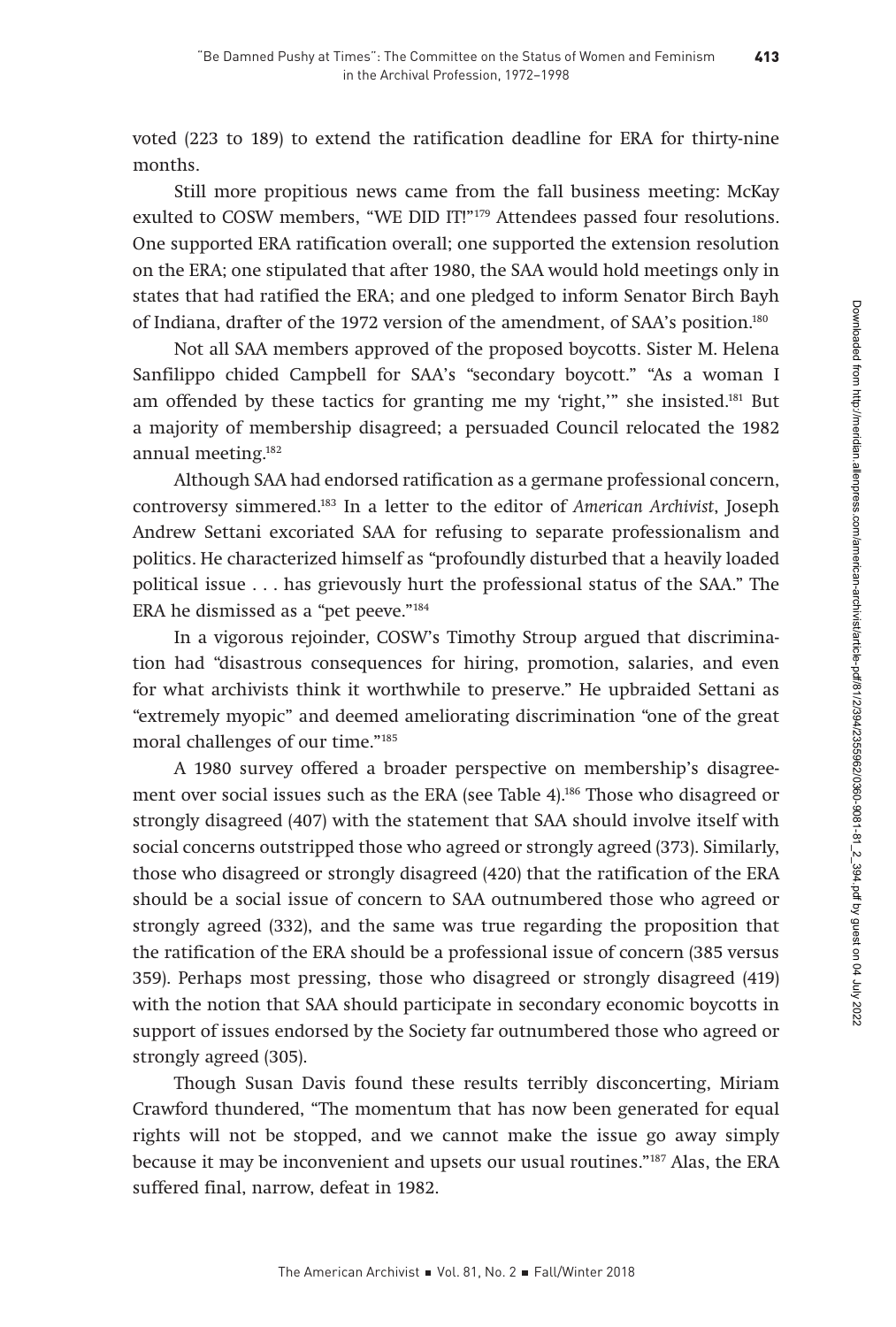|                                                                                                              | <b>Strongly</b><br>agree | Agree | No opinion | <b>Disagree</b> | <b>Strongly</b><br>disagree |
|--------------------------------------------------------------------------------------------------------------|--------------------------|-------|------------|-----------------|-----------------------------|
| SAA should involve itself with<br>social concerns.                                                           | 125                      | 228   | 30         | 206             | 201                         |
| Ratification of ERA should be a<br>social issue of concern to SAA.                                           | 173                      | 159   | 38         | 171             | 249                         |
| Ratification of FRA should be a<br>professional issue of concern.                                            | 196                      | 163   | 50         | 148             | 237                         |
| SAA should participate in<br>secondary economic boycotts<br>in support of issues endorsed<br>by the Society. | 138                      | 167   | 64         | 153             | 266                         |

# **Table 4. Survey on Social Concerns, 1980**

# **COSW and SAA in the 1980s**

Even though salary inequality persisted, women streamed into the labor force: by the middle of the 1980s, nearly two-thirds of women ages 20 to 64 worked. Middle- and upper-class women had unprecedented opportunities in higher education and career advancement.<sup>188</sup>

A 1982 SAA membership survey found demographics continuing to shift in women's favor. Young women comprised an unprecedented majority: 68.7% of those under 30 (as opposed to 60% in 1973 and 56% in 1979). Conversely, salary inequality festered, though the survey showed some progress. Men earned 125% of women's salaries (versus 129% in 1979), namely, \$23,746 versus \$19,009.189

In addition to its campaign for salary equality, in the first half of the 1980s the committee maintained its established efforts in areas such as employment monitoring, SAA Fellows, annual meeting participation, the roster, childcare, sexist language, and coalition building. The results, though, were checkered. Mary Janzen blamed social structures that deterred women from taking advantage of opportunities and women's own "internal doubts and insecurities."190

For example, COSW sponsored workshops on public speaking, publication, and career development along with a roundtable on management at the 1982 annual meeting, but lack of enrollment forced the cancellation of a 1983 follow-up, "Career Development and Job-Seeking Skills." Similarly, though COSW agitated for a job-monitoring project in 1981 and 1982, it met with no success.

COSW's efforts to promote women for SAA Fellow also continued. Whereas between 1937 and 1972, 112 men and 27 women were named Fellows, between 1973 and 1980, 24 men and 11 women were so named.191 Zofia Sywak sighed, "It will take changes in attitudes and values over a substantial period of time before females will not feel that they have to prove that they are superwomen in order to qualify for various recognitions and honors."192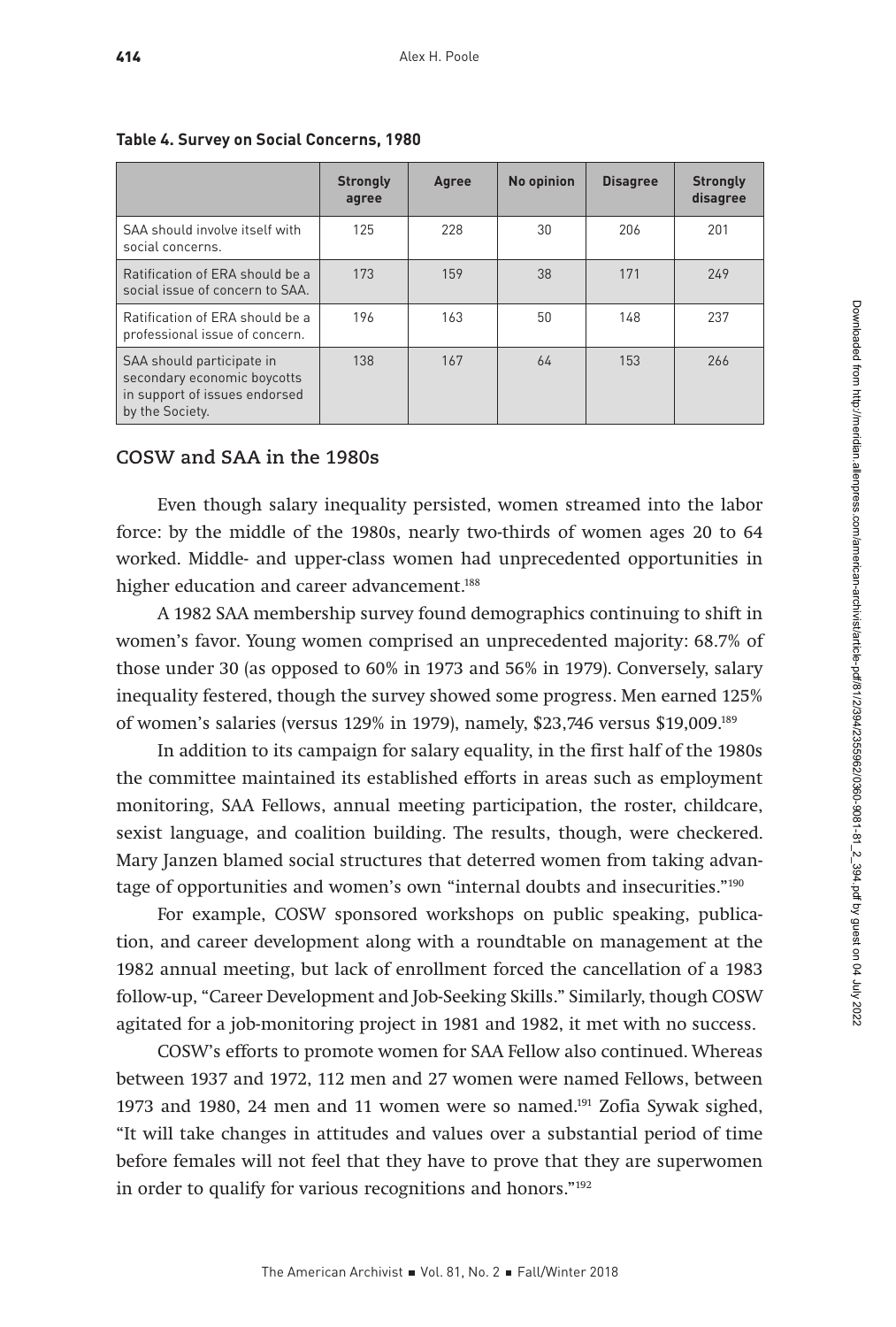Even with the defeat of the ERA and the challenge of convincing deserving women to accept recognition, COSW members could celebrate in 1982 because an equal number of men and women submitted annual meeting proposals. As important, women outnumbered men in SAA for the first time. This demographic advantage, Mary Janzen asserted, seemed important leverage for the committee. Conversely, she worried about archives becoming a "feminized" profession vulnerable to shrinking salaries and status.193

Just as COSW celebrated progress in SAA participation, so too did it try to exploit the roster as a wellspring for program proposals. Though the Women's Caucus found the roster ineffective in terms of job placement, it hoped the roster would increase participation at both national and regional meetings. But few women completed rosters, thus limiting the latter's effectiveness. In 1983, for example, COSW mailed 1,000 forms but only 127 women returned completed forms and only 58 of those suggested annual meeting paper topics. Though women constituted 54% of SAA membership, they comprised only 43% of participants in the 1983 annual meeting program.194

Another contentious issue—that of SAA-subsidized childcare—came to a head in 1984. A resolution on subsidized childcare for annual meetings passed unanimously at the annual business meeting; each annual meeting attendee subsequently contributed a childcare surcharge of \$2. This seemed a conspicuous victory for parents in the SAA, especially mothers.195 Henceforth, the Local Arrangements Committee assumed this responsibility.

Sexist language in publications such as American Archivist also came under COSW's scrutiny. In an article about scholarly editing, the Smithsonian's Nathan Reingold provided a glaring example. Reingold recounted, "[Clarence] Carter was a fascinating old codger with whom I lunched on a number of occasions. . . . Carter was a striking man given, even in his early 70s, to pinching waitresses, which impressed me greatly. Young PhDs did not do that in the early 1950s, at least not in public. Even more impressive was his singular concentration on turning our volumes."196

Justly appalled, Anne Kenney chided editor Charles Schultz for publishing an article that contained such sexist language.197 Schultz offered a rather tepid apology, writing, "I shall certainly try to keep an eye out for any such offensive phrases in manuscripts which come to me and delete any which I note."198 For many men, after all, sexist language seemed innocuous.<sup>199</sup>

The challenge of coalition building with other underrepresented groups persisted as well. The lack of direct collaboration between COSW and archivists of color likely impelled the creation of the Task Force on Minorities (TFM) in 1981. Just as the civil rights movement influenced feminism, so too did the COSW influence the Task Force on Minorities. The first African American archivist at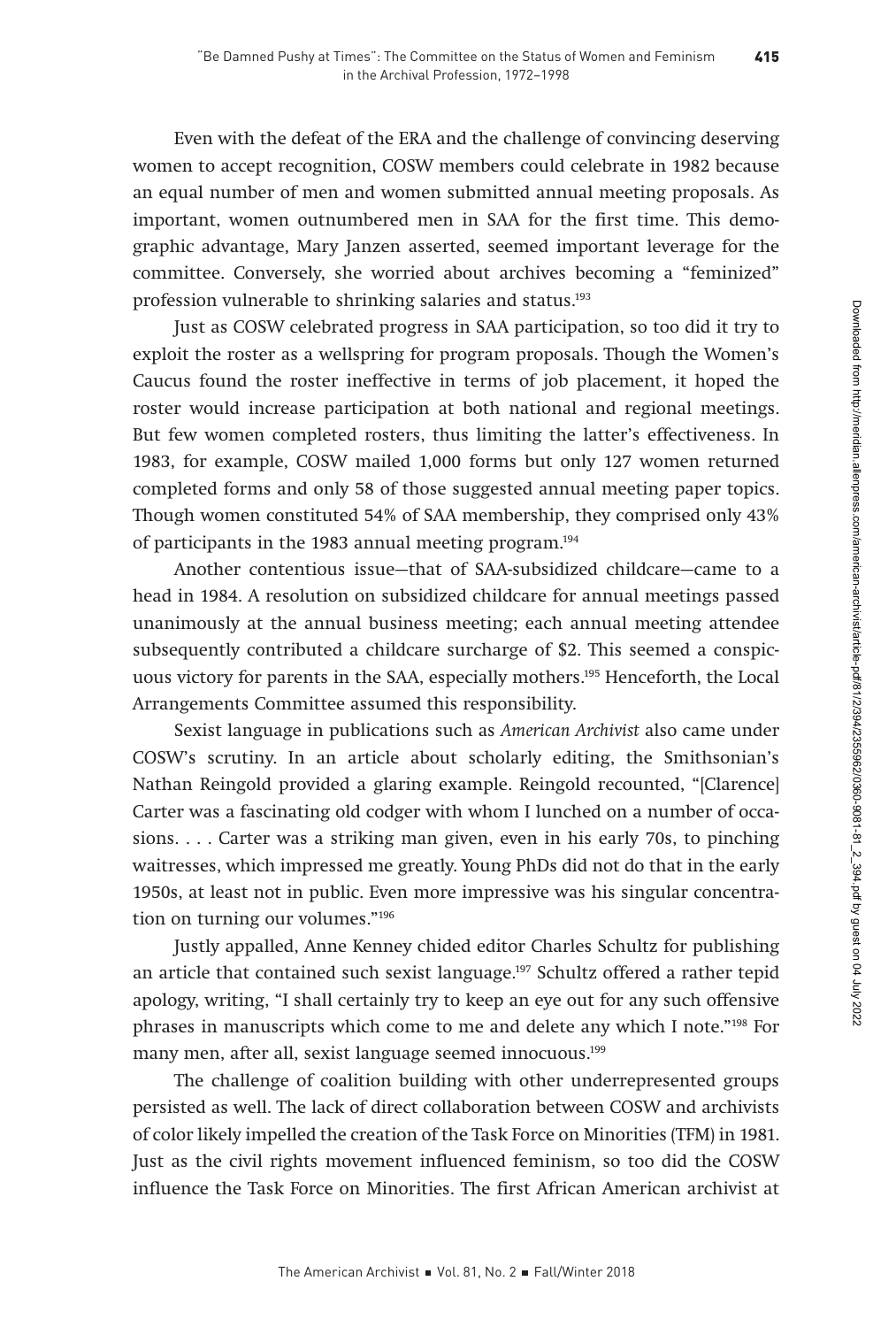the National Archives, Harold T. Pinkett, recommended the task force consult COSW for possible strategies.200

Mary Janzen saw potential for collaboration among the groups, but the extent of their collaboration apparently remained nominal. COSW's 1983 annual report, for example, claimed only that the group had established contacts with TFM.201 COSW wanted to include persons of color but also to avoid interfering with TFM's prerogatives. $202$  The underrepresentation of minorities in the profession resulted not from exclusionary efforts, argued Archie Motley, but "from minority perceptions, often correct, that these fields have been the preserve of the white middle class."203

Despite their perennial struggles with challenges such as coalition building, COSW had much to appreciate as the middle and late 1980s unfolded. Numerically in SAA, women constituted a "'new majority.'"204 Women had served as three of the most recent four SAA presidents (Hinding, Finnegan, and Sue Holbert), and women constituted a major presence in committee, section, and Council work.205 Though on one hand, women proposed themselves and other women as speakers for program sessions with increasing frequency, on the other, more women than men turned down invitations for financial or temporal reasons.206 Advocacy remained crucial, in short, as the newfound gender balance on ballots and programs always faced retrogression.<sup>207</sup>

Committee leaders appeared divided on the group's success and its future direction, however. Mary Janzen worried, "There is some reality to the fear that the generation that brought change into the Society during the 1970s is too securely seated in the boat to make waves." "We have met the establishment, and they is [sic] us."208

Countering her own doubts, Janzen suggested, first, that COSW forge coalitions with ACT and the Minorities Roundtable, specifically by linking projects and by encouraging others to participate at annual meetings and Council forums. Second, she favored broad representation on committees and working groups. Third, as women earned less than men, she stressed the need to keep the costs of participating in SAA low. Finally, Janzen wanted COSW to lobby SAA to conduct periodic surveys of salaries and related concerns.<sup>209</sup>

By the end of the 1980s, the vast majority of American women (at least 80%) reported suffering from job discrimination and unequal pay.210 Conversely, between 75% and 95% of American women applauded the feminist movement achievements and urged it to continue agitating for change.<sup>211</sup> Feminism permeated American culture still further in the 1990s.<sup>212</sup>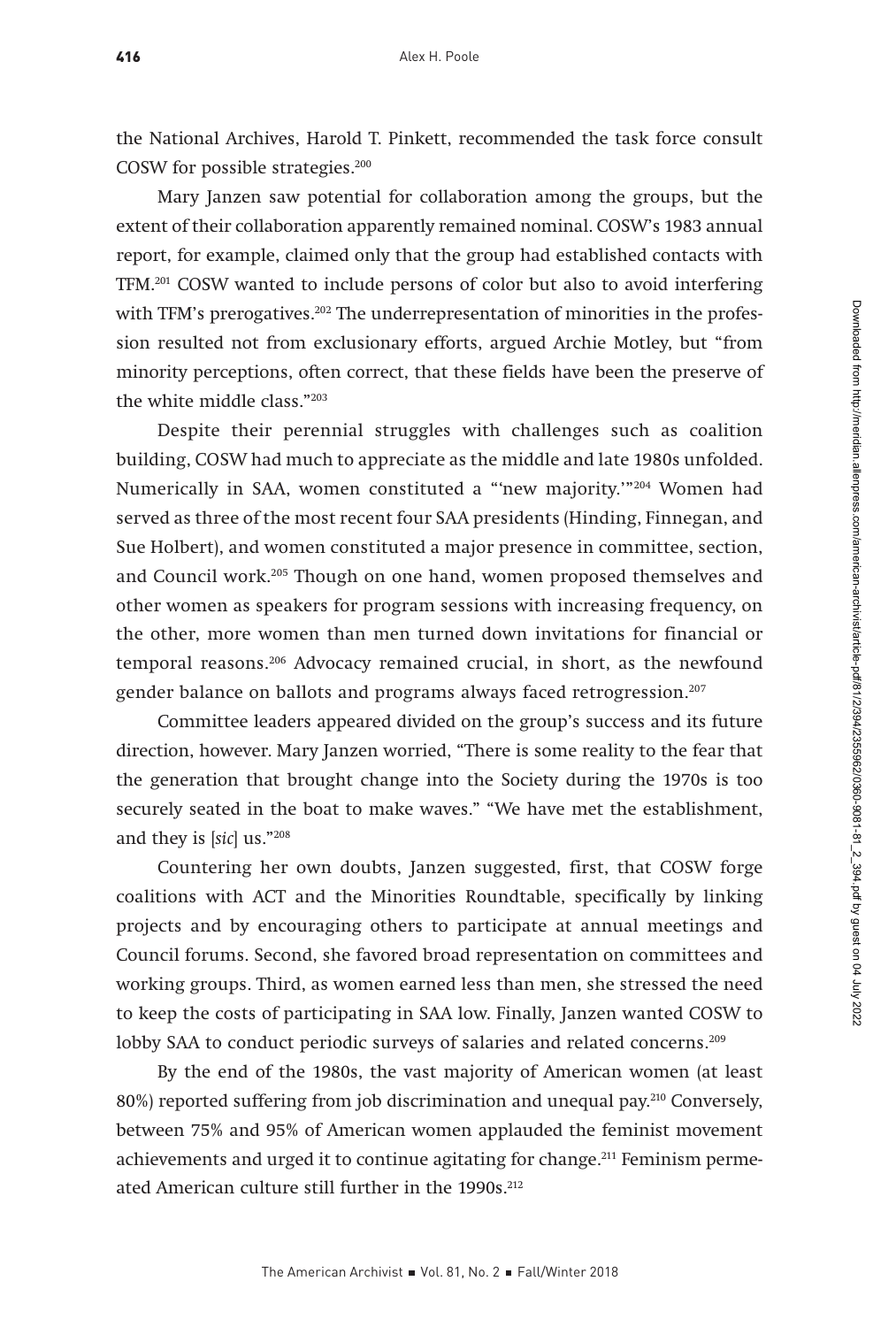# **Consolidation and Dissolution in the 1990s**

Despite concerns about its future direction, the committee adhered to its long-standing agenda as the 1990s dawned. SAA president John Fleckner wrote, "Although many positive changes have occurred . . . the committee's work is no less important today than it was 'way back then.'"213 Hence, COSW focused on preparing SAA Fellow nominations (as of 1991, women comprised 52% of SAA membership but only 29.5% of Fellows); monitoring the participation of women in SAA affairs (the 1991 annual meeting program was 52% male and 48% female); assuming SAA leadership positions (1991–1992 SAA leaders comprised 52% men and 48% women); supporting the annual Women's Caucus meeting; initiating conversations on SAA mentoring initiatives; ensuring quality childcare at annual meetings; and parleying with the African American and Third World Archivists Roundtable (AATWAR) and the Lesbian and Gay Archivists Roundtable (LAGAR).214 Based on their "mutual concerns," the three groups sought to establish "a social action agenda" for SAA.215 The possibility for collaboration seemed evident in the 1990 furor concerning the proposed annual meeting site (Salt Lake City) for 1996.

Long hostile to African Americans and lesbians and gays, Utah even tried in 1991 to roll back Roe v. Wade. 216 The COSW joined with AATWAR and LAGAR in opposing Salt Lake; it seemed an ideal opportunity for coalition politics. As had the ERA, the Salt Lake City debate broke SAA into factions. Much discussion on the role of social issues in selecting a meeting site ensued, but no consensus emerged. SAA membership remained divided on abortion rights, and it preferred weighing only archives-related issues in site selection.217 Nonetheless, SAA moved the meeting to Atlanta, a key victory for COSW, the Women's Caucus, AATWAR, and LAGAR.

At its twentieth anniversary, COSW celebrated many gains. Women comprised approximately 53% of SAA membership, two women (Trudy Peterson and Anne Kenney) had been elected SAA president since 1987, and the Program Committees had achieved gender balance in the previous five years.<sup>218</sup>

Even so, many benchmarks remained: no women had yet served as Archivist of the United States; no women at the time directed any of the presidential libraries; and only five state archivists were women. The glass ceiling persisted in archives as in other professions nationally.<sup>219</sup> Ever-pressing issues included pay inequity; equal opportunity in job appointments, promotions, and training; affordable childcare at annual meetings; gender balance in SAA appointments; sexual harassment; and mentoring, education, and training.<sup>220</sup>

COSW's vicissitudes continued. Although in 1996, women represented the majority on the annual meeting program, Laurie Baty worried about COSW's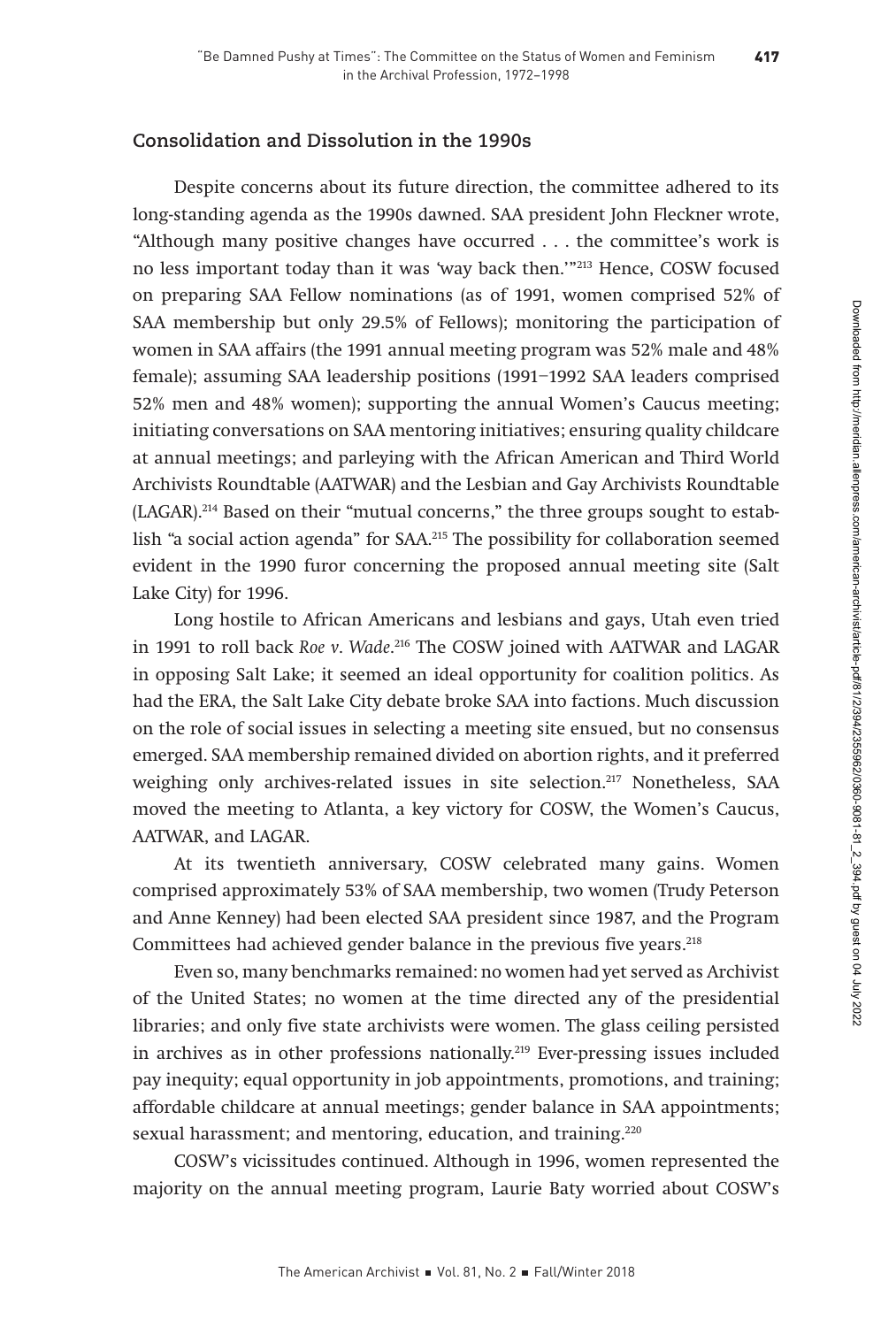very survival. The body wavered over its status as a committee for a second consecutive year, but determined to keep its current configuration.221

Just as COSW members deliberated over its future, the body faced dissolution from another direction. Formed in 1995, the Task Force on Organizational Effectiveness (TFOE) issued its final report in January 1997.222 The first effort to revisit the constitutional amendments of 1981, it likened its task to that of the Committee on the 1970s: responding to perceived member needs and expectations regarding member services, publications, education and outreach, and policy.

TFOE recommended excising five extant committees, including COSW. The task force offered a lengthy if somewhat specious rationale:

Women participate actively in all phases of SAA's business and activities and are well represented in elected and appointed position. This portion of the Committee's charge has been accomplished. The other elements of the Committee's charge—monitoring the status of women in the archival profession and promoting an awareness of women's history and the sources that support it—are not specific programmatic or administrative elements of SAA's mission that warrant a committee.<sup>223</sup>

Aside from COSW's elimination, TFOE advocated for the Women's Caucus to assume roundtable status.

A firestorm of debate ensued among COSW members. Carol Rudisell objected, "SAA is not yet at the point where diversity issues will take care of themselves."224 To this end, she strongly advocated for the establishment of a Diversity Committee with a broader scope than COSW's.<sup>225</sup> An irate Tanya Zanish found SAA's decision risible; she expressed skepticism that Council would establish a Diversity Committee or attend to women's issues unless compelled by COSW. She even requested being noted as a dissenter should COSW agree to dissolve.<sup>226</sup>

Gretchen Lake took a similar if less fiery position. She informed Baty, "If in fact, much of what our official charge has been, has been accomplished, then we should fold our tents and NOT quietly go away, but go away with cautionary overviews of Council to be sure that our hard fought for needs are still being taken care of."227

SAA president William J. Maher retrenched. He admitted that the task force had assumed erroneously that demographic changes and overall progress in women's status in SAA rendered COSW superfluous. Maher nonetheless enjoined Baty and COSW to marshal their energies toward addressing external challenges, not fomenting internal discord. He encouraged Baty to rally COSW members around the possibility of a new roundtable centering on women's issues.228

By early 1998, a majority of COSW members cautiously supported TFOE's recommendations. Baty informed Maher that COSW consented to roundtable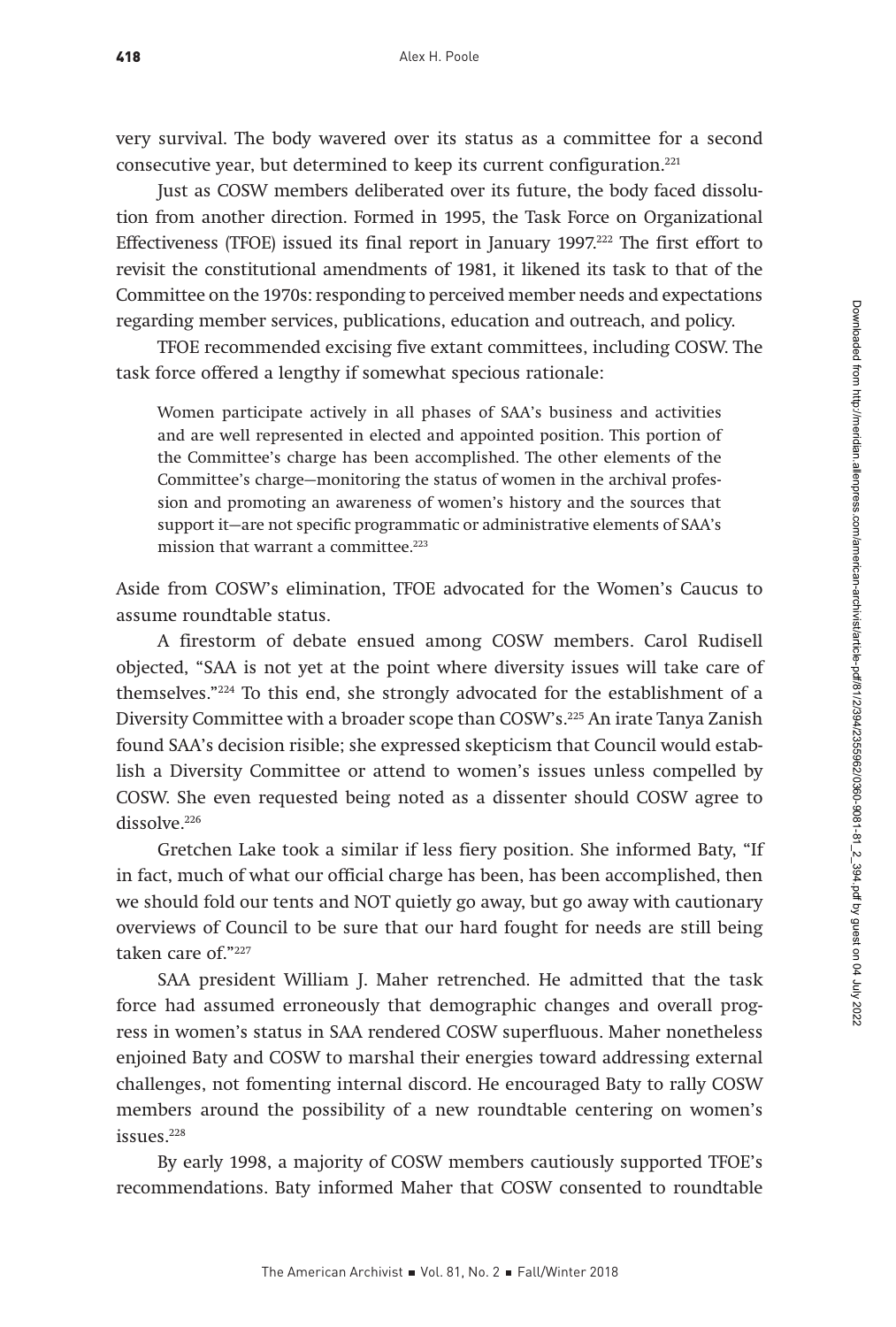status if scheduling conflicts (e.g., with the Women's Caucus at the SAA annual meeting) would be avoided. A second condition was that if the proposed roundtable's membership fell below critical mass, SAA would pursue other avenues in addressing women's issues.<sup>229</sup>

That summer, SAA Council gave its imprimatur to the creation of a roundtable and voted to disband COSW. The Women's Professional Archival Issues Roundtable (WPAIR) took over from COSW (it was renamed the Women Archivists Roundtable [WAR] in 2000). The Women's Caucus meanwhile continued its unofficial role. A Task Force on Diversity did coalesce; its final report praised SAA's "outstanding results in opening its membership, program participation, awards recognition, and appointed and elected leadership to women." But the report also stressed, "Within the profession…more remains to be done to overcome barriers to full participation by women at all levels, and SAA should do all that it can to encourage this process."230

Even though COSW succumbed, the 1990s saw further progress for women in archives. The Women's Collections Roundtable, established in 1989, continued to gain momentum. Establishing at least fifteen repositories after 1990, feminists preserved their legacy even as scholars continued to look for more diverse primary sources.231 By the end of the decade, in the archival profession as in American society, feminism's influence was ineluctable, though always contested.<sup>232</sup>

# **Conclusion**

Testifying to feminism's success, its conspicuous achievements—suffrage, education, and contraception, for instance—appear prosaic.233 But women face tremendous obstacles associated with the psychology of gender, infighting, sexuality, household labor and childrearing, and labor discrimination.<sup>234</sup> The latter problem remains obdurate. Although a Pew Research poll in 2011 found that nearly three-quarters (73%) of Americans believed the trend toward more women working was a positive social development, women still lacked full economic citizenship.235

Between 1979 and 2015, at every level of educational achievement, men's earnings declined or their wages grew less than women's.236 Women with bachelor's degrees saw their earnings increase 32.5% (versus 17.8% for men).<sup>237</sup> In 2015, however, women who worked full time year-round earned far less than men (79.6%), though the gap had narrowed since the 1980's 60.2%. The U.S. Department of Labor Women's Bureau concludes, "By every measure, the wage gap endures, despite women's increased educational attainment, heightened labor force participation rates, and expanded access to jobs."238 In libraries, the gender gap is smaller: as of 2014, females made approximately 89% of the salaries of males.<sup>239</sup>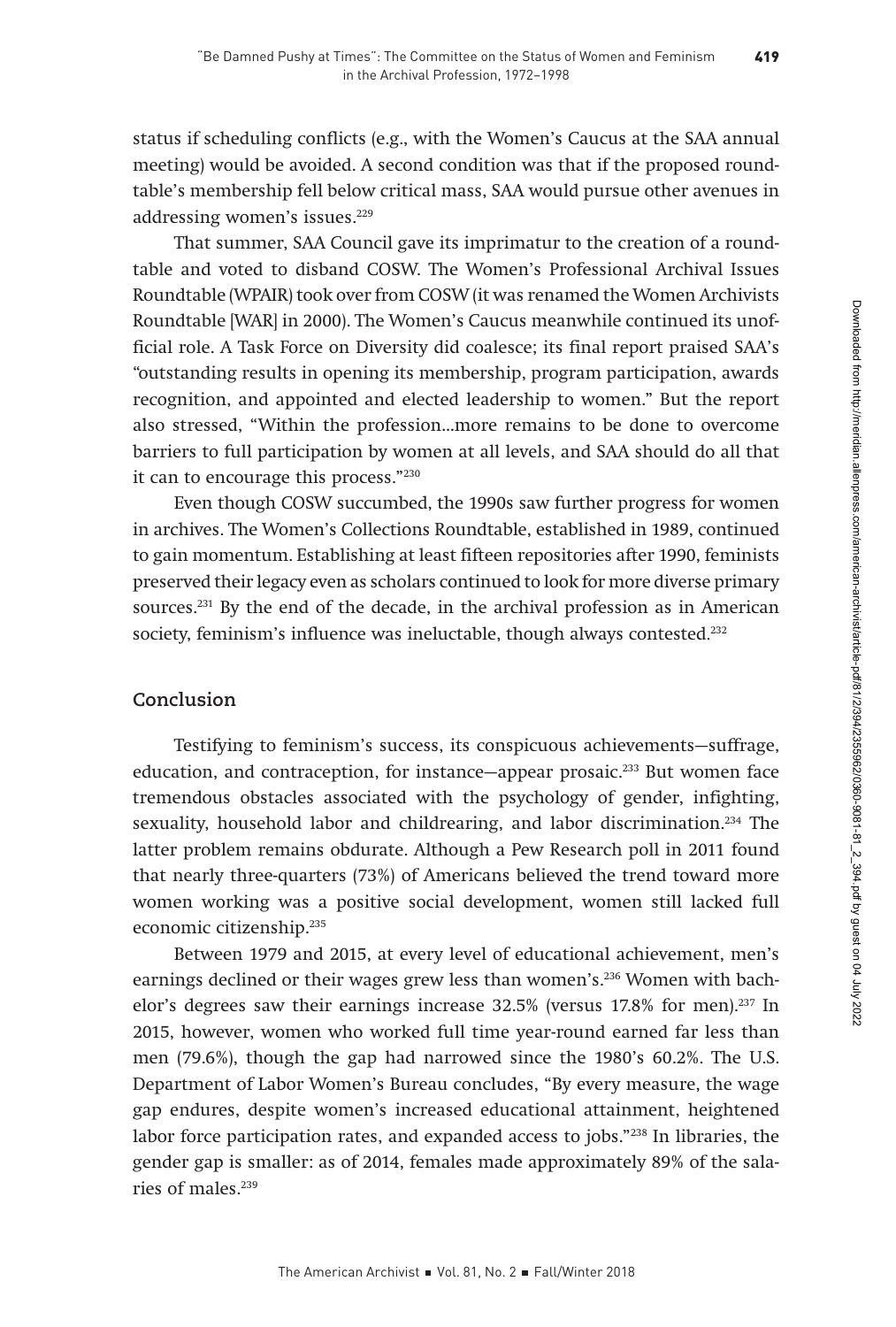The history of COSW and the Women's Caucus carries both symbolic and substantive significance. Working on shoestring budgets and from within a patriarchal structure, these groups made notable strides toward a more egalitarian and democratic SAA. They ferreted out documentary sources for women's history; redressed salary inequalities and monitored occupational discrimination; stimulated SAA participation, particularly in SAA leadership, annual meetings, publications, and awards; monitored sexist language; supported the Equal Rights Amendment; explored coalitions with other underrepresented groups; and provided childcare at SAA annual meetings. For example, SAA's immediate past president and its current president are COSW alumnae. The ratio of female to male Fellows, $240$  presidents, $241$  and Council members $242$  has improved over time as well. Childcare is a fixture of annual meetings, and women's history is a global phenomenon.<sup>243</sup>

Two surveys conducted by SAA in the 2000s explored women's affiliation with WAR, their interest in women's history, and their salaries compared to men's. A 2002 survey, though completed by only 227 women, revealed at least two striking findings vis-à-vis COSW's legacy. First, although 73% of respondents were SAA members, only 10% were members either of WAR or of the Women's Collections Roundtable. Second, although 98.7% of respondents believed that promoting and facilitating the writing of women's history was important, 77.1% made a dedicated effort to do so, and still fewer (61.9%) worked with materials related explicitly to women. (The survey did not address race or ethnicity or salary.)<sup>244</sup>

A second survey, the Archival Census and Education Needs Survey in the United States (A\*Census) of 2005 found a gender split of 65% women and 35% men, 93% of whom were white. It also examined salary data. On average, men's salaries outstripped women's by about 15%, an improvement from 1982's 25%. More propitious, the survey determined that the salary discrepancy was only 2% among those who entered the profession in 2000 or after.<sup>245</sup>

COSW became the Women Archivists Section (WArS) in 2017. Demographics in SAA continue to favor women. A WArS survey of 2017 did not juxtapose men's and women's salaries, but found that self-identified women constitute 84.3% of SAA and men 14%. Diversity has increased somewhat: the top three demographic groups include white (87.7%), African American (3.1%), and Latinx American (3.1%).<sup>246</sup> Like COSW, WArS "continues to actively monitor the status of women and advocate for their involvement in the archival profession, looking toward the future while highlighting the accomplishments of women who have shaped the profession and the historical record." Also extending COSW, its priorities center on family leave, salary negotiation and parity, flexible working hours, and highlighting past and current leaders.<sup>247</sup>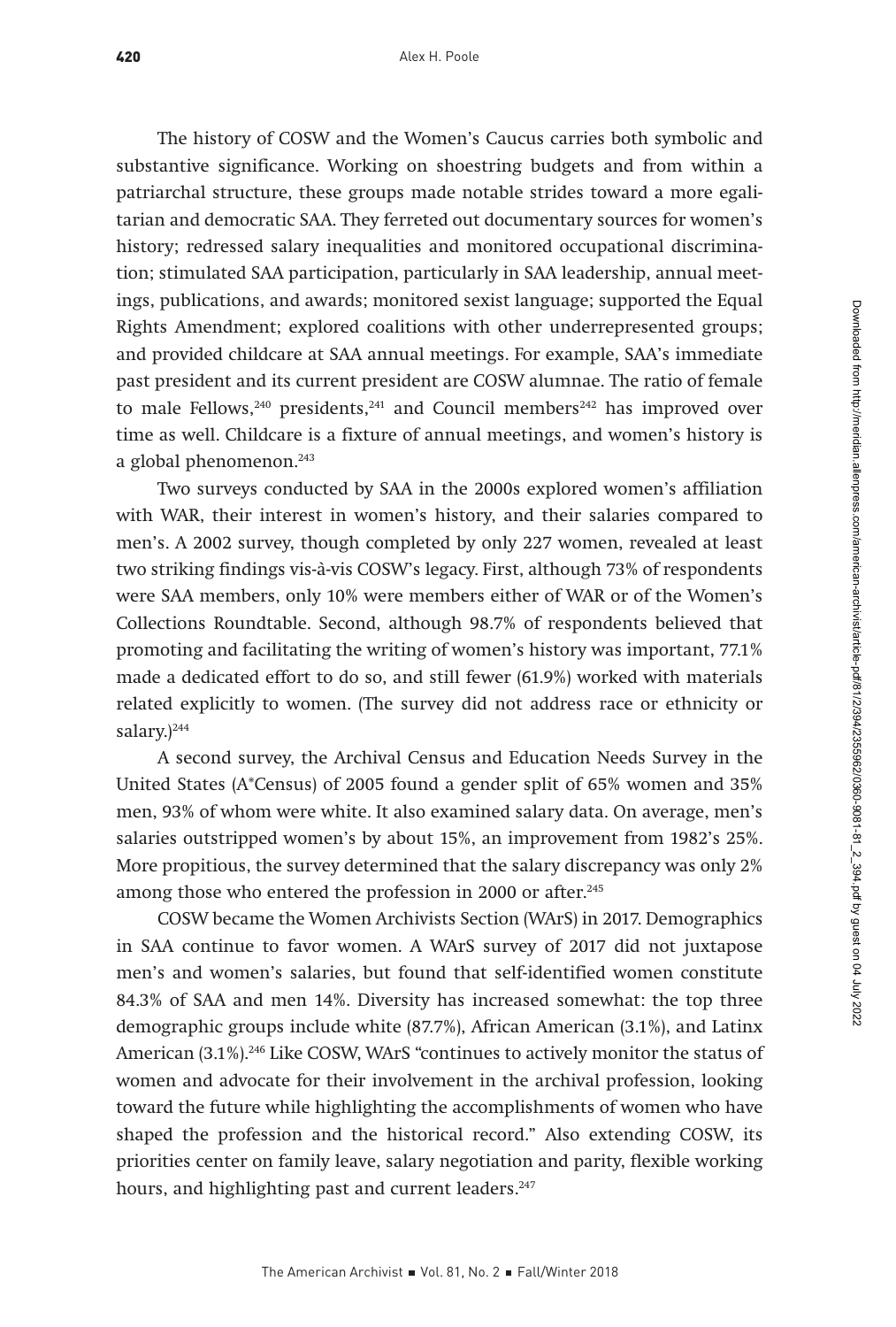COSW's story suggests four questions for future research. First, has feminism's trajectory in the Association of Records Managers and Administrators (ARMA) and regional archival organizations such as the Delaware Valley Archivists Group (DVAG), the Mid-Atlantic Regional Archives Conference (MARAC), the Midwest Archives Conference (MAC), and the Society of California Archivists mirrored that of SAA?

Second, the history of COSW, particularly its efforts to mobilize SAA behind the ERA and to boycott venues in nonratifying states for annual meeting sites, points to a larger question: what are the social roles and responsibilities of professional organizations? This issue has emerged recently with the discussion over whether to move the 2019 annual meeting because of the so-called bathroom bill.<sup>248</sup> Other issues on which membership likely lacks a united front include gay marriage and the Me Too movement.

Third, can and should a group such as COSW speak on behalf of all members who identify as part of that identity group? Controversial issues such as abortion and the ERA clearly divided female membership. Nancy Menan wondered about this issue as early as 1980, writing, "Many women within the profession may not be in agreement with the past or present slant of the Caucus or Committee: are either large enough in scope and philosophy to accommodate these women?249 In any event, COSW engaged in constructive, reasoned conversation with friends and foes alike, a key legacy.

Fourth, how might underrepresented professional groups forge coalitions with other underrepresented groups and agree on a common agenda for change? The history of COSW suggests the myriad challenges in doing so; the issue seems ever more complicated. Further organizational structures emerged to address the concerns of underrepresented populations: 1987 saw the establishment of the African American and Third World Archivists Roundtable (now the Archives and Archivists of Color Roundtable)<sup>250</sup> and 1989 the establishment of the Lesbian and Gay Archivists Roundtable (now the Diverse Sexualities and Gender Section).251

Looking forward, archivists invested in women's collections and women's history would profit, first, by engaging in collaborative collection development nationally and locally. Second, they might collect more materials in nontraditional formats such as reminiscences, oral histories, scrapbooks, ephemera, and artifactual materials.<sup>252</sup> Third, outreach activities might include publicizing repository activities and goals, hosting events, giving presentations, visiting community celebrations, developing displays, and disseminating printed materials.253 Fourth, archivists might promote the use of new technology to facilitate unprecedentedly wide access, even as they remember that the digital divide still festers and smaller repositories might lack the resources to promote their collections.254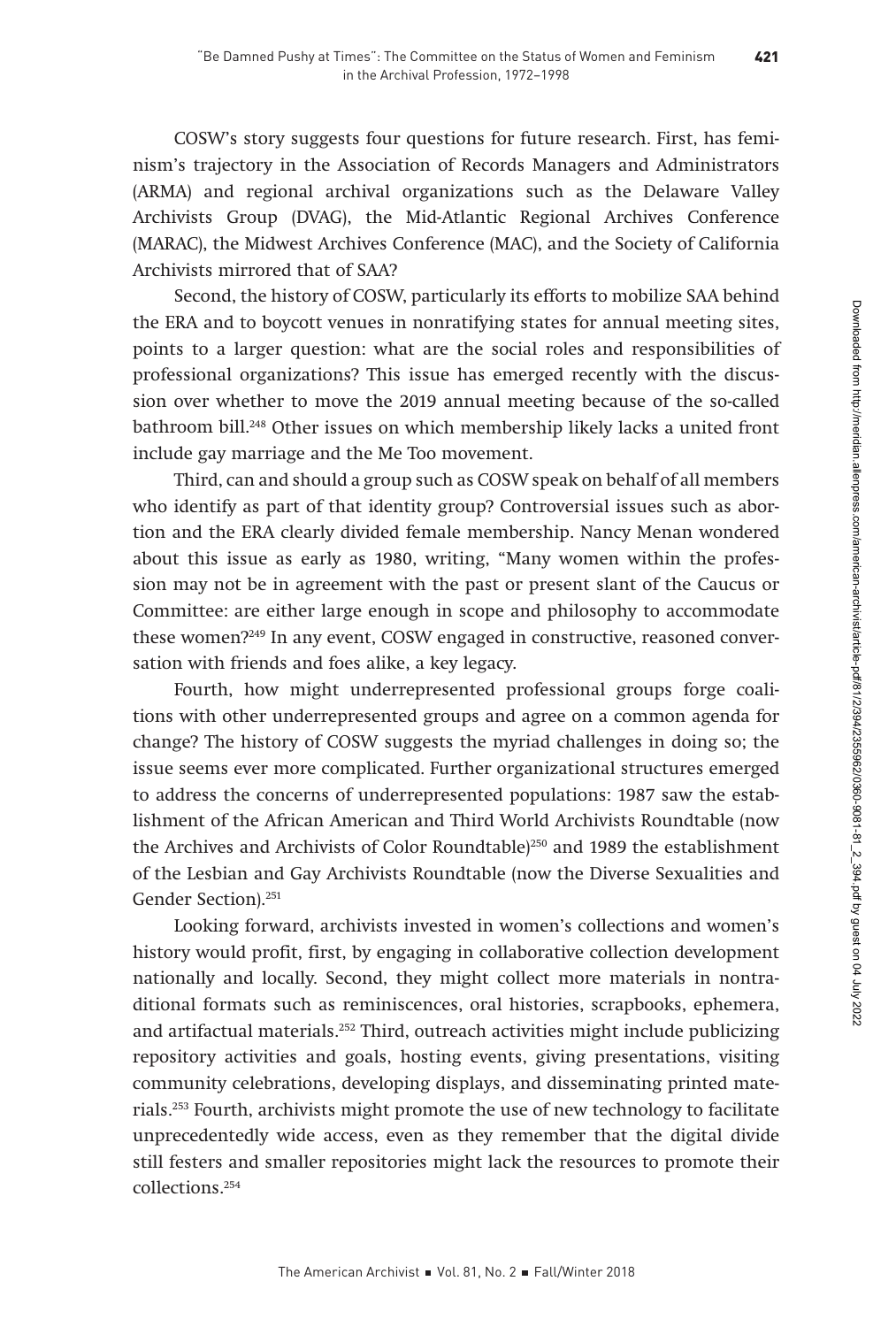Archivists have a continuing mandate—and a responsibility—for work. The same concerns that animated COSW still resonate. Feminism permits archivists "to honor the past, actively engage with the intellectual tradition today, and guide women's archives into the future."255 More colloquially, archivists can appreciate the merits—indeed, the virtues—of a small group of women (and men) who proved willing to act "damned pushy at times."256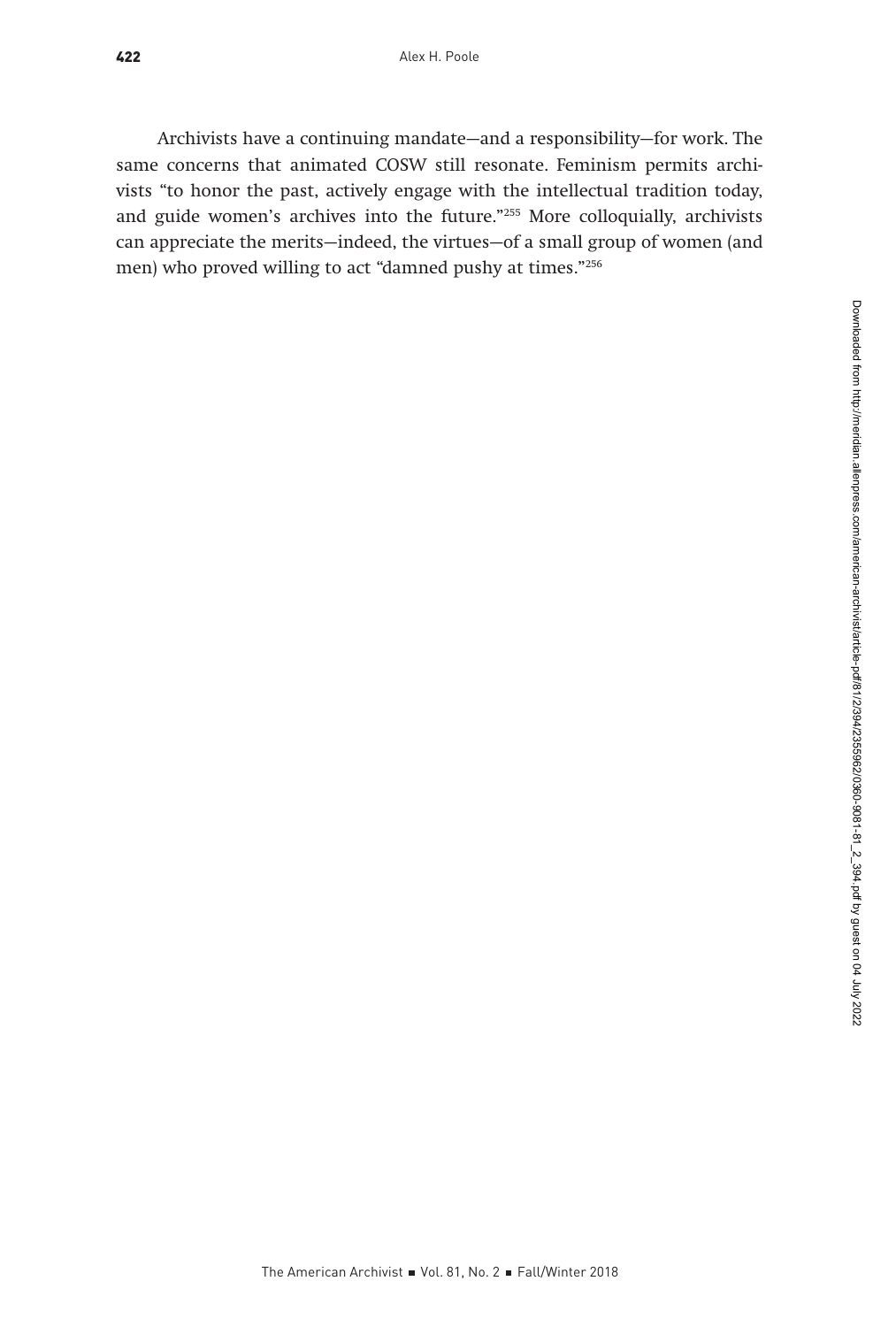# Appendix A. Society of American Archivists Demographics<sup>257</sup>

| Year of survey | Men    | Women  |
|----------------|--------|--------|
| 1956258        | 67%    | 33%    |
| 1971259        | 65.2%  | 27.7%  |
| 1973260        | 65.75% | 34.25% |
| 1979261        | 54.2%  | 45.6%  |
| 1982262        | 45.8%  | 54.2%  |
| 2004263        | 34.0%  | 64.6%  |
| 2017264        | 13.7%  | 82.1%  |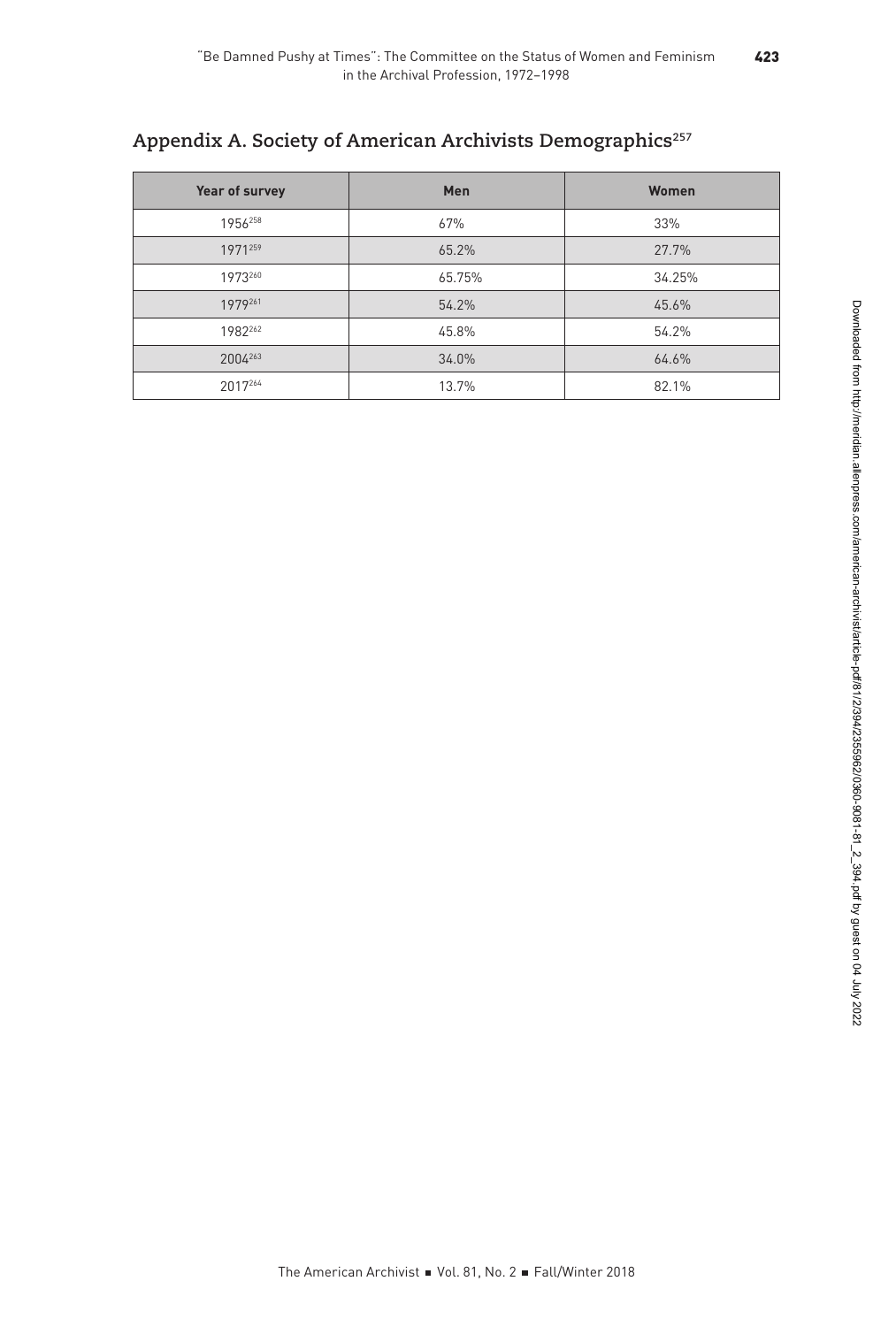#### **NOTES**

- <sup>1</sup> Andrea Sheehan, "Greetings from the New Editor," Women's Caucus Newsletter, February 1997.
- <sup>2</sup> Elsie Freivogel, "Women's Caucus Statement" (1979). Series 200.8.1 Box 17, Folder 4: SAA Status of Women. Society of American Archivists Records, UWM Manuscript Collection 172, University of Wisconsin–Milwaukee Libraries, Archives Department. Unless otherwise noted, all manuscript citations refer to this collection. For the sake of consistency, Elsie Freivogel will be used throughout this article, although Freivogel's married names included Freeman and Finch.
- <sup>3</sup> Herman J. Viola, "'Come to Columbus': The SAA 36th Annual Meeting Revisited," American Archivist 36, no. 2 (1973): 233.
- <sup>4</sup> Mabel E. Deutrich, letter to Shonnie Finnegan, May 22, 1972. Series 200.8.1 Box 16, Folder 7: SAA Status of Women. Other Columbus firsts included an open meeting of SAA Council and a business meeting held in the evening to encourage broader attendance. The business meeting featured the presentation of Committee for the 1970s' Report and of proposed constitutional amendments. "An anticipated confrontation between insurgents and the SAA establishment did not occur," Viola recalled (234).
- <sup>5</sup> For consistency, the Committee on the Status of Women (COSW) will be used as the body's name; at times it was known as the Ad Hoc Committee on the Status of Women and as the Status of Women Committee (SOWC).
- <sup>6</sup> Mary Janzen, letter to Frank Cook, August 23, 1982. Series 200.8.1 Box 17 Folder 7: SAA Status of Women.
- <sup>7</sup> Estelle B. Freedman, No Turning Back: The History of Feminism and the Future of Women (New York: Ballantine, 2002), 347.
- <sup>8</sup> David Farber, The Age of Great Dreams: America in the 1960s (New York: Hill and Wang, 1994).
- <sup>9</sup> William Chafe, The Paradox of Change: American Women in the Twentieth Century (New York: Oxford University Press, 1991), 201.
- <sup>10</sup> Freedman, No Turning Back, 7; Christine Stansell, The Feminist Promise: 1792 to the Present (New York: Modern Library, 2010), xiii; Susan Faludi, Backlash: The Undeclared War against American Women (New York: Crown, 1991), xxiii.
- <sup>11</sup> As historian Joan Scott contends, feminism's "critical force comes from the fact that it exposes the contradictions in systems that claim to be coherent (republicanism that excludes women from citizenship; political economy that attributes women's lower wages to their biologically determined lower value as producers; medical teaching that conflates sexual desire with the natural imperatives of reproduction; exclusions within women's movements that press for universal emancipation) and calls into question the validity of categories taken as first principles of social organization (the family, the individual, the worker, masculine, feminine, Man, Woman)." Scott, "Feminism's History," Journal of Women's History 16, no. 2 (2004): 20.
- <sup>12</sup> Cynthia Ellen Harrison, On Account of Sex: The Politics of Women's Issues, 1945–1968 (Berkeley: University of California Press, 1988), 219–20, 192.
- <sup>13</sup> Stansell, Feminist Promise, xiv. Historian J. David Hoeveler contends, "Certainly no movement had more profound consequences for Americans than the women's movement that flourished in the 1970s." The Postmodernist Turn: American Thought and Culture in the 1970s (New York: Twayne, 1996), 100.
- <sup>14</sup> As a broad heuristic, scholars frame feminism in the United State as a series of three waves. The first wave began with the first women's rights conference in Seneca Falls in 1848 and lasted until 1920, with the passage of the Nineteenth Amendment granting women the franchise. The second wave (the term was introduced in 1968) began with the advent of the Presidential Commission on the Status of Women (established in 1961). The second wave existed in a peculiar and even contradictory relationship with the first: it both repudiated and honored it. Furthermore, in many cases second-wave feminists effectively ignored or even rejected the generation of women who preceded them. If, much less when, second-wave feminism ended remains a topic of considerable debate. Some argue that it ended in the early 1980s; others, that second-wave feminism still exists. The term "third-wave feminism" dates from 1992. R. Claire Snyder, "What Is Third-Wave Feminism?: A New Direction," Signs 34, no. 1 (2008): 175–96, and Snyder, "Third-Wave Feminism and the Defense of 'Choice,'" Perspectives on Politics 8, no. 1 (2010): 255–61.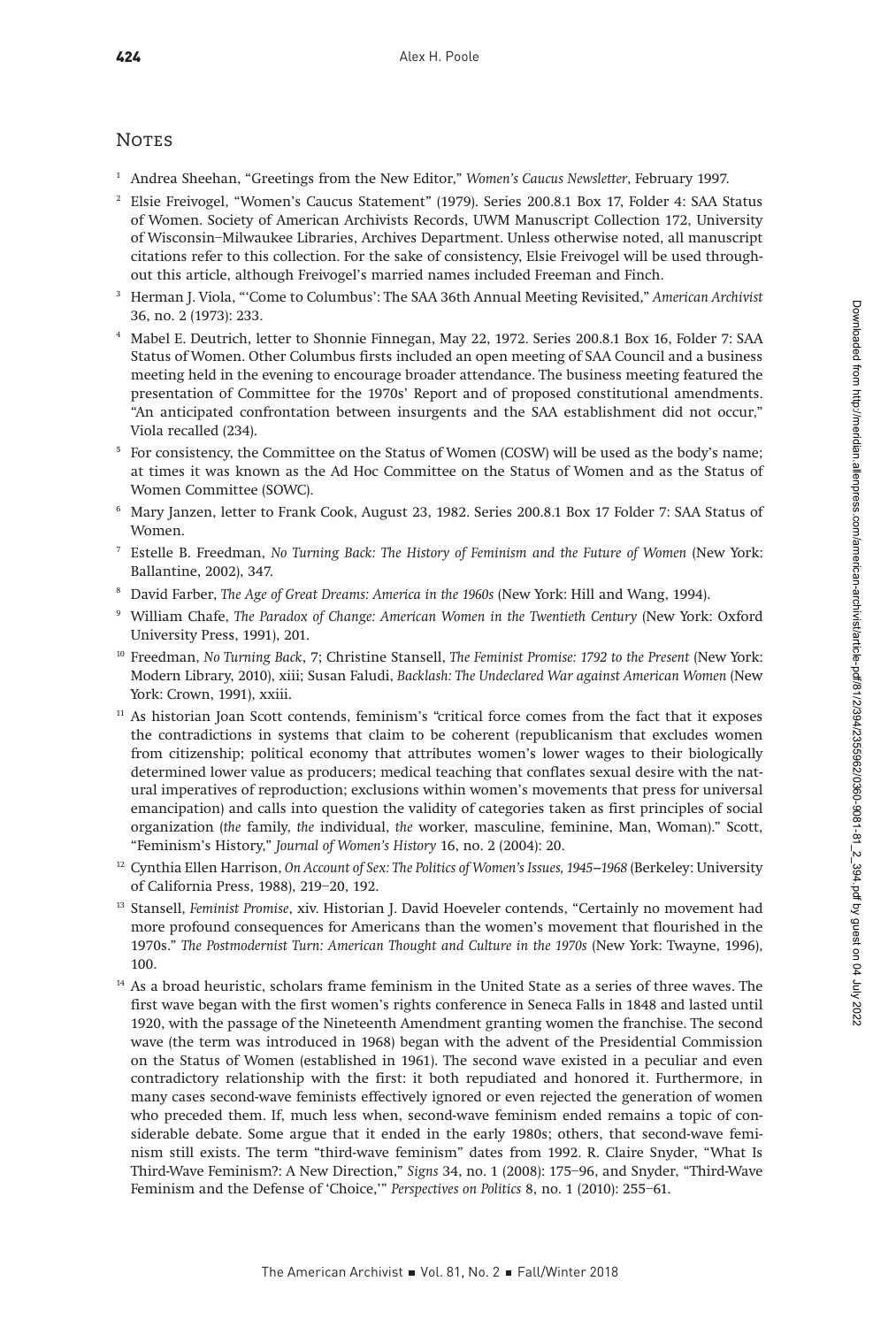425

The notion of "waves" of feminism has been deemed somewhat reductive. Shortcomings of the metaphor include four: 1) it implies that feminism is tied to two specific and different generations; 2) it encourages generational rebellion; 3) it concentrates on white women; and 4) it is United-States-centric Snyder, "What Is Third-Wave Feminism?," 192. See also Nancy A. Hewitt, ed., No Permanent Waves: Recasting Histories of U.S. Feminism (New Brunswick, N.J.: Rutgers University Press, 2010); Astrid Henry, Not My Mother's Sister: Generational Conflict and Third-Wave Feminism (Bloomington, Ind.: Indiana University Press, 2004), 57. Relevant documentation presents little evidence of waves in SAA, however, or tension between "mothers" and "daughters."

- <sup>15</sup> Alice Kessler-Harris, In Pursuit of Equity: Women, Men, and the Quest for Economic Citizenship in 20th Century America (Cary, N.C.: Oxford University Press, 2001), 280.
- <sup>16</sup> Chafe, Paradox of Change, 210.
- <sup>17</sup> Amy R. Baehr, "Liberal Feminism," in The Stanford Encyclopedia of Philosophy, ed. Edward N. Zalta (Winter 2013), <https://plato.stanford.edu/archives/win2013/entries/feminism-liberal>.
- <sup>18</sup> Chafe, Paradox of Change, 203.
- <sup>19</sup> Chafe, Paradox of Change, 202.
- <sup>20</sup> Chafe, Paradox of Change, 204-6; Stansell, Feminist Promise, 256-58.
- <sup>21</sup> Stansell, Feminist Promise, 233–34.
- <sup>22</sup> Chafe, Paradox of Change, 205, 208.
- <sup>23</sup> Chafe, Paradox of Change, 208-9.
- <sup>24</sup> Freedman, No Turning Back, 327. Freedman contends, "One of the most important contributions of twentieth-century feminist theory has been the redefinition of the political to include both public and private realms, both male and female concerns," 327.
- <sup>25</sup> Ruth Rosen, The World Split Open: How the Modern Women's Movement Changed America (New York, NY: Viking, 2000), 197. Stansell agrees: "Women's oppression came from the family, marriage, and the bedroom, as well as the jobs market and courtroom." Stansell, Feminist Promise, 232.
- <sup>26</sup> Stansell, Feminist Promise, 223.
- <sup>27</sup> Harrison, On Account of Sex, 208; Stansell, Feminist Promise, 244.
- <sup>28</sup> Snyder, "What Is Third-Wave Feminism?," 184; Freedman, No Turning Back, 327; Snyder, "Third-Wave Feminism and the Defense of 'Choice,'" 257.
- <sup>29</sup> Maryann Barasko, Governing NOW: Grassroots Activism in the National Organization for Women (Ithaca, N.Y.: Cornell, 2004), 49.
- <sup>30</sup> Harrison, On Account of Sex, 218.
- <sup>31</sup> Chafe, Paradox of Change, 203.
- <sup>32</sup> Kessler-Harris, In Pursuit of Equity, 241; Chafe, Paradox of Change, 197; Harrison, On Account of Sex, 207. Paradoxically, black women were far less advantageously positioned than white women to question the sexism of American society. Despite their support for equal pay and childcare, black women rejected the notion of universal sisterhood. They saw the women's movement as largely irrelevant and at loggerheads with their longstanding tradition of collective solidarity. They resented, too, white women's claims of subordination given their own historical experience. Chafe, Paradox of Change, 212–13; Stansell, Feminist Promise, 267–69.
- $33$  Congress gave the EEOC a rather toothless mandate, however, limiting the body only to investigating individual complaints. Moreover, the EEOC could only seek voluntary settlements. Therefore, should a firm deny charges of discrimination, the EEOC's only recourse was to lobby the Justice Department's Civil Rights Division for enforcement; should this fail, filing suit in federal court was the petitioner's sole option. Rosen, World Split Open, 73.
- <sup>34</sup> Harrison, On Account of Sex, 195.
- <sup>35</sup> Chafe, Paradox of Change, 199.
- <sup>36</sup> Despite its ambitious agenda, the organization lacked funds even for postage, telephone service, transportation, or photocopies. Barasko, Governing NOW, 32–36.
- $37$  Harrison, On Account of Sex, xiii; Barbara Epstein, "What Happened to the Women's Movement?," Monthly Review 53, no. 1 (2001): 4, 8; Rosen, World Split Open, 304. Even so, as Stephanie Gilmore's edited volume, Feminist Coalitions (Urbana: University of Illinois Press, 2008), reminds us, feminism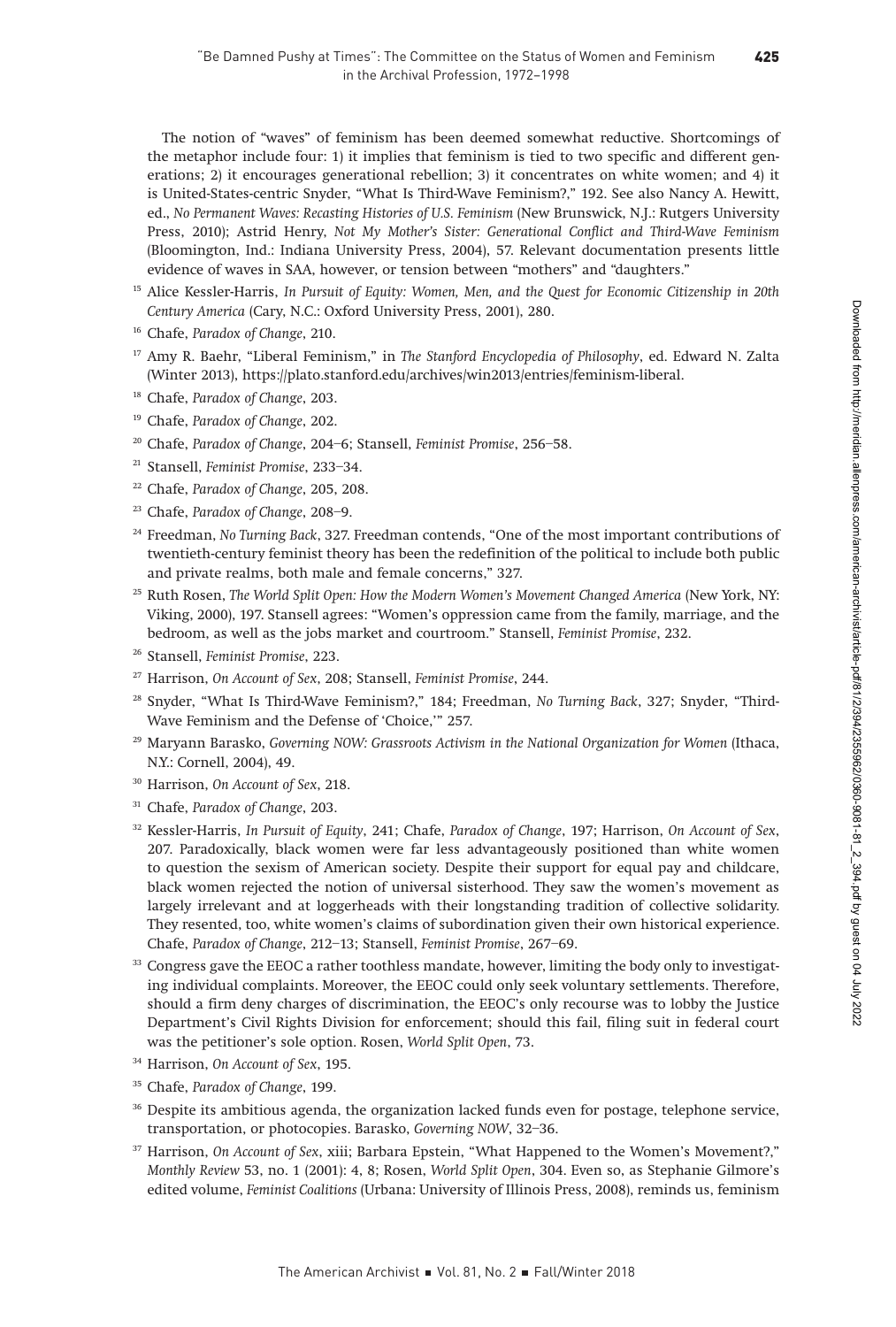embraced numerous coalition opportunities that crossed lines of class, race and ethnicity, religion, region, and ideology.

- <sup>38</sup> Chafe, Paradox of Change, 196.
- <sup>39</sup> Barasko, Governing NOW, 23.
- <sup>40</sup> Kessler-Harris, In Pursuit of Equity, 5, 13.
- <sup>41</sup> Gerda Lerner, "New Approaches to the Study of Women in American History," Journal of Social History 3, no. 1 (1969): 57.
- <sup>42</sup> Kessler-Harris, In Pursuit of Equity, 241, 3.
- <sup>43</sup> Kessler-Harris, In Pursuit of Equity, 241.
- Chafe, Paradox of Change, 200. Also promising was the verdict in Weeks v. Southern Bell (1969). Southern Bell argued that only men had the strength to be switchmen; this was overruled.
- <sup>45</sup> Stansell, Feminist Promise, 307.
- <sup>46</sup> Stansell, Feminist Promise, 289.
- <sup>47</sup> Stansell, Feminist Promise, 295.
- <sup>48</sup> Stansell, Feminist Promise, 292.
- <sup>49</sup> Michelle F. Pacifico, "Founding Mothers: Women in the Society of American Archivists, 1936–1972," American Archivist 50, no. 3 (1987): 388. Among these women, Margaret Cross Norton (1891–1984) merits particular note. The first state archivist of Illinois (1922–1957), Norton was a founding member of SAA, its first vice president (1936–1937), a Council member (1937–1942), president (1943–1945), and editor of American Archivist (1946–1949). See Randall C. Jimerson, "Margaret Cross Norton Reconsidered," Archival Issues 26, no. 1 (2001): 41–62; and Erin Lawrimore, "Margaret Cross Norton: Defining and Redefining Archives and the Archival Profession," Libraries & the Cultural Record 44, no. 2 (2009): 183–200. Jimerson writes, "Almost single-handedly [Norton] nudged the American archival profession away from the domination of scholars and into an independent identity that included service to records as both historical documents and, more importantly in her view, as legal records vital within the domain of government administrators," 43.
- <sup>50</sup> Mabel E. Deutrich, "Ms. versus Mr. Archivist," American Archivist 36, no. 2 (1973): 171. The American Library Association (ALA) had only 15 female presidents between 1876 and 1972 and only one female secretary (the precursor to executive director) between 1879 and 1958.
- <sup>51</sup> Elsie Freivogel Freeman, "Women in Archives: The Status of Women in the Academic Professions," American Archivist 36, no. 2 (1973): 200.
- <sup>52</sup> Pacifico, "Founding Mothers," 386.
- <sup>53</sup> Mary Janzen, "The Participation of Women in the Society of American Archivists, 1972-1986," 2. Series 200.8.1 Box 19, Folder 5: SAA Status of Women.
- <sup>54</sup> Pacifico, "Founding Mothers," 370–89.
- <sup>55</sup> Pacifico, "Founding Mothers," 388; Philip P. Mason, "Archives in the Seventies: Promises and Fulfillment," American Archivist 44, no. 3 (1981): 199–200; Freeman, "Women in Archives," 188.
- <sup>56</sup> Nicholas C. Burckel, "The Society: From Birth to Maturity," American Archivist 61, no. 1 (1998): 16. The tenets of middle-class Progressivism deeply influenced early SAA leaders: they brought together professional and bureaucratic expertise and a commitment to public service. Peter J. Wosh, "Here's Waldo: Leland and the Creation of an American Archival Culture," American Archivist 74, Supplement 1 (2011), 404: 5–9.
- <sup>57</sup> "SAA Committee on the Status of Women," ca. 1987. Series 200.8.1 Box 17, Folder 8: SAA Status of Women.
- <sup>58</sup> Herman Kahn, Frank B. Evans, and Andrea Hinding, "Documenting American Cultures through Three Generations: Change and Continuity," American Archivist 38, no. 2 (1975): 158. Hinding added, "In no area did the monolith come apart more painfully or with greater consequence—statistical, symbolic, or psychic—than it did with the insistence of the new feminists that women be defined as fully human," 158.
- <sup>59</sup> Patrick Quinn, "Archivists and Historians: The Times They Are A-Changin'," Midwestern Archivist 2, no. 2 (1977): 8. See also Patrick Quinn, "Archivists against the Current: For a Fair and Truly Representative Record of Our Times," Provenance 5, no. 1 (1987): 1–7.
- <sup>60</sup> Mason, "Archives in the Seventies," 200.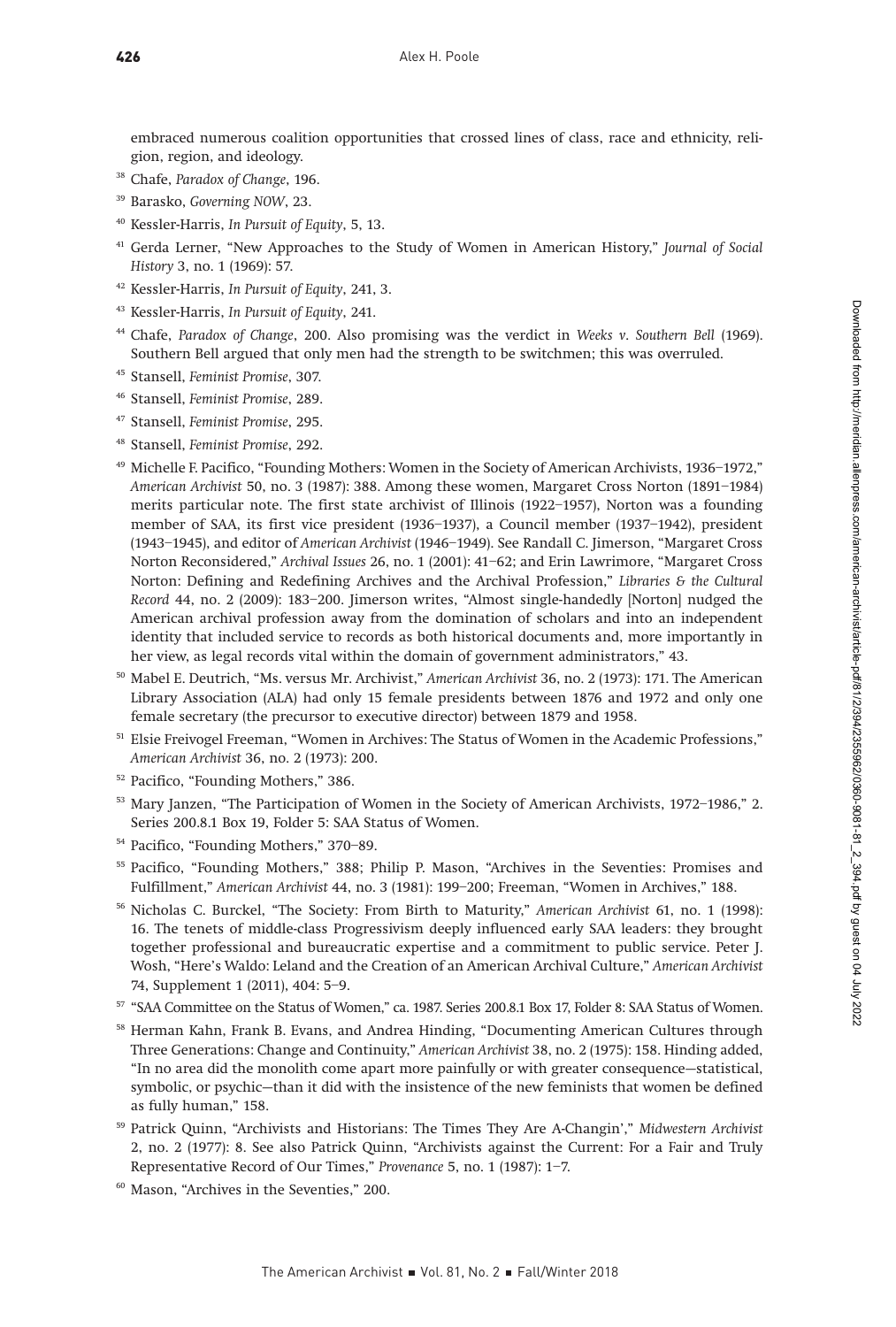427

- <sup>61</sup> Archie Motley, "Out of the Hollinger Box: The Archivist as Advocate," Midwestern Archivist 9, no. 2 (1984): 65.
- <sup>62</sup> Motley, "Out of the Hollinger Box," 65–66.
- <sup>63</sup> Patrick M. Quinn, "The Archivist as Activist," Georgia Archive 5, no. 1 (1977): 25-26. In the same issue, David E. Horn, another COSW member, argued for a moderate stance. He favored "A thorough, careful, thoughtful reconsideration of everything we do as archivists." His ideal would be "neither a recluse archivist nor a hyperactive archivist who is busy with the principal concerns of his archival institution and of his profession." Horn, "Today's Activist Archivists: A Moderate View," Georgia Archive 5, no. 1 (1977): 21.
- <sup>64</sup> Quinn, "The Archivist as Activist," 29.
- <sup>65</sup> Philip P. Mason, "Report of the Committee for the 1970s," American Archivist 35 (April 1972): 205.
- <sup>66</sup> Janzen, "The Participation of Women in the Society of American Archivists," 4.
- <sup>67</sup> Stansell, Feminist Promise, 285–86.
- $68$  Like female archivists, in the late 1960s momentum grew among female librarians to protest inequality. Kay Ann Cassell asserted, "Women librarians were faced with being second-class citizens in what was and is essentially a women's profession." Cassell, "The Women's Rights Struggle in Librarianship: The Task Force on Women," in Activism in American Librarianship, 1962–1973, ed. Mary Lee Bundy and Fredrick J. Stielow (Westport, Conn.: Greenwood, 1987), 21. Dee Garrison found "overwhelming" evidence "that in library work, which women have historically dominated in number, sexual discrimination involving salary and promotion has been consistent, blatant and, until recently, relatively unquestioned." Garrison, "Women in Librarianship," in A Century of Service: Librarianship in the United States and Canada, ed. Sidney L. Jackson, Eleanor B. Herling, and E. J. Josey (Chicago: ALA, 1976), 147.

Established in 1970 by the Social Responsibilities Roundtable (SRRT), the American Library Association's Task Force on the Status of Women (TFSW), heavily influenced COSW. The year after its founding, the task force issued a resolution that insisted, "The underutilization of [women's] talent and education wastes needed professional resources and assaults our sense of human dignity." Cassell, "The Women's Rights Struggle in Librarianship," 22. Subsequently, the TFSW addressed a range of issues, many of which overlapped with those tackled by COSW. It pushed for proportional representation in positions of responsibility in the ALA; sought improved access to information on women's issues by female library users; collected and disseminated information relating to equal opportunity for women in the profession, particularly with respect to hiring, salaries, and promotion; fought sexist language in books, classification schemes (eventually publishing On Equal Terms), and collection development; publicized incidents of discrimination; published a newsletter; secured a resolution proscribing sexist language in ALA; developed a job roster; monitored ALA exhibits for sexist advertising; and supported Roe v. Wade and the Equal Rights Amendment.

ALA passed a resolution supporting the ERA in 1974. It joined the boycott of states that had not passed the ERA in 1977, but retrenched 18 months later. After moving its 1979 midwinter meeting to Washington, D.C., the ALA Executive Board reaffirmed ALA's existing contract with Palmer House in Chicago for 1980. ALA established an ERA Task Force and gave funds to state library associations in unratified states to promote passage of the amendment. It supported ERA until the amendments' 1982 failure. As a result of the Task Force's efforts, women's opportunities in the profession significantly increased. See Freeman, "Women in Archives," 192; Patricia Lester, American Library Association Social Responsibilities Round Table, Feminist Task Force. 2008.1 Box 16 Folder 4: SAA Status of Women; Cassell, "The Women's Rights Struggle in Librarianship," 21–28; and Garrison, "Women in Librarianship," 146–68.

The Feminist Task Force continues its work in 2018 as the Committee on the Status of Women in Librarianship (COSWL). Its mission remains consistent: "To officially represent the diversity of women's interest within ALA and to ensure that the association considers the rights of the majority (women) in the library field. To promote and initiate the collection, analysis, dissemination, and coordination of information on the status of women in librarianship. To coordinate the activities of ALA units that consider questions having special relevance for women. To identify lags, gaps, and possible discrimination in resources and programs relating to women. To help develop evaluative tools, guidelines, and programs in cooperation with other ALA units designed to enhance the opportunities and the image of women in the library profession, thus raising the level of consciousness concerning women. To establish contacts with committees on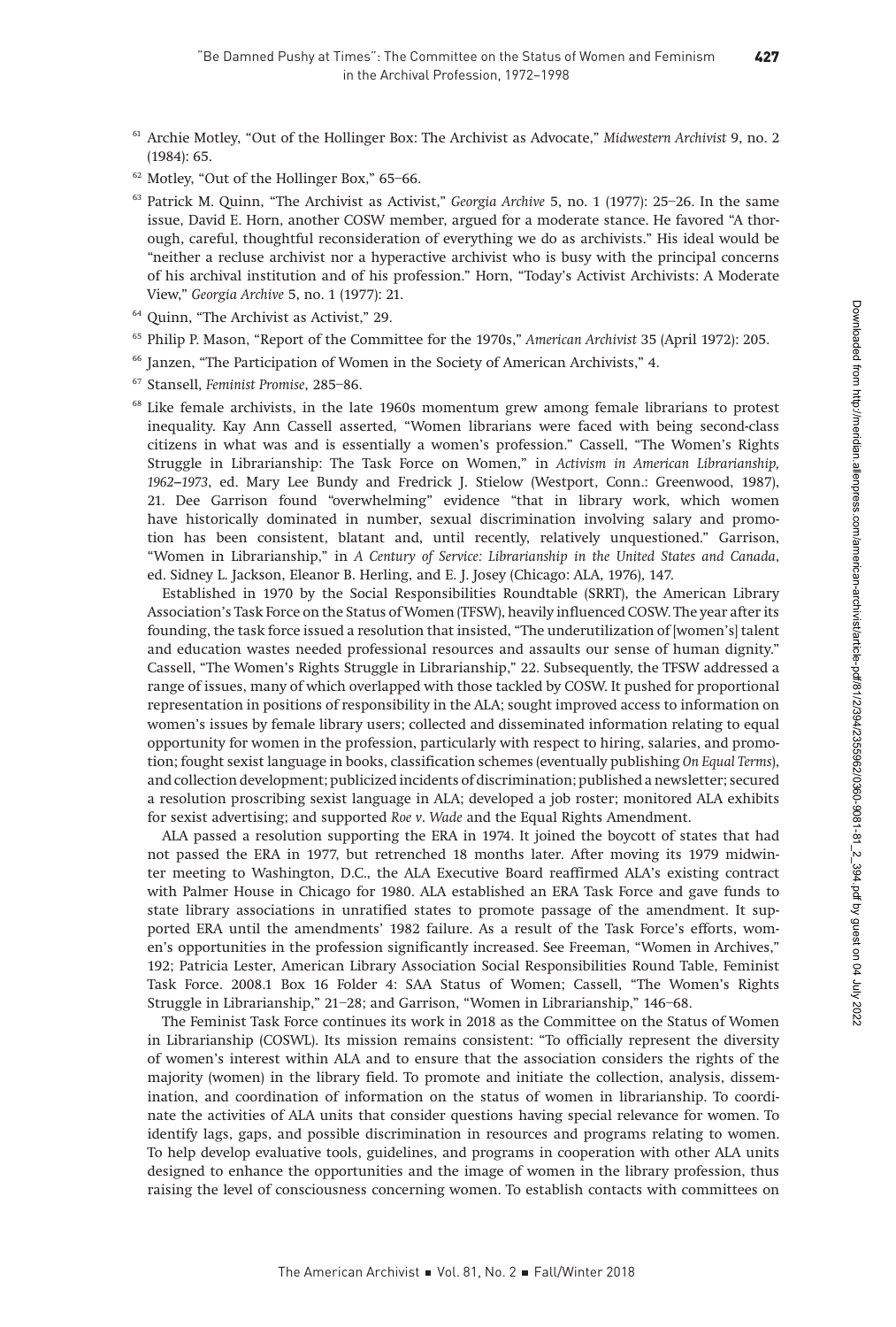women within other professional groups and to officially represent ALA concerns at interdisciplinary meetings on women's equality. To provide council and membership with reports needed for the establishment of policies and actions related to the status of women in librarianship, and monitor ALA units to ensure consideration of the rights of women," [http://www.ala.org/aboutala/](http://www.ala.org/aboutala/committees/ala/ala-coswl) [committees/ala/ala-coswl.](http://www.ala.org/aboutala/committees/ala/ala-coswl)

- <sup>69</sup> Lynn Bonfield, "The Founding of the SAA Women's Caucus," Women's Caucus Newsletter, August 1986, 5.
- <sup>70</sup> SAA Committee on the Status of Women. Series 200.8.1 Box 18 Folder 1: SAA Status of Women.
- <sup>71</sup> Bonfield, "The Founding of the SAA Women's Caucus," 5.
- $72$  Bonfield, "The Founding of the SAA Women's Caucus," 5–7; Elsie Freivogel, "Report on the 1974 SAA Women's Caucus Meeting, Toronto." Series 200.6.2.1 Box 1 Folder 4: SAA Ann Morgan Campbell. Its newsletter sought to be "a voice of our collective experience." Sandra Tonnesen, ed., Women's Caucus Newsletter, February 1994.
- $73$  Nancy V. Menan, "The Way We Were: A Review of the Women's Caucus," SAA Women's Caucus Newsletter 5, no. 1 (1980). Series 200.6.3.3 Box 5, Folder 15: Ann Morgan Campbell. Eleanor McKay noted, "The caucus exists to inform, support, and help our committee." Eleanor McKay, memorandum to Committee on the Status of Women, "Annual Report and Agenda for 1978 meeting," August 22, 1978. Series Box 17, Folder 3: SAA Status of Women; Elsie Freivogel, memorandum to Members of the Committee on the Status of Women, November 17, 1975. Series 200.6.3.3 Box 2 Folder 15: SAA Ann Campbell Morgan.
- <sup>74</sup> The next year, Campbell, Lentz, and Lytle dropped off and Frank L. Tusa joined. Founding members who were named SAA Fellows included Ann Morgan Campbell (1976), Lynn Bonfield Donovan (1982), Shonnie Finnegan (1975), Andrea Hinding (1977), Richard Lytle (1981), and Patrick Quinn (1984).
- <sup>75</sup> Sylvia J. Sherman, letter to Robert Warner, December 18, 1972. Series 200.6.1.1 Box 1 Folder 30: SAA Robert M. Warner.
- <sup>76</sup> "SAA Committee on the Status of Women," ca. 1987. Series 200.6.9.2 Box 5, Folder 1: SAA Units.
- <sup>77</sup> Wilfred I. Smith, letter to Mabel E. Deutrich, November 15, 1972. Series 200.8.1 Box 16, Folder 7: SAA Status of Women.
- <sup>78</sup> Deutrich, "Ms. versus Mr. Archivist," 171; Freivogel, "Women in Archives," 183, 197; Joanna Schneider Zangrando, "Women in Archives: An Historian's View on the Liberation of Clio," American Archivist 36, no. 2 (1973): 204. Freivogel added, "Always the first ones cooled out from Ph.D. programs, women at this moment suffer an even more damaging double jeopardy, where we often find ourselves relegated to curatorial duties which are not currently expanding, without any clear examination of what those duties entail and how they led to professional development." Freivogel, "To Members of the Committee on the Status of Women," ca. 1973. Series 200.6.1.1 Box 1 Folder 30: SAA Robert M. Warner.
- <sup>79</sup> Miriam Crawford, "Women in Archives: A Program for Action," American Archivist 36, no. 2 (1973): 226. Crawford's position aligned neatly with the goals of liberal feminism.
- <sup>80</sup> Crawford, "Women in Archives: A Program for Action," 223–25. This sentiment presaged that of one respondent to the 1974 Report on the Status of Women: "The women's movement, if successful . . . will liberate men." Ad Hoc Committee on the Status of Women in the Archival Profession, Report on the Status of Women in the Archival Profession (August 29, 1974), 39. Series 200.4.5 Box 1, Folder 62: SAA Howard L. Applegate.
- <sup>81</sup> Deutrich, "Ms. versus Mr. Archivist," 180–81.
- <sup>82</sup> Andrea Hinding, letter to Mabel E. Deutrich, December 1, 1972. Series 200.8.1 Box 16, Folder 7: SAA Status of Women.
- <sup>83</sup> Eleanor McKay, letter to Linda Bauch, July 25, 1973. Series 200.8.1 Box 17 Folder 3: SAA Status of Women.
- 84 Mabel Deutrich, letter to Richard Lytle, July 20, 1973. Series 200.5.1 Box 2 Folder 23: SAA Members of the Council.
- <sup>85</sup> Mabel Deutrich apprised one correspondent that no public pronouncement on abortion was likely. Deutrich, letter to Gail Rosenberg, September 5, 1974. Series 200.8.1 Box 16 Folder 10: SAA Status of Women.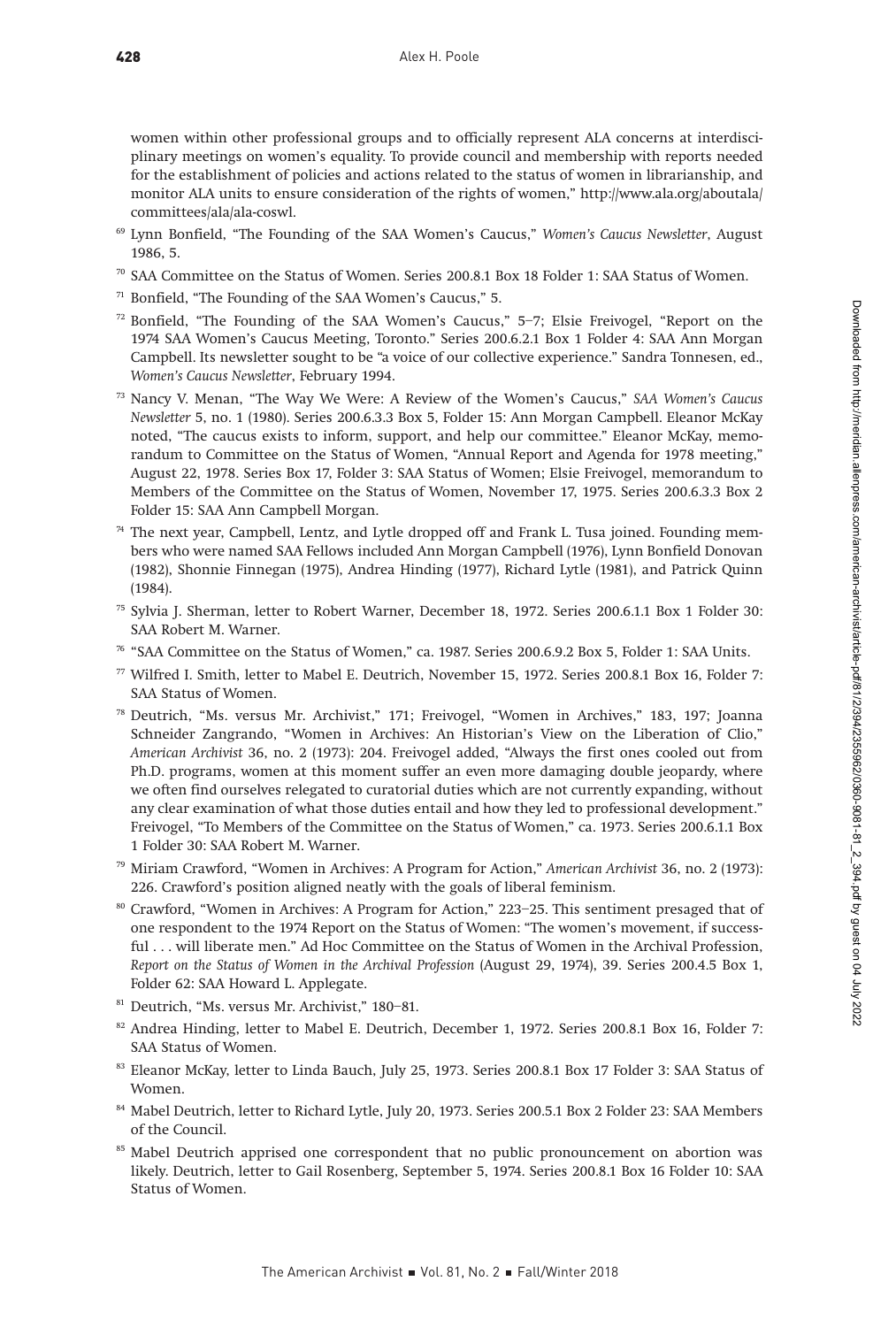- <sup>86</sup> Stansell, Feminist Promise, 317.
- <sup>87</sup> Stansell, Feminist Promise, 343.
- 88 Stansell, Feminist Promise, 327; Chafe, Paradox of Change, 218. The Catholic Church swiftly mobilized against Roe; subsequently, the Hyde Amendment of 1976 banned the use of taxpayer money for abortion. By 1980, abortion constituted a key test of fitness for Republican political candidates and appointees.
- <sup>89</sup> "Council to Offer Resolution on Discrimination at Annual Meeting," SAA Newsletter, June 1973, 2. Specific goals the resolution advanced included increasing the number of women and minorities nominated for elective and appointed positions in SAA; increasing minority and women's participation in annual meetings; recommending minorities and women for teaching assignments and membership in interdisciplinary and interagency committees; ensuring minorities and women are able to compete on a fair and equal basis for awards and honors; recruiting minorities and women for all paid SAA positions; encouraging state and regional organizations to follow SAA's lead; providing factual information on the status of minorities and women; and making available information on resources available for minorities and women who may face problems of employment discrimination.
- <sup>90</sup> Mabel E. Deutrich, memorandum to members of the Ad Hoc Committee on the Status of Women in the Archival Profession, January 10, 1973. Series 200.8.1 Box 16, Folder 8: SAA Status of Women; Mabel E. Deutrich, letter to Vicki Hamer, March 28, 1973. Series 200.8.1 Box 16, Folder 8: SAA Status of Women.
- <sup>91</sup> Freeman, "Women in Archives," 183; Andrea Lentz, letter to Mabel Deutrich, February 16, 1973. Series 200.8.1 Box 16 Folder 8: SAA Status of Women.
- $92$  Elsie Freivogel, letter to Richard Lytle June 7, 1973. Series 200.5.1 Box 2 Folder 23: SAA Members of the Council.
- 93 David E. Horn, letter to Mabel E. Deutrich, August 15, 1974. Series 200.8.1 Box 16, Folder 10: SAA Status of Women; Andrea Hinding, letter to Mabel Deutrich, April 26, 1973. Series 200.8.1 Box 16 Folder 8: SAA Status of Women; Crawford, "Women in Archives: A Program for Action," 232.
- <sup>94</sup> Deutrich to members of the Ad Hoc Committee on the Status of Women in the Archival Profession; Andrea Lentz, letter to Mabel Deutrich, March 13, 1973. Series 200.8.1 Box 16 Folder 8: SAA Status of Women; Mabel Deutrich, letter to Vera Rony, April 23, 1973. Series 200.8.1 Box 16 Folder 8: SAA Status of Women; Mabel E. Deutrich, letter to Perdita Huston, March 5, 1974. Series 200.8.1 Box 16, Folder 10: SAA Status of Women. Deutrich elaborated: "I do not favor the establishment of a new repository in which records relating to women will be deposited. . . . But we do need a detailed guide to records relating to women that are scattered among the various archives and libraries. We need to know what records are available and where they are. We need to know their quantity and date coverage, and how they are arranged." See also Crawford, "Women in Archives: A Program for Action," 230.
- <sup>95</sup> Freivogel, "Report on the 1974 SAA Women's Caucus Meeting, Toronto."
- <sup>96</sup> Disseminated in the fall of 1972, the survey targeted 1,400 individuals (672 usable responses) and more than 250 institutions (147 usable responses). Nearly an equal number of men (345; 37 of whom were not SAA members) and women (327; 98 of whom were not SAA members) responded. Nearly all respondents identified as white: of the 345 men, 333 identified as white (96.5%), 4 as black  $(1.2\%)$ , and 1 as Native American  $(.3\%)$ . Of the 327 women, 314 identified as white  $(96\%)$ , 8 identified as black (2.4%), and 4 as Asian American (1.2%). Even as SAA became more heavily female, it remained almost wholly white.
- Mabel E. Deutrich, "Women in Archives: A Summary Report of the Committee on the Status of Women in the Archival Profession," American Archivist 38, no. 1 (1975): 44.
- <sup>98</sup> Ad Hoc Committee on the Status of Women in the Archival Profession, Report on the Status of Women in the Archival Profession, 37.
- <sup>99</sup> Elsie Freivogel, untitled comments on Report on the Status of Women in the Archival Profession, August 16, 1974. Series 200.8.1 Box 16 Folder 10: SAA Status of Women.
- 100Barbara J. Yanico, letter to Mabel Deutrich, September 17, 1974. Series 200.8.1 Box 16 Folder 10: SAA Status of Women. In the summer of 1965, the EEOC ruled discrimination in job advertisements was legal; it reversed course and proscribed them in August of 1968.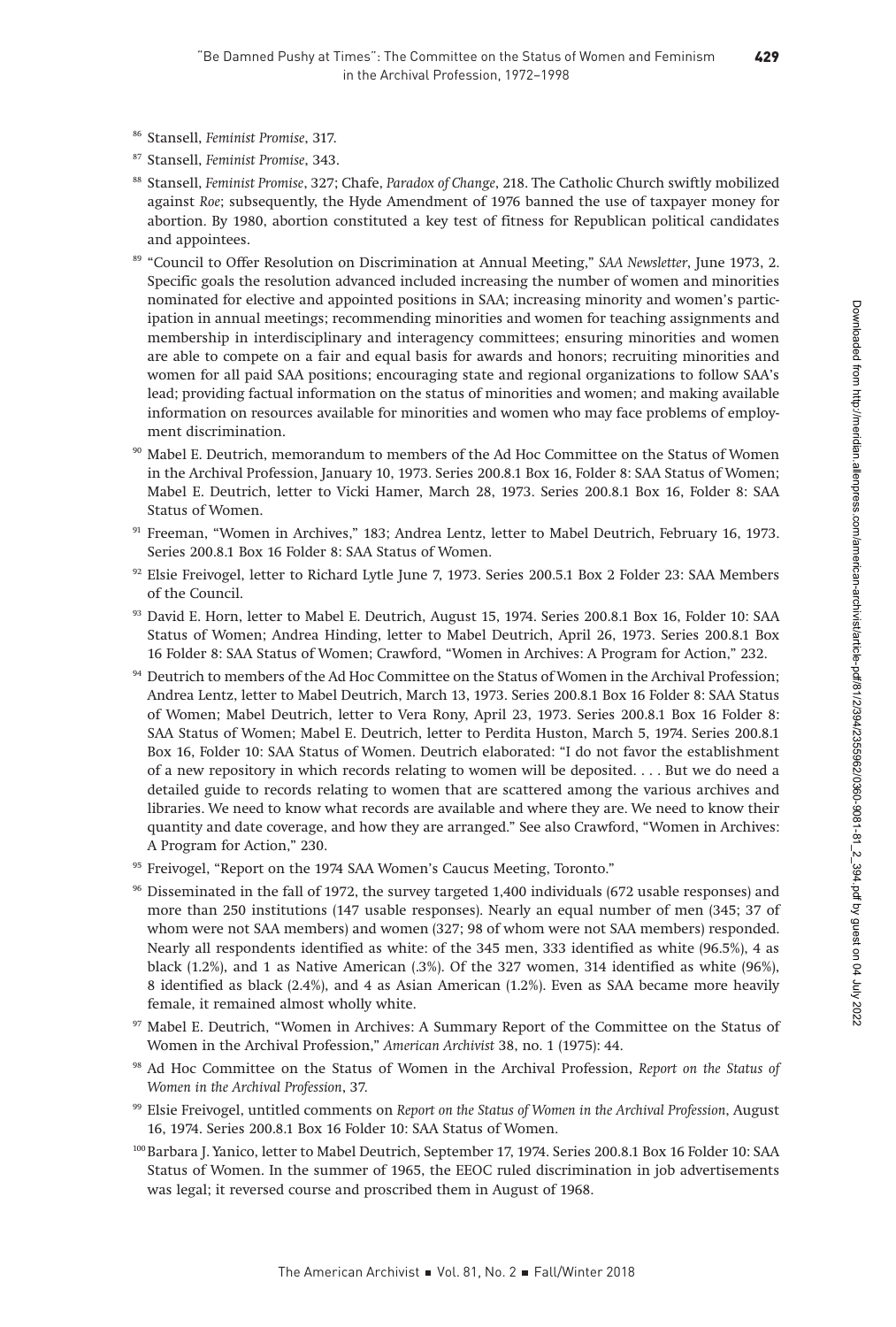- <sup>101</sup> Ad Hoc Committee on the Status of Women in the Archival Profession, Report on the Status of Women in the Archival Profession, 37.
- <sup>102</sup>Ad Hoc Committee on the Status of Women in the Archival Profession, Report on the Status of Women in the Archival Profession, 33.
- <sup>103</sup>Ad Hoc Committee on the Status of Women in the Archival Profession, Report on the Status of Women in the Archival Profession, 32.
- <sup>104</sup>Ad Hoc Committee on the Status of Women in the Archival Profession, Report on the Status of Women in the Archival Profession, 35.
- <sup>105</sup>Ad Hoc Committee on the Status of Women in the Archival Profession, Report on the Status of Women in the Archival Profession, 37.
- <sup>106</sup>Ad Hoc Committee on the Status of Women in the Archival Profession, Report on the Status of Women in the Archival Profession, 39.
- <sup>107</sup>Ad Hoc Committee on the Status of Women in the Archival Profession, Report on the Status of Women in the Archival Profession, 60.
- <sup>108</sup>Ad Hoc Committee on the Status of Women in the Archival Profession, Report on the Status of Women in the Archival Profession, 44.
- <sup>109</sup>The term "Ms." debuted in 1901 in the Sunday Republican (Springfield, Mass.). Sheila Michaels had stumbled across it in 1961; subsequently interviewed on a progressive New York City radio station in late 1969 or early 1970, she introduced and advocate for the term. Ms. soon became recognized as a "calling card" of the women's movement. Ben Zimmer, "On Language: Ms.," New York Times Magazine, October 25, 2009, 16. Given the term's association with young feminists, it was not surprising that a new magazine in 1972 took the title Ms. Stansell writes, "Ms., glossy, cheerful, and ebulliently pluralistic, mixed human interest and glossy advertising with devotion to liberal causes—the ERA, legal abortion," Feminist Promise, 303.
- <sup>110</sup>Ad Hoc Committee on the Status of Women in the Archival Profession, Report on the Status of Women in the Archival Profession, 36.
- 111Miriam Crawford, "The Responsibility of the SAA: Guidelines for Action," paper presented at the annual meeting of the Society of American Archivists, November 2, 1972, 12. Series 200.5.1. Box 2, Folder 23: SAA Members of Council.
- <sup>112</sup>Ad Hoc Committee on the Status of Women in the Archival Profession, Report on the Status of Women in the Archival Profession, 38.
- 113Mabel Deutrich, letter to Wilfred Smith, November 29, 1972. Series 200.6.2.1 Box 1 Folder 4:1 SAA Ann Morgan Campbell; Horn to Deutrich.
- 114Miriam Crawford, letter to Ann Campbell, September 3, 1976. Series 200.6.6.3 Box 3 Folder 8: SAA Ann Morgan Campbell.
- <sup>115</sup> Joan Scott, "Women's History," in New Perspectives on History, ed. Peter Burke (College Park, Penn.: Penn State University Press, 2001), 61.
- <sup>116</sup> Elizabeth Myers, "I Am My Sister's Keeper: Women's Archives, a Reflection," in Perspectives on Women's Archives, 438. Gerda Lerner observed, "The true history of women is the history of their ongoing function in that male-defined world, on their own terms" (emphasis original). Lerner, "Placing Women in History, 17.
- <sup>117</sup> Gerda Lerner, "Holistic History: Challenges and Possibilities," in Perspectives on Women's Archives, ed. Tanya Zanish-Belcher and Anke Voss (Chicago: Society of American Archivists, 2013), 414; Lerner, "New Approaches to the Study of Women in American History," 53. "The struggle to establish women's archives had to overcome many hurdles. This historical transformation at universities and colleges in the 1930s and 1940s, to professionalize and institutionalize scholarship did not include women's history. It was not until pioneers, like Mary Beard, who recognized that only through the establishment of women's archives could women's history be thoroughly professionalized and institutionalized." Anke Voss-Hubbard, "'No Documents—No History': Mary Ritter Beard and the Early History of Women's Archives," American Archivist 58, no. 1 (1995): 30. See also Anke Voss, "Salvaging Their History: Initiatives and Challenges in the Early Development of Women's Archives and Documentation," American Archivist 74, Supplement 1 (January 2011): 506:  $9 - 15.$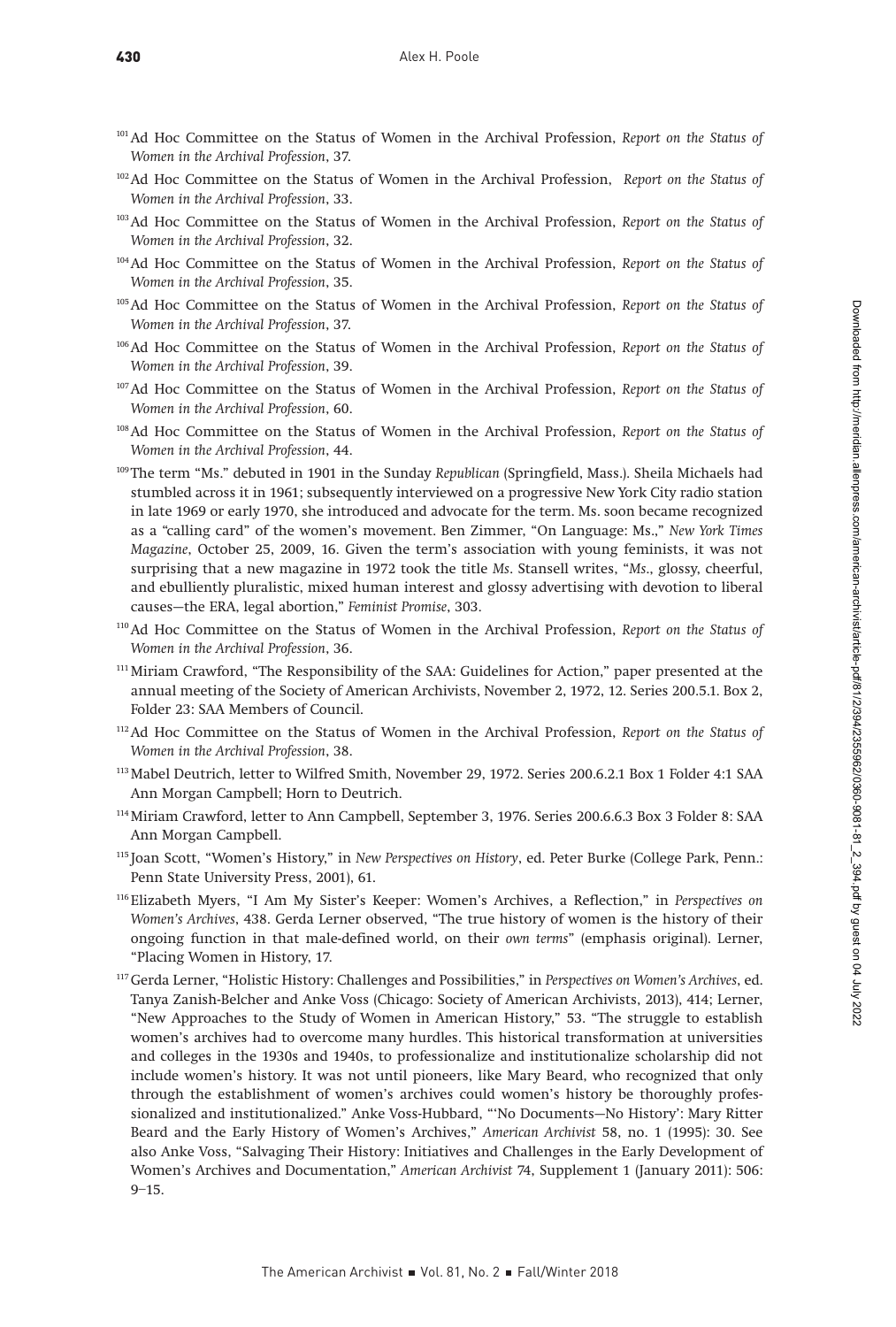431

- <sup>118</sup> Gerda Lerner, "Placing Women in History: Definitions and Challenges," in Perspectives on Women's Archives, 27.
- <sup>119</sup> Eva Moseley, "Women in Archives: Documenting the History of Women in America," American Archivist 36, no. 2 (1973): 215; Crawford, "Women in Archives: A Program for Action," 228.
- $120$ Zangrando, "Women in Archives: An Historian's View on the Liberation of Clio," 205. See also Bonnie G. Smith, The Gender of History: Men, Women, and Historical Practice (Cambridge, Mass.: Harvard University Press, 2000); and Julie Des Jardins, Women and the Historical Enterprise in America: Gender, Race, and the Politics of Memory, 1880–1945 (Chapel Hill: University of North Carolina Press, 2003).
- $121$  Mosely, "Women in Archives: Documenting the History of Women in America," 219–21.
- <sup>122</sup> Eva S. Moseley, "Sources for the 'New Women's History," American Archivist 43, no. 2 (1980): 180–90.
- $123$ Zangrando, "Women in Archives: An Historian's View on the Liberation of Clio," 210.
- $124$ Zangrando, "Women in Archives: An Historian's View on the Liberation of Clio," 207.
- <sup>125</sup>Veronica Strong-Boag, "Raising Clio's Consciousness: Women's History and Archives in Canada," Archivaria 6 (1978): 70–82; Kären Mason and Tanya Zanish-Belcher, "A Room of One's Own: Women's Archives in the Year 2000," in Perspectives on Women's Archives, ed. Tanya Zanish-Belcher and Anke Voss (Chicago: Society of American Archivists, 2013), 131; Zangrando, Women in Archives: An Historian's View on the Liberation of Clio, 207.
- <sup>126</sup> Rosen, The World Split Open, 266; Hoeveler, The Postmodernist Turn, 101; C. H. Dayton and L. Levenstein, "The Big Tent of U.S. Women's and Gender History: A State of the Field," Journal of American History 99, no. 3 (2012): 795; Scott, "Women's History," 43–70.
- <sup>127</sup>Bonnie G. Smith, "Women's History: A Retrospective from the United States," Signs: Journal of Women in Culture and Society 35, no. 3 (2010): 727.
- 128Mason and Zanish-Belcher, "A Room of One's Own," 128–29.
- <sup>129</sup>Kären Mason, "'A Grand Manuscripts Search': The Women's History Sources Survey at the University of Minnesota, 1975–1979," in Perspectives on Women's Archives, ed. Tanya Zanish-Belcher and Anke Voss (Chicago: Society of American Archivists, 2013), 71–102.
- <sup>130</sup> Eleanor McKay, Nancy Kaufer, Chris Rongone, Susan Davis Sharlin, SAA Women's Caucus Newsletter 1, no. 3 (1976). Series 200.6.3.3 Box 2 Folder 15: SAA Ann Campbell Morgan. The survey unearthed two troubling findings as well: a widespread lack of education and training of repository personnel, and the poor physical condition of many of the repositories holding materials.
- <sup>131</sup> McKay et al., SAA Women's Caucus Newsletter; Mabel E. Deutrich and Virginia C. Purdy, Clio Was a Woman: Studies in the History of American Women (Washington, D.C.: Howard University Press, 1980).
- <sup>132</sup> Ann Morgan Campbell, letter to Eleanor McKay, ca. 1976. Series 200.8.1 Box 17 Folder 1: SAA Status of Women.
- <sup>133</sup> Eleanor McKay, letter to Deborah S. Rosenfelt, May 24, 1977. Series 200.8.1 Box 17 Folder 2: SAA Status of Women; Elsie Freivogel, letter to Ann Morgan Campbell, ca. 1976. Series 200.6.3.3 Box 2 Folder 15: SAA Ann Campbell Morgan.
- <sup>134</sup> Freivogel to Campbell.
- 135 McKay to Rosenfelt.
- <sup>136</sup> "The initial euphoria was long gone; consciousness-raising groups had all but disappeared; feminists felt more isolated; and many movement initiatives and collectives had collapsed." Rosen, The World Split Open, 263.
- 137 Rosen, The World Split Open, 264.
- <sup>138</sup> McKay et al., SAA Women's Caucus Newsletter. The newsletter survived on grassroots contributions: "Please be prepared to pass the hat at the Caucus meeting on September 30. One dollar per person should be enough to see the Newsletter through another year."
- <sup>139</sup>Nancy [last name not specified], letter to Eleanor McKay, November 23, 1976. Series 200.8.1 Box 17 Folder 1: SAA Status of Women.
- 140Eleanor McKay, letter to Deborah Keller Cohen, May 25, 1977. Series 200.8.1 Box 17 Folder 2: SAA Status of Women.
- <sup>141</sup> Quinn, "The Archivist as Activist," 28.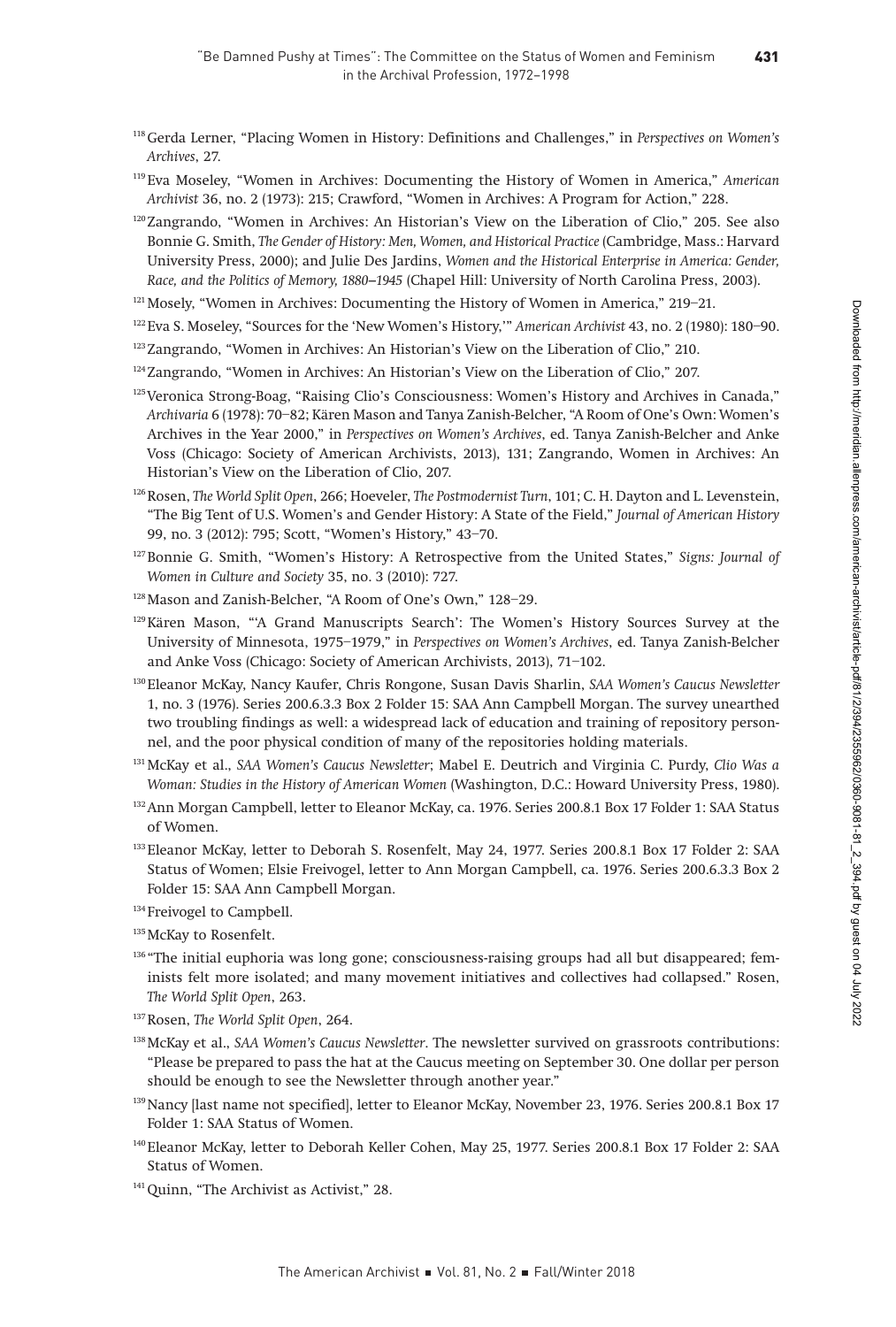- <sup>142</sup> Eleanor McKay, memorandum to Members of the SAA Committee on the Status of Women, August 5, 1977. Series 200.8.1 Box 17 Folder 2: SAA Status of Women.
- 143Ann Morgan Campbell, letter to Eleanor McKay, August 10, 1978. Series 200.8.1 Box 17 Folder 3: SAA Status of Women.
- 144Eleanor McKay to Committee on the Status of Women, August 22, 1978. Series 200.8.1 Box 17 Folder 3: SAA Status of Women. McKay told members of the COSW, "statistics indicated that discrimination against women permeates most levels of society, which makes it necessary for the SAA, as with its sister organizations, to have a standing committee representing the needs of its women members at the forefront of the organization's policy-making." Series 200.6.3.3 Box 4 Folder 24. McKay also wrote Campbell on August 22, 1978, "The SOWC [sic] fits a need recognized by at least 33 of our sister organizations in the humanities and social sciences to give women a special place of representation in the organization's policy-making, as a way to recover from the documented systematic discrimination against women." Series 200.8.1 Box 17 Folder 3: SAA Status of Women.
- <sup>145</sup> Eleanor McKay, letter to Ed Weldon, October 5, 1978. Series 200.8.1 Box 17 Folder 3: SAA Status of Women.
- 146Eleanor McKay, letter to Ann Campbell, July 25, 1978. Series 2006.3.3 Box 3 Folder 4:5 SAA Ann Campbell Morgan.
- <sup>147</sup>Eleanor McKay, memorandum to Members of the COSW, July 25, 1979. Series 200.6.3.3 Box 4 Folder 34: SAA Ann Morgan Campbell.
- 148Eleanor McKay to the Committee on the Status of Women.
- <sup>149</sup> Like SAA, the American Library Association embarked upon a salary survey in the late 1970s. Sex discrimination prevailed in ALA just as in SAA. Katherine M. Heim and Leigh S. Estabrook reported, "The occupational segregation of women which occurs in the larger labor market—that is the concentration of women into lower-paying, lower status jobs functions clearly in librarianship." Female members "earn 25 percent less, have published less, have been less active in professional associations, and are more occupationally diverse than their male counterparts." Unsurprisingly, they were less likely to be at the top of their organizations or to have supervisory responsibilities. ALA, "A Profile of ALA Personnel Members" (1980), 12. Series 200.8.1 Box 16, Folder 4: SAA Status of Women. The COSW annual report of 1980 praised ALA's responsiveness in discussing common concerns. COSW, "SOWC [sic] Annual Report, 1979–1980." Series 200.6.3.3 Box 5, Folder 15: SAA Ann Morgan Campbell. Similarly, in the "Committee on Women Historians' 1980 Summary Report," Kathryn Kish Sklar and Joan Wallach Scott reported "dramatic increase in the representation of women in all but the very highest administrative levels." They concluded, "women have come to form a significant minority of the historical profession, but they are largely concentrated at the bottom-level, insecure, and underpaid ranks." American Historical Association, [https://www.](https://www.historians.org/about-aha-and-membership/aha-history-and-archives/historical-archives/com) [historians.org/about-aha-and-membership/aha-history-and-archives/historical-archives/committee](https://www.historians.org/about-aha-and-membership/aha-history-and-archives/historical-archives/com)[on-women-historians-1980-summary-report](https://www.historians.org/about-aha-and-membership/aha-history-and-archives/historical-archives/com).
- <sup>150</sup>These numbers presumably played in a role in the committee's 1980 proposal to monitor job advertisements to discern discrimination and seek redress. SAA Council, however, refused the committee's proposal for financial reasons.
- 151 Mabel E. Deutrich, "Ms. vs. Mr. Archivist: An Update," SAA Women's Caucus Newsletter, February 1981, 5. Series 200.6.3.3 Box 5, Folder 15: Ann Morgan Campbell.
- <sup>152</sup> Linda Henry, letter to Mary Janzen, August 7, 1981. Series 200.8.1 Box 17, Folder 6: SAA Status of Women.
- <sup>153</sup> Eleanor McKay, letter to Linda [last name not specified], February 12, 1979. Series 200.8.1 Box 17, Folder 4: SAA Status of Women. "Let us rejoice that attitudes are changing," she noted, "but remember that we still have to fight for parity in salaries, titles, education requirements, publications, speaking opportunities and perquisites." McKay to Members of the COSW.
- <sup>154</sup>Eleanor McKay, letter to Maynard Brichford, June 18, 1979. Series 200.6.3.3 Box 5, Folder 15: Ann Morgan Campbell.
- <sup>155</sup> Virginia C. Purdy, letter to Linda Henry, July 29, 1980. Series 200.0.1 SAA Status of Women Box 17, Folder 5.
- <sup>156</sup> SAA Committee on the Status of Women, September 25, 1979. Series 200.8.1 Box 17, Folder 4: SAA Status of Women; Menan, "The Way We Were."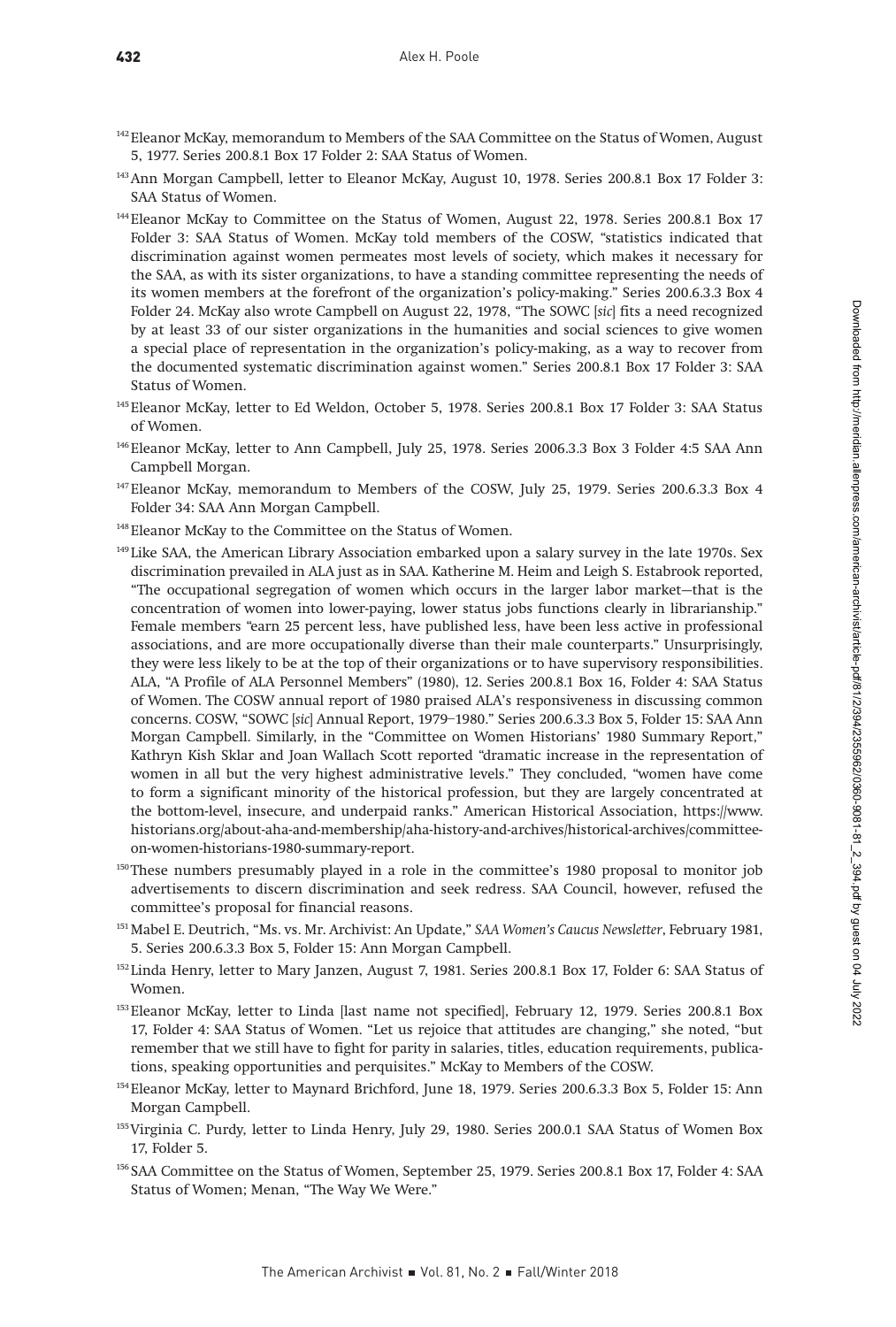- <sup>157</sup>Eleanor McKay, letter to Irene Cortinovis, July 30, 1979. Series 200.8.1 Box 17, Folder 4: SAA Status of Women.
- 158 McKay to Cortinovis. Emphasis original.
- 159Nancy Sahli to Kathryn Kish Sklar, April 14, 1980. Series 200.8.1 Box 17, Folder 5: SAA Status of Women.
- <sup>160</sup> "Let's democratize the Society and make its decision-making process more responsive to the wishes of its members." Nancy Sahli, "A Referendum Procedure," SAA Newsletter, July 1980, 9.
- <sup>161</sup> Eleanor McKay to Nancy Sahli, "Campaign Questionnaire," June 9, 1980. Series 200.8.1 Box 17 Folder 5: SAA Status of Women.
- <sup>162</sup> David Horn, letter to Nancy Sahli, June 9, 1980. Series 200.8.1 Box 17 Folder 5: SAA Status of Women.
- <sup>163</sup> Virginia Purdy, letter to Nancy Sahli, June 18, 1980. Series 200.8.1 Box 17 Folder 5: SAA Status of Women.
- <sup>164</sup> "Membership to Vote on New Constitution," SAA Newsletter, July 1981, 15.
- 165 Chafe, Paradox of Change, 219-20.
- <sup>166</sup>Chafe, Paradox of Change, 215.
- <sup>167</sup> Stansell, Feminist Promise, 343.
- <sup>168</sup> Donald G. Mathews and Jane Sherron De Hart, Sex, Gender and the Politics of Era (New York: Oxford University Press, 1992), 216.
- <sup>169</sup>Rosen, The World Split Open, 82. NOW backed the ERA overwhelmingly as early as 1967. On the ERA, see also David E. Kyvig, "Historical Misunderstandings and the Defeat of the Equal Rights Amendment," The Public Historian 18, no. 1 (1996): 45–63; Sarah A. Soule and Brayden G. King, "The Stages of the Policy Process and the Equal Rights Amendment, 1972–1982," American Journal of Sociology 111, no. 6 (2006): 1871–1909; Sarah A. Soule and Susan Olzak, "When Do Movements Matter? The Politics of Contingency and the Equal Rights Amendment," American Sociological Review 69, no. 4 (2004): 473–97; and Joan Hoff Wilson, ed., Rights of Passage: The Past and Future of the Equal Rights Amendment (Bloomington: Indiana University Press, 1986).
- $170$ Chafe, Paradox of Change, 217; Janet K. Boles, "The Equal Rights Movement as a Non-Zero-Sum Game," in Rights of Passage: The Past and Future of the Equal Rights Amendment, ed. Joan Hoff Wilson (Bloomington, Indiana University Press), 60.
- <sup>171</sup> Boles, "The Equal Rights Movement as a Non-Zero-Sum Game," 60. Stansell concurs, "ERA itself had so few concrete meanings that tangible truths were scarce to use in countering Stop ERA's fantastical charges," Feminist Promise, 342. See also Rosen, World Split Open, 332; Harrison, On Account of Sex, 211; Mathews and De Hart, Sex, Gender and the Politics of Era, 213, 223.
- 172Barasko, Governing NOW, 69.
- 173Eleanor McKay, letter to Ann Campbell, February 22, 1978. Series 2006.3.3 Box 17 Folder 3: SAA Status of Women.
- <sup>174</sup> Edward Weldon, letter to Eva Moseley, February 27, 1978. Series 200.8.1 Box 17 Folder 3: SAA Status of Women.
- 175 SAA Women's Caucus Newsletter 3, no. 3 (1978).
- 176 McKay to Cortinovis.
- 177Eleanor McKay, "Annual Report and Agenda for 1979 Meeting." Series 200.8.1 Box 17, Folder 4: SAA Status of Women.
- <sup>178</sup>McKay to Cortinovis, July 25, 1978; Campbell to McKay; M. Carolyn Dellenbach, letter to NOW National Action Center, October 24, 1978. Series 200.8.1 Box 17 Folder 3: SAA Status of Women.
- <sup>179</sup>Eleanor McKay, memorandum to Members of SAA Committee on Status of Women, "Committee Report," November 4, 1978. Series 200.8.1 Box 17 Folder 3: SAA Status of Women.
- 180McKay to Members of the SAA Committee on Status of Women; Miriam I. Crawford, letter to Eleanor McKay, August 24, 1977. Series 200.8.1 Box 17 Folder 2: SAA Status of Women. McKay cautioned, "The easiest—and perhaps most ineffectual—form of action is the passage of a resolution."
- 181 M. Helena Sanfilippo, letter to Anne Morgan Campbell, November 28, 1978. Series 200.6.3.3 Box 4 Folder 34: SAA Ann Morgan Campbell.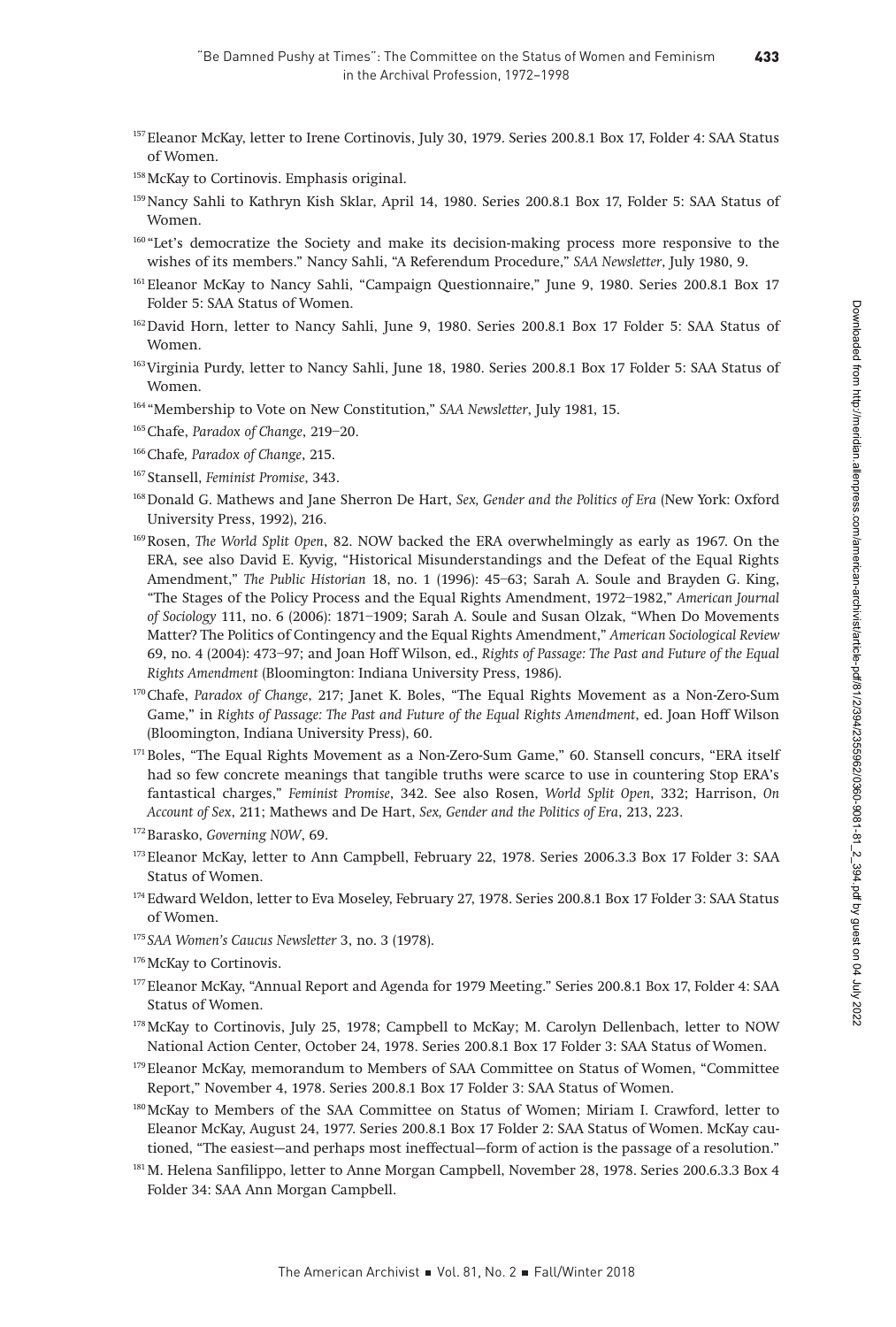- <sup>182</sup>Ann Morgan Campbell, letter to H. Helena Sanfilippo, January 17, 1979. Series 200.6.3.3 Box 4 Folder 34: SAA Ann Morgan Campbell.
- <sup>183</sup> Committee on the Status of Women in Librarianship 1981 Midwinter Meeting, Washington, D.C., Minutes. Series 200.8.1 Box 16, Folder 1 SAA Status of Women.
- <sup>184</sup> Joseph Andrew Settoni, "To the Editor," American Archivist 43, no. 3 (1980): 281.
- <sup>185</sup>Timothy Stroup, "To the Editor," American Archivist 44, no. 1 (1981): 8.
- <sup>186</sup> SAA Advisory Poll, ca. 1980. Series 200.8.1. SAA Status of Women. Box 17, Folder 5.
- 187 Susan Davis, letter to Nancy Sahli, August 26, 1980. Series 200.8.1. SAA Status of Women. Box 17, Folder 5; Miriam Crawford, letter to Maynard Brichford and Ann Morgan Campbell, May 19, 1980. Series 200.8.1 SAA Status of Women, Box 17, Folder 5.
- 188 Chafe, Paradox of Change, 221-23.
- 189David Bearman, "1982 Survey of the Archival Profession," American Archivist 46, no. 2 (1983): 233–41.
- 190Mary Janzen to Jane A. Legget, March 10, 1984. Series 200.8.1 Box 17, Folder 8: SAA Status of Women; Janzen to Cynthia Swank, August 16, 1982. 200.8.1 Box 17, Folder 7: SAA Status of Women.
- <sup>191</sup> Deutrich, "Ms. vs. Mr. Archivist: An Update," 3-6. Series 200.6.3.3 Box 5, Folder 15: Ann Morgan Campbell.
- <sup>192</sup>Zofia Sywak to Hugh A. Taylor, May 7, 1980. Series 200.8.1 Box 17, Folder 5: SAA Status of Women.
- <sup>193</sup> Mary Janzen, "The Participation of Women in the Society of American Archivists, 1972-1986," 4. Series 200.8.1 Box 19, Folder 5: SAA Status of Women.
- 194Mary Janzen to Pat Adams, "Women's Roster mailing," February 23, 1983. Series 200.8.1 Box 17, Folder 8; Ruth Helmuth, letter to Nancy Sahli, November 13, 1980. Series 200.8.1 Box 17, Folder 5: SAA Status of Women; Anne Kenney to Nancy Sahli, April 16, 1981. 200.8.1 Box 17, Folder 6: SAA Status of Women; SAA Women's Caucus Newsletter 4, no. 3 (July 1980): 1. Nancy Sahli thought the roster was useful on a related front: "It would be equally useful to develop a roster of minority group members of SAA for similar reasons—their participation in annual meetings and in general professional development lags far behind the rest of the profession." Nancy Sahli, letter to Ruth Helmuth, November 19, 1980. Series 200.6.3.3 Box 5, Folder 15: Ann Morgan Campbell.
- <sup>195</sup> Janzen, "The Participation of Women in the Society of American Archivists."
- <sup>196</sup> Nathan Reingold, "Reflections of an Unrepentant Editor," American Archivist 46, no. 1 (1983): 17.
- 197Anne Kenney, letter to Charles R. Schultz, August 30, 1983. Series 200.8.1 Box 17, Folder 8: SAA Status of Women.
- 198Charles R. Schultz, letter to Anne Kenney, September 6, 1983. Series 200.8.1 Box 17, Folder 8: SAA Status of Women.
- <sup>199</sup> Stansell, Feminist Promise, 302.
- 200Harold T. Pinkett, letter to Edward Weldon, October 6, 1981. Harold T. Pinkett Papers, Manuscript Division, Moorland-Spingarn Research Center, Howard University.
- <sup>201</sup> Committee on the Status of Women, Annual Report, January 12, 1983. Series 200.6.3.3 Box 7, Folder 25: SAA Ann Morgan Campbell.
- <sup>202</sup>Janzen to Swank.
- 203Motley, "Out of the Hollinger Box," 70.
- 204Kathy Marquis, letter to Michelle Pacifico, August 20, 1987. Series 200.8.1 Box 17, Folder 8: SAA Status of Women; Janzen, "The Participation of Women in the Society of American Archivists," 8. Series 200.8.1 Box 19, Folder 5: SAA Status of Women.
- <sup>205</sup>Marquis to Pacifico.
- 206Kathy Marquis, letter to Colleagues, June 22, 1987. Series 200.6.4.3 Box 1 Folder 4:5 SAA Don C. Neal.
- <sup>207</sup>Marquis to Pacifico.
- <sup>208</sup> Janzen, "The Participation of Women in the Society of American Archivists."
- 209Mary Janzen, "The Participation of Women in the Society of American Archivists, 1972–1986," 11. Series 200.8.1 Box 19, Folder 5: SAA Status of Women.
- <sup>210</sup> Faludi, Backlash, xvi.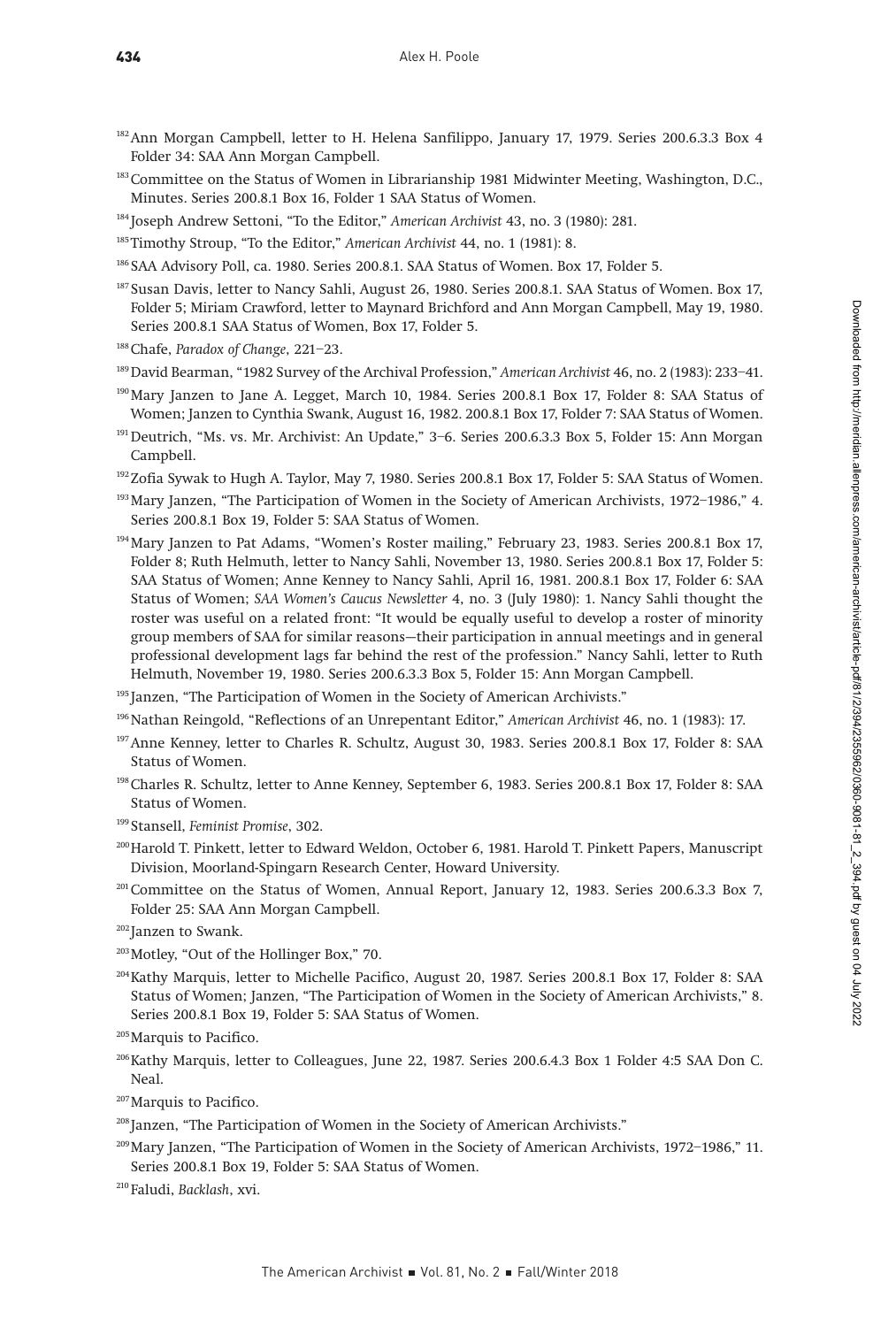<sup>211</sup> Faludi, Backlash, xv.

- <sup>212</sup> Stansell, Feminist Promise, 348.
- <sup>213</sup> John Fleckner, letter to Brenda Banks, January 16, 1990. Series 200.8.1 Box 18 Folder 1: SAA Status of Women.
- <sup>214</sup> Committee on the Status of Women, "Current Activity Report," September 1990 to August 1991. Series 200.8.1 Box 18, Folder 1: SAA Status of Women.
- <sup>215</sup> Committee on the Status of Women, "Current Activity Report," September 1990 to August 1991. Series 200.6.9.2 Box 5, Folder 1: SAA Units.
- <sup>216</sup> Lori Hefner, letter to Anne Diffendal, October 29, 1991. Series 200.6.9.2 Box 5, Folder 1: SAA Units.
- 217Mary Janzen, letter to Lori Hefner, January 31, 1992. Series 200.8.1 Box 18 Folder 1: SAA Status of Women.
- <sup>218</sup> Lori Hefner, "The Committee on the Status of Women Turns 20." Series 200.8.1 Box 18 Folder 1: SAA Status of Women.
- <sup>219</sup> Lori Hefner, "The Committee on the Status of Women Turns 20," Archival Outlook (May 1993): 18.
- <sup>220</sup>Hefner, "The Committee on the Status of Women Turns 20." Series 200.8.1 Box 18 Folder 1: SAA Status of Women.
- <sup>221</sup> Laurie Baty, letter to Lori Hefner, ca. 1996. 200.8.1 Box 18 Folder 1 SAA Status of Women; Women's Caucus Newsletter, August, 1996. Series 200.6.9.2 Box 6 Folder 52: SAA Units.
- 222Gretchen Lake, letter to Laurie Baty, May 27, 1997. Series 200.8.1 Box 19, Folder 4: SAA Status of Women.
- 223Society of American Architects, "Task Force on Organizational Effectiveness," [https://www2.](https://www2.archivists.org/governance/taskforces/reports/tfoe) [archivists.org/governance/taskforces/reports/tfoe](https://www2.archivists.org/governance/taskforces/reports/tfoe).
- $224$ Carol Rudisell, letter to Laurie Baty, May 28, 1997. Series 200.8.1 Box 19, Folder 4: SAA Status of Women.
- 225Rudisell to Baty.
- $226$ Tanya Zanish, letter to Laurie Baty, May 27, 1997. Series 200.8.1 Box 19, Folder 4: SAA Status of Women; Tanya Zanish to Laurie Baty, June 4, 1997. Series 200.8.1 Box 19, Folder 4: SAA Status of Women.
- 227Gretchen Lake, letter to Laurie Baty, May 27, 1997. Series 200.8.1 Box 19, Folder 4: SAA Status of Women.
- 228William Maher, letter to Laurie Baty, December 1, 1997. Series 200.8.1 Box 19, Folder 4: SAA Status of Women.
- <sup>229</sup> Laurie Baty, letter to William Maher, January 5, 1998. Series 200.8.1 Box 19, Folder 4: SAA Status of Women.
- <sup>230</sup> Society of American Archivists, "Task Force on Diversity Final Report," February 1999, [http://](http://www2.archivists.org/governance/taskforces/reports/diversity_final) [www2.archivists.org/governance/taskforces/reports/diversity\\_final.](http://www2.archivists.org/governance/taskforces/reports/diversity_final) On the Task Force on Diversity, see Susan E. Fox, "Diversity and SAA," Archival Outlook (March/April 1997): 4; and Brenda Banks, "Diversity Matters: An Update from the Task Force on Diversity," Archival Outlook (July/August 1998): 7.
- 231Mason and Zanish-Belcher, "A Room of One's Own, 123–46. Separate collections, they assert, allow archivists to rectify past neglect and further to promote the study of women's history. Specific to the period, Danelle Moon argues, "The 1990s represented a milestone decade when activists and collectors joined hands to preserve the history of women." "Regional Collections—Documenting the Feminist Experience," in Perspectives on Women's Archives, ed. Tanya Zanish-Belcher and Anke Voss (Chicago: Society of American Archivists, 2013), 388.
- <sup>232</sup>Rosen, The World Split Open, xv; Freedman, No Turning Back, 6.
- <sup>233</sup> Stansell, Feminist Promise, xiii.
- <sup>234</sup> Stansell, Feminist Promise, 396; Scott, "Feminism's History," 21.
- 235Eileen Patten and Kim Parker, "A Gender Reversal on Career Aspirations: Young Women Now Top Young Men in Valuing a High-Paying Career," April 19, 2012, Pew Research Center, [http://www.](http://www.pewsocialtrends.org/2012/04/19/a-gender-reversal-on-career-aspirations) [pewsocialtrends.org/2012/04/19/a-gender-reversal-on-career-aspirations](http://www.pewsocialtrends.org/2012/04/19/a-gender-reversal-on-career-aspirations).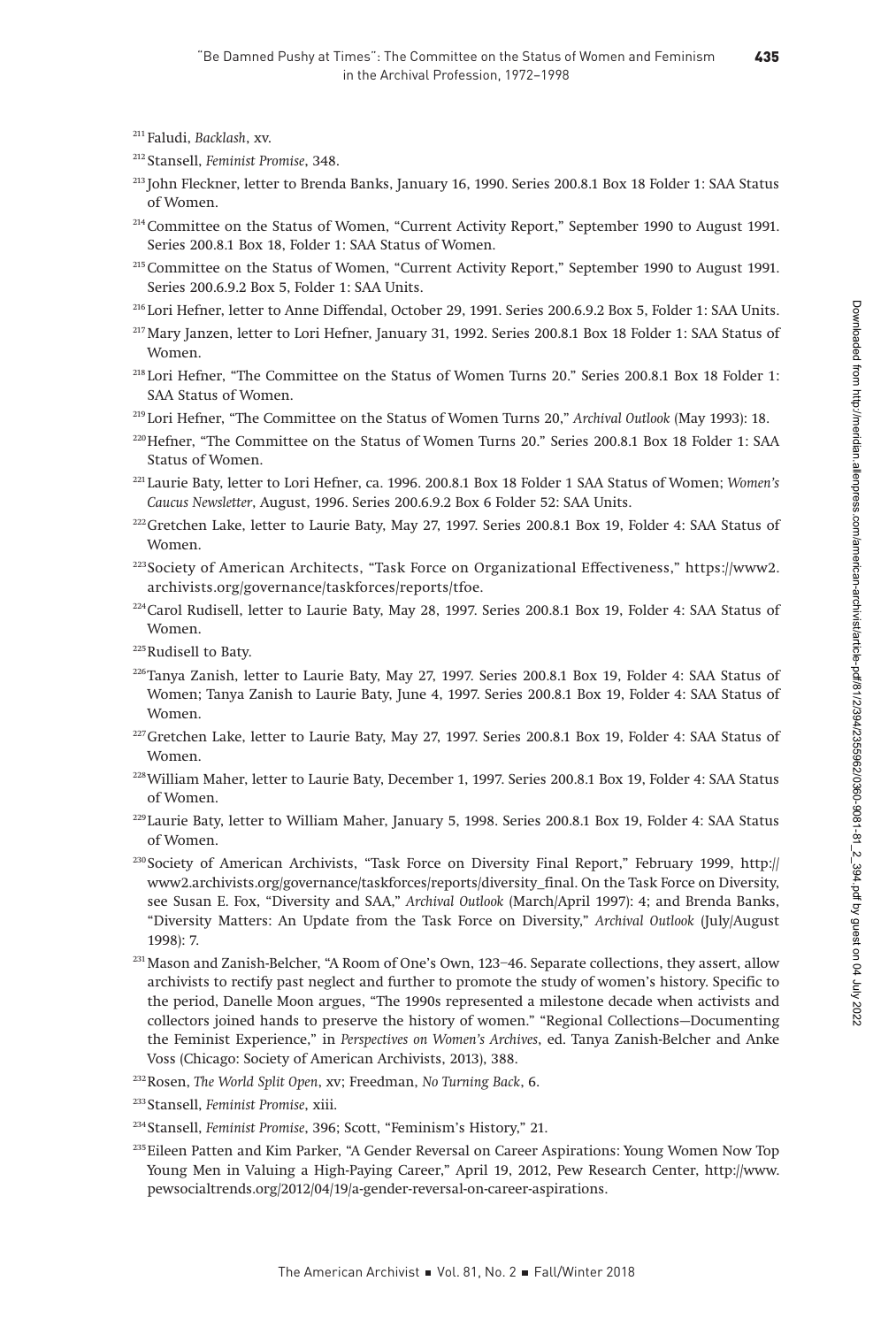- 236U.S. Department of Labor Women's Bureau, "Women's Earnings and the Wage Gap," 19, [https://](https://www.dol.gov/wb/resources/Womens_Earnings_and_the_Wage_Gap_17.pdf) [www.dol.gov/wb/resources/Womens\\_Earnings\\_and\\_the\\_Wage\\_Gap\\_17.pdf](https://www.dol.gov/wb/resources/Womens_Earnings_and_the_Wage_Gap_17.pdf).
- <sup>237</sup>U.S. Department of Labor Women's Bureau, "Women's Earnings and the Wage Gap," 19.
- <sup>238</sup>U.S. Department of Labor Women's Bureau, "Women's Earnings and the Wage Gap," 24.
- <sup>239</sup> Laura Girmscheid and Meredith Schwartz, "LJ Salary Survey 2014," Library Journal (July 23, 2014), [https://lj.libraryjournal.com/2014/07/careers/payday-lj-salary-survey-2014.](https://lj.libraryjournal.com/2014/07/careers/payday-lj-salary-survey-2014) More specifically, female library directors made approximately 74% of male directors' salaries; female library managers made the same as male directors; and women in technical services made 6% more than males in the area.
- <sup>240</sup> Fellows: 1972–1979: 10 females; 24 males; 1980–1989: 13 females; 26 males; 1990–1999: 25 females; 22 males; and 2000–2009: 25 females; 32 males.
- 241Presidents: 1970/1971–1979/1980: 1 female; 9 males; 1980/1981–1989/1990: 4 females; 6 males; 1990/1991–1999/2000: 6 females; 4 males.
- 242Council: 1972–1999: 37 females; 37 males. Over time, the balance has swung toward more women than men.
- <sup>243</sup> Smith, "Women's History: A Retrospective from the United States," 728.
- 244[https://www2.archivists.org/groups/women-archivists-section/survey-results-women-in-the](https://www2.archivists.org/groups/women-archivists-section/survey-results-women-in-the-archival-pro)[archival-profession.](https://www2.archivists.org/groups/women-archivists-section/survey-results-women-in-the-archival-pro)
- <sup>245</sup> "Archival Census and Education Needs Survey in the United States," American Archivist 69, no. 2 (2006): 358–359.
- <sup>246</sup> Society of American Archivists, "Women in the Archival Profession," [https://www2.archivists.org/](https://www2.archivists.org/sites/all/files/WArS-SAA-Salary-Survey-Report.pdf) [sites/all/files/WArS-SAA-Salary-Survey-Report.pdf.](https://www2.archivists.org/sites/all/files/WArS-SAA-Salary-Survey-Report.pdf)
- <sup>247</sup> Leslie Van Veen McRoberts and Bethany Anderson, "Founding WARriors: Women Archivists Section's Wikipedia Edit-a-thon," Archival Outlook (May/June 2017): 10; "The Women Archivists Section will: Monitor the status of women within the archival profession; Encourage the participation of women in all phases of SAA business and other activities as well as in the archival profession as a whole; Monitor gender balance on SAA programs; Nominate candidates for Fellow in SAA; Monitor the continuance of day care at the SAA Annual Meeting; Meet annually in conjunction with the SAA meeting; and Conduct its business in accordance with Section IX of the SAA Governance Manual," Society of American Archivists, "Women Archivists Section Standing Rules," <https://www2.archivists.org/groups/women-archivists-section/standing-rules>.
- <sup>248</sup> Society of American Archivists, Council Conference Call Minutes, August 22, 2017, [https://www2.](https://www2.archivists.org/sites/all/files/0817-Council-CC-Minutes_AsAdopted091317.pdf) [archivists.org/sites/all/files/0817-Council-CC-Minutes\\_AsAdopted091317.pdf](https://www2.archivists.org/sites/all/files/0817-Council-CC-Minutes_AsAdopted091317.pdf).
- <sup>249</sup>Menan, "The Way We Were."
- 250On AACR, see Alex H. Poole, "Harold T. Pinkett and the Lonely Crusade of African American Archivists in the Twentieth Century," American Archivist 80, no. 2 (2017): 296–335, especially 324– 27; and Alex H. Poole, "Pinkett's Charges: Recruiting, Retaining, and Mentoring Archivists of Color in the Twenty-First Century," American Archivist 80, no. 1 (2017): 103–34, especially 103–06. The Task Force on Minorities (1981–1987) gave way to the Third World Archivists Roundtable (1987) and then to the African American and Third World Archivists Roundtable (1988) and finally to the Archives and Archivists of Color Roundtable (1995–).
- <sup>251</sup> Stephen Novak, "Inreach and Outreach: The SAA Lesbian and Gay Archives Roundtable, 1988– 2004," paper presented at the Society of American Archivists Annual Meeting, Boston, 2004. Copy in possession of Alex H. Poole.
- 252Mason and Zanish-Belcher, "A Room of One's Own," 134–35; Myers, "I Am My Sister's Keeper," 445.
- 253Kären M. Mason and Tanya Zanish-Belcher, "Raising the Archival Consciousness: How Women's Archives Challenge Traditional Approaches to Collecting and Use, or, What's in a Name?," in Perspectives on Women's Archives, ed. Tanya Zanish-Belcher and Anke Voss (Chicago: Society of American Archivists, 2013), 293.
- 254Mason and Zanish-Belcher, "A Room of One's Own," 137–38; Kären Mason, "'A Grand Manuscripts Search': The Women's History Sources Survey at the University of Minnesota, 1975–1979," in Perspectives on Women's Archives, ed. Tanya Zanish-Belcher and Anke Voss (Chicago: Society of American Archivists, 2013), 71–102.